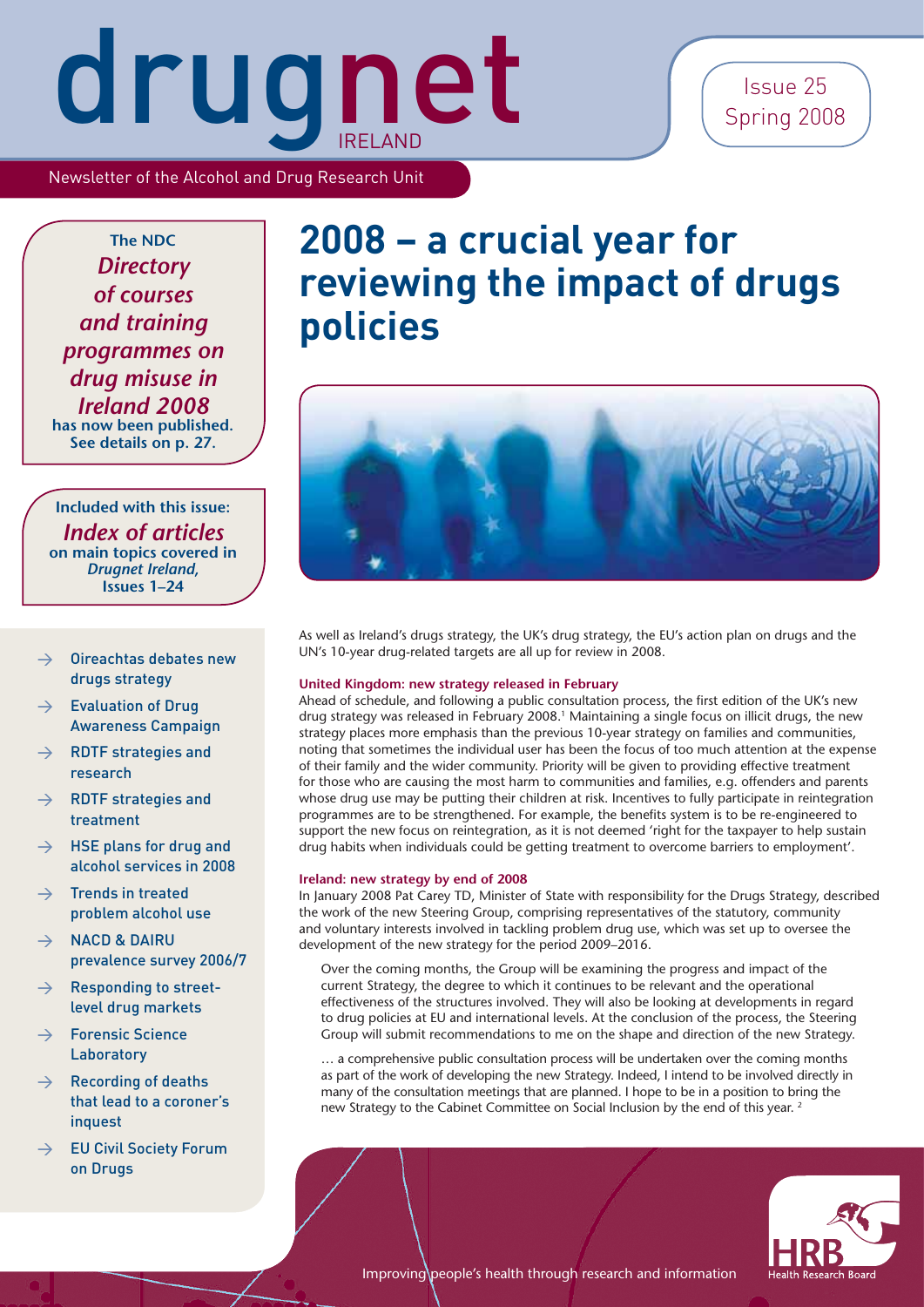#### contents

- 1 2008 a crucial year for reviewing the impact of drugs policies
- 2 **EMCDDA** evaluated
- 3 Oireachtas kicks off debate on new national drugs strategy
- 4 Evaluation of the National Drugs Awareness Campaign 2003–2005
- 5 New Drugs Awareness Campaign launched
- 6 RDTF strategies and research
- 7 RDTF strategies and treatment
- 8 Drugs task force expenditures
- 9 Drug misuse and the family discussed at BIC meeting
- 9 HSE outlines plans for drug and alcohol services in 2008
- 11 Trends in treated problem alcohol use, 2004–2006
- 12 Alcohol consumption patterns 1992–2002
- 13 Initiatives on alcohol
- 13 Review of policy on alcohol pricing in Scotland
- 15 Keltoi completes an outcome study
- 15 Drug use in the general population, 2006/7: repeat survey
- 17 Trends in alcohol and drug admissions to psychiatric facilities
- 18 EMCDDA review of literature on cocaine treatments
- 19 European Legal Database on **Drugs**
- 20 Horizontal Working Party on Drugs – responding to street-level drug markets
- 21 Report highlights limitations in Forensic Science Laboratory resources
- 22 Addressing crime and anti-social behaviour in Limerick
- 23 Data collection and recording of deaths that lead to a coroner's inquest
- 24 EU Civil Society Forum on Drugs
- 25 Sector skills: training for the nonprofit sector
- 25 Health Protection Surveillance Centre annual report 2006
- 26 Ninth annual Service of Commemoration and Hope
- 26 The State Laboratory annual report 2006
- 27 Over-the-counter medicines survey results
- 27 Father Joe Lucey RIP
- 27 Directory of training courses for 2008
- 28 New Drugs Policy page on NDC website
- 28 From *Drugnet Europe*
- 29 In brief
- 30 Recent publications
- 31 Upcoming events

#### Reviewing drugs policies *(continued)*

#### **European Union: new action plan by end of 2008**

To support the implementation of the EU Drugs Strategy 2005–2012, the European Commission prepared an EU Drugs Action Plan 2005–2008. The European Commission will carry out an impact assessment in 2008 with a view to preparing the second action plan for the period 2009–2012.3 A separate report by Niamh Randall, on page 24 of this newsletter, describes the discussion with respect to the new EU action plan at the first meeting of the EU Civil Society Forum on Drug Issues.

#### **United Nations: new targets by mid 2009**

In June 1998 the UN General Assembly met in a Special Session to address the world drug problem. The Session (referred to as UNGASS) culminated in the adoption of a Political Declaration committing some 150 states to the achievement of significant and measurable results in reduction of illicit supply and demand for drugs by the year 2008. Two other resolutions were adopted, dealing with Guiding Principles of Demand Reduction and Measures to Enhance International Cooperation to Counter the Drug Problem.

The Commission on Narcotic Drugs (CND), the central drug-policy-making body of the UN, is responsible for the review of the 1998–2008 targets. The CND has opted for a two-stage process – a review of progress in achieving the 10-year targets to be undertaken at the March 2008 CND meeting, and consideration of future directions for international drug control policy at the March 2009 meeting of the CND.4

This process will be supported by a series of meetings on behalf of the CND during the course of 2008/09. For example, in July 2008 NGOs involved in the drugs issue will meet in Vienna to reflect on their achievements in drug control over the past 10 years, exchange ideas on promising new approaches, reach agreements on ways to work together and make recommendations to multilateral agencies and UN member states on future directions for drug control.<sup>5</sup>

*(Brigid Pike)*

# **EMCDDA evaluated**

'How effective is the European Monitoring Centre for Drugs and Drug Addiction (EMCDDA)?', 'Is it achieving its tasks and goals?', 'What benefits is it providing for the European Union (EU) and its member states?' and 'Are its activities coherent with those launched by the EU institutions in the drugs field?' These were among the questions addressed in an independent evaluation of the agency, undertaken at the initiative of the European Commission, in 2007. The results of the year-long exercise were published on the EMCDDA website at the end of January 2008.<sup>1</sup>

- 1. The consultation paper, *Drugs: Our Community, Your Say,* the report on the consultation phase*, Drugs: Our Community, Your Say. A Report on the 2007 Drug Strategy Consultation,* and the strategy*, Drugs: protecting families and communities. The 2008 Drug Strategy*, were retrieved on 1 March 2008 from http://drugs.homeoffice.gov.uk. See also Pike B (2007) Civil society calls for new directions for UK drug policy. *Drugnet Ireland*, Issue 23: 6.
- 2. Carey P (2008, 30 January) *Parliamentary Debates Dáil Éireann Official Report: Unrevised*. Vol. 645, No. 1, pp 413–414, PDF version. Retrieved on 7 February 2008 from www.gov.ie/oireachtas/frame.htm.
- 3. The EU drugs strategy and action plan were retrieved on 8 February 2008 from the website of the European Monitoring Centre for Drugs and Drug Addiction (EMCDDA) http://www.emcdda.europa.eu/html.cfm/ index1336EN.html. See also Pike B (2005) New EU drugs strategy to add value to National Drugs Strategy. *Drugnet Ireland*, Issue 13: 17–18; Pike B (2005) EU action plan on drugs 2005–2008. *Drugnet Ireland*, Issue 14: 3.
- 4. The agenda and briefing papers for the 51st Session of the CND, to be held in Vienna from 10 to 14 March 2008, were retrieved on 7 February 2008 from the website of the UN Office of Drugs Crime (UNODC) http:// www.unodc.org/unodc/en/commissions/ CND/session/51.html.
- 5. For further information, visit the website of the Vienna NGO Committee http://www. vngoc.org/detail.php?id\_top=12. See also Pike B (2007) Civil society joins international debate on drug controls. *Drugnet Ireland*, Issue 22: 3.

According to the evaluators, the EMCDDA is 'performing well' in its core mission to provide 'factual, objective, reliable and comparable information at European level concerning drugs and drug addiction', i.e., information that is needed as an evidence base by policy makers at both national and European level. The agency's priority-setting was also found to be 'closely aligned with wider EU policy aims', such as those set in EU drugs strategies and action plans. And the EMCDDA was found to be 'almost certainly providing a more cost-effective way of monitoring the drugs situation in Europe than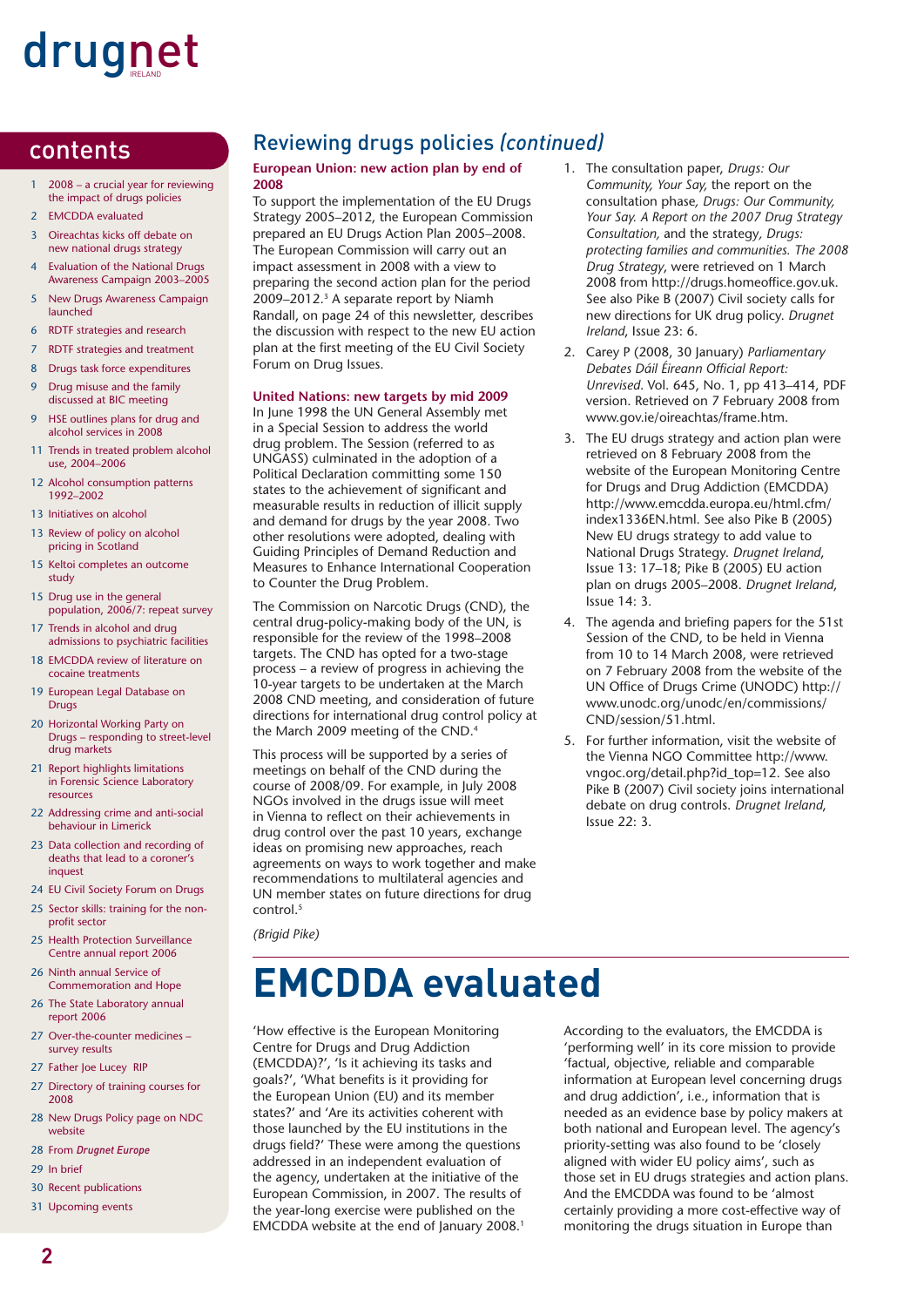#### EMCDDA evaluated *(continued)*

could be undertaken by the Commission itself'.

The EMCDDA's work was also judged to have had a direct impact on EU member states' drugs policies by 'encouraging a higher degree of coordination between them and the adoption of comparable structures'. The development across member states of harmonised data-collection mechanisms 'would not have taken place, at least in the same timeframe, without the EMCDDA', says the report.

The report points to various ways in which the EMCDDA's performance as information-provider on the European drug situation could be enhanced. For example, the quality of key indicator data on the drugs situation is dependent on the quality of the national data gathered, and there is still much variation in this area. At present the EMCDDA's data-collection system is 'only implemented to the extent of 60–70% at Member State level'.

The role and performance of the national focal points (NFPs), i.e. the bodies contracted in each member state to collect and submit national data as requested by the EMCDDA – the Alcohol and Drug Research Unit of the Health Research Board is the Irish NFP – is discussed. The evaluators found that, while there is generally a strong relationship between NFPs and their national authorities, the relationship between NFPs and politicians and political bodies is relatively weak. They linked this finding to the fact that the role of the EMCDDA itself is simply to provide information, rather than influence decision makers. The evaluation also revealed that NFPs enjoy generally satisfactory relationships with NGOs, professionals in the drugs field and academics, but only a third of NFPs reported that their relationship with the media 'worked well'.

#### *(Brigid Pike)*

1. For a copy of the evaluation report, see http:// www.emcdda.europa.eu/about/evaluation.

### **Oireachtas kicks off debate on new national drugs strategy**

In November 2007 Minister of State Pat Carey TD outlined his priorities for the new national drugs strategy, and invited the views of Dáil deputies. The Taoiseach and the Minister for Community, Rural and Gaeltacht Affairs were among those who contributed their throughts.<sup>1</sup>

An Taoiseach Bertie Ahern TD emphasised the health risks of illicit drug use and the need for individuals to take personal responsibility: 'It is not the case that one can just try them [drugs] once or twice. The physical and mental health risks are so high that an experiment need only go wrong once for serious, and sometimes fatal, consequences to arise for the drug misuser, their families, friends and members of the wider community. …They [drugs] are illegal because they are toxic; illegal drugs are a serious health risk and must remain illegal for that reason. The Government can only do so much. Individual citizens must see that there are serious physical and mental health risks attached to using illegal drugs.'

The Minister for Community, Rural and Gaeltacht Affairs, Éamonn Ó Cuív TD, reiterated the Taoiseach's emphasis on individual responsibility, but went on to argue that the use of heroin and other drugs in deprived areas was 'a slightly different issue. Many of these communities have suffered serious intergenerational problems, lack of opportunity and life expectation and isolating the drug problem from the other social issues is futile.' He described how his department had been set up to administer a range of community programmes, including RAPID, which were intended to achieve joined-up thinking in tackling the multidimensional problems, including drugs, facing such communities. He observed that social change is a slow process: a minimum of 20 years

would be needed before results could be seen on the ground.

Minister Carey claimed a particular interest in two pillars of the National Drugs Strategy:

- Prevention 'if we can prevent people starting a drug habit we can avoid the heartache and pain, as well as the expense, that arise as a result'; and
- $Rehabilitation 'if we can facilitate people$ to become fully involved in the process of regaining their capacity for daily life from the impact of problem drug use through a continuum of care we will, in each individual case, achieve a great deal and facilitate a better life for many'.

With regard to implementation, Minister Carey stressed the importance of inter-agency cooperation, crossing statutory, community and voluntary sectors: 'Through the new strategy, we must ensure that groups work together consistently in the coming years to maximise benefits. I ask everybody to support that as the way forward.' Flexibility and responsiveness in the face of new challenges is to be another hallmark. He described how the government had responded proactively to the emerging problem of cocaine use. In relation to the debate over the relationship between drugs and alcohol, he stated: 'I have long been of the opinion that the problems of alcohol and illicit drug use are interlinked so I will be stressing the need for synergy in the approach to these issues.'

Since last autumn Seanad Éireann has debated the drugs issue twice, including a motion that the Seanad recognise the epidemic of alcohol misuse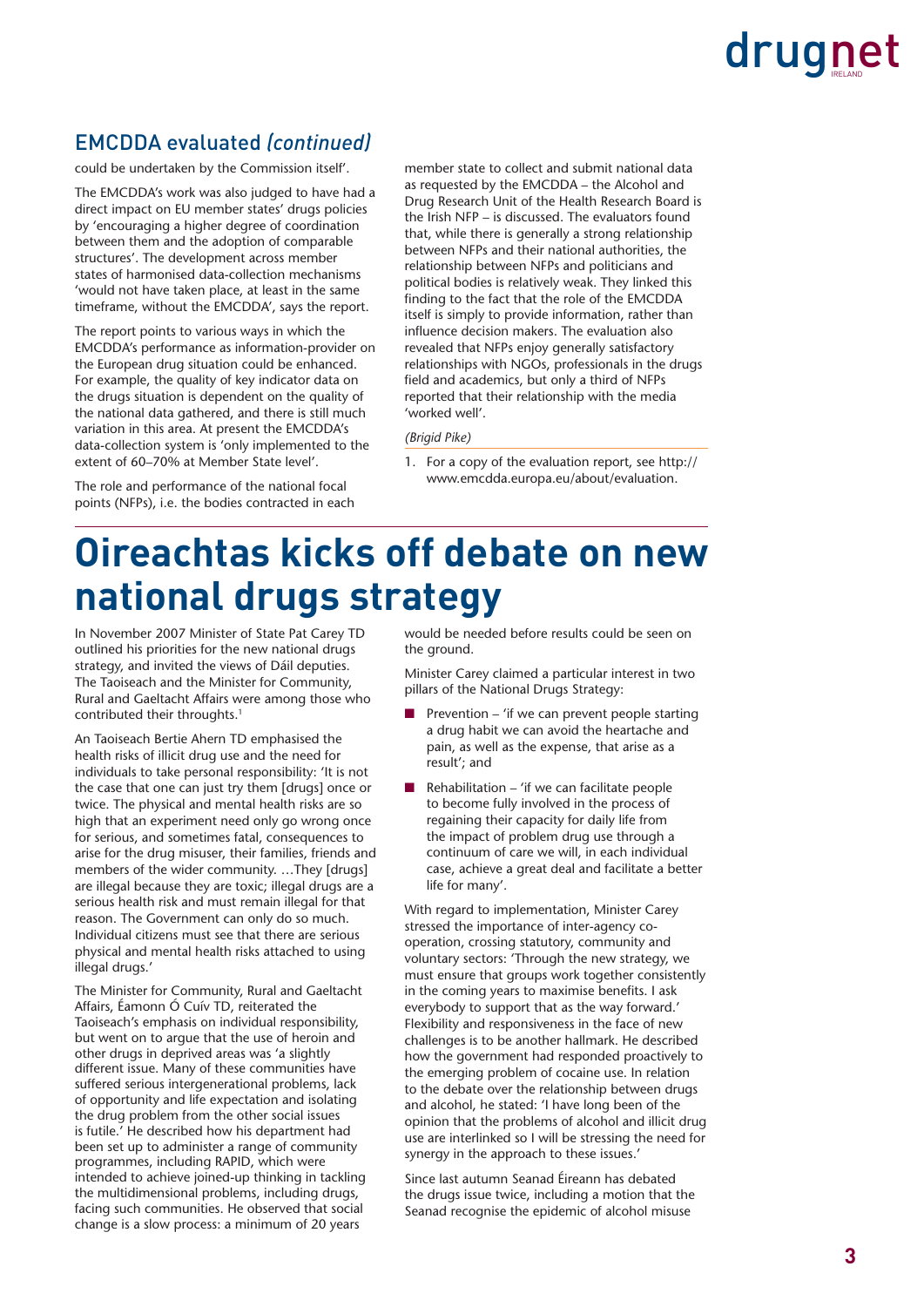#### Oireachtas debates new strategy *(continued)*

and illegal drug use, especially cocaine, and acknowledge the need for a co-ordinated cross-departmental approach to the problem.2 With regard to use of the term 'epidemic', Minister Carey advised that it was important to maintain perspective. Senator Ivana Bacik echoed the Minister's words of caution:

We must be careful of our language when talking about drugs and take a rational approach. … There is certainly an epidemic of alcohol abuse … We must be careful, however, about suggesting there is a drugs epidemic, because that suggests the need for a crisis response and short-term measures. … It behoves us all to look rationally at the issue of drugs and seek credible measures to reduce the harm associated with drug abuse, and, in particular, to reduce and prevent the tragic deaths arising from drug abuse.

- 1. National Drugs Strategy: Statements (2007, 29 November) Parliamentary Debates Dáil Éireann Official *Report: Unrevised*. Vol. 642, No 5, PDF version.
- 2. National Drugs Strategy: Statements (2007, 17 October) Parliamentary Debates Seanad Éireann Official Report: *Unrevised*. Vol. 187, No 8, PDF version; Substance Abuse: Motion (2007, 19 December; 2008, 30 January; 2008, 6 February) Parliamentary Debates Seanad Éireann Official *Report: Unrevised*. Vol. 188, No 5, No 7, and No 9. PDF versions.
- 3. Bacik I (2007, 19 December) *Parliamentary Debates*  Seanad Éireann Official Report: Unrevised. Vol. 188, No 5, col. 399. PDF version.

The official reports of all Parliamentary debates are available at www.gov.ie/oireachtas/frame.htm.

*(Brigid Pike)*

### **Evaluation of the National Drugs Awareness Campaign 2003–2005**

The National Drugs Awareness Campaign was developed and launched in May 2003. The overall aim of the campaign was to 'increase awareness among the general population about current problem drug use and its consequences across society through the achievement of measurable change in the knowledge and attitude of targeted groups'.

The campaign relied heavily on multi-media components, including radio and TV advertising and a website. Live roadshows featuring question and answer sessions were staged, and booklets, posters and a helpline were developed. The campaign slogan, 'Drugs. There are answers.', was intended to convey a positive message; this approach was preferred to one that used scare tactics.

The National Advisory Committee on Drugs (NACD) commissioned a team of external researchers to review the development and delivery of the campaign from 2003 to 2005. The final report of this evaluation was published recently.<sup>1</sup> This article will highlight the main findings of this evaluation and will reflect on the main learning points that emerge which can be used to strengthen future campaigns.

#### **Sampling strategy and data collection**

Purposive sampling was used to select interviewees from among those actively involved in the campaign development. Those selected included members of the Steering Committee, the advertising agency, stakeholders at local and regional levels and members of the target groups. In total, 94 semi-structured interviews were conducted between November 2003 and September/October 2005 across the three phases of the campaign's development. In addition, documentary material relating to the development of the campaign was analysed.

#### **Key findings of the evaluation**

In an extensive review of the literature, the evaluation team identified certain criteria to inform best practice in developing a drugs awareness campaign. The development and implementation of the national campaign were assessed against these criteria.

*Theoretical base, aims and objectives:* The majority of respondents did not consider that any formal theory, model or framework had been applied to the development of the campaign. The evaluation team point out that the objectives set for the campaign, even if they were met, were incapable of achieving the stated aim of the campaign. In addition, as the campaign developed, key stakeholders reported a growing sense of confusion as to what its objectives were.

*Target audiences:* The interview participants did not perceive the target groups to be well defined from the start of the campaign, and felt the focus to be ad hoc rather than planned.

*Multi-component media interventions:* The campaign fared poorly in this area as the roadshows represented the only attempt to bolster the use of multi-media channels with a community dimension.

*Message development:* According to the evaluators, the theme of empowerment conveyed in the campaign slogan should have encouraged brand consciousness throughout the campaign. However, interviewees reported that they failed to recognise this and that there had been a lack of coherence to the campaign components.

*Formative evaluation and process evaluation:* Formative evaluation generally involves pilot-testing campaign messages, materials and lines of communication as the campaign is being formed. In this case, the development of the campaign scored highly as it used formative evaluation to assess the roadshows, the cannabis campaign and the convenience advertising. The tracking of the development of the campaign over three years by a team of external evaluators culminated in the final evaluation report presented in this article.

The findings of this evaluation suggest that this campaign suffered from a lack of coherence, because it did not have a specific theoretical framework that could have linked the various components together and given structure. Information awareness campaigns such as this one tend to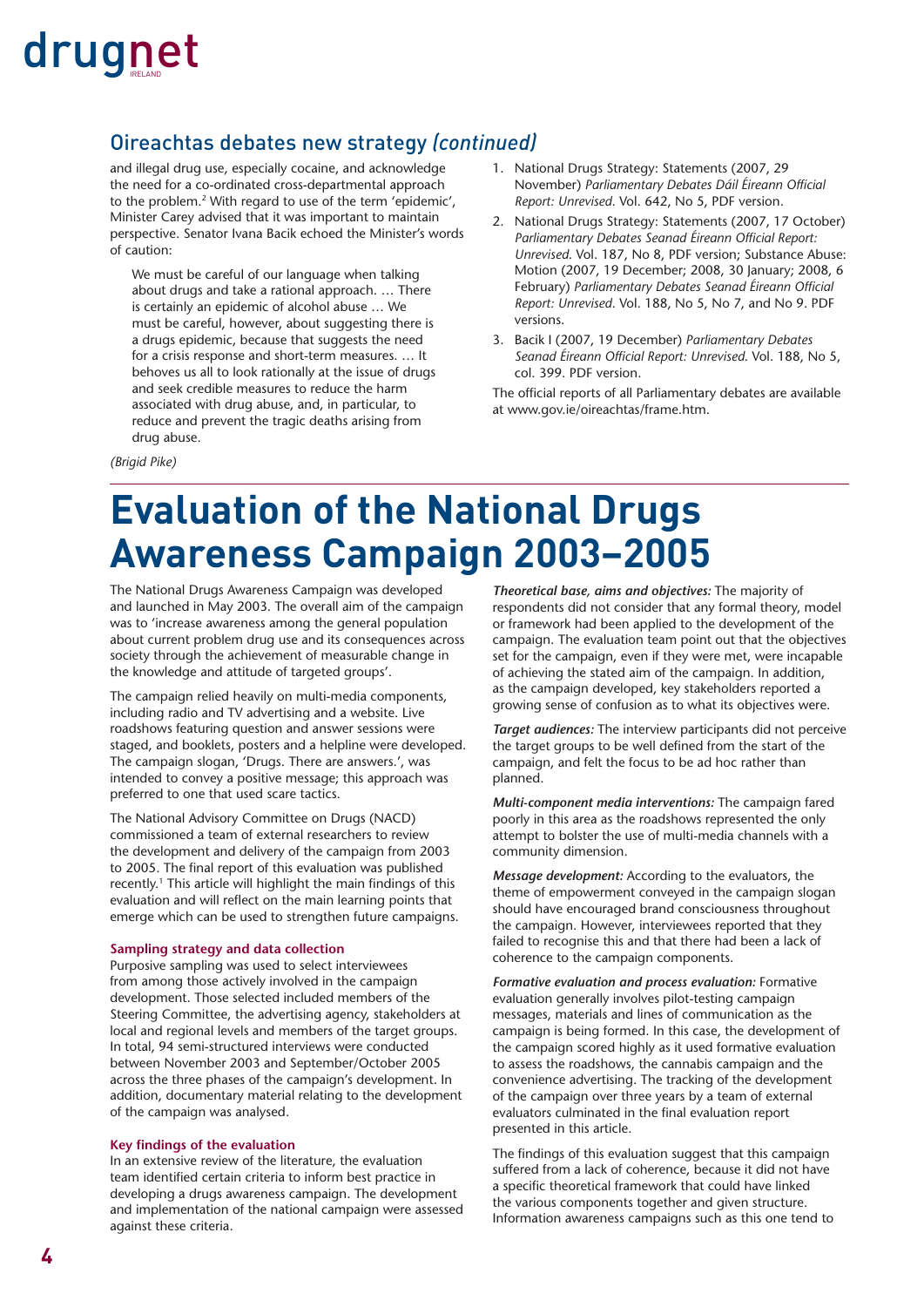#### Evaluation of Awareness Campaign *(continued)*

be based on an implicit assumption that the target audience will react rationally to the messages, and take appropriate steps to avoid the consequences inherent in the behaviour being highlighted, for example, misuse of drugs. It is important that future drugs awareness campaigns learn from this evaluation, and that their development is informed by meaningful debate and reflection on the appropriate theoretical approach to take. This evaluation contains a useful review of the literature on these issues that should be

used to facilitate this debate. Such a move will contribute to an evidence-based approach to what is effective in raising awareness about drugs and changing attitudes and behaviours associated with their use.

#### *(Martin Keane)*

1. Sixsmith J and Nic Gabhainn S (2007) *A process evaluation of the National Drug Awareness Campaign 2003–2005*. Dublin: National Advisory Committee on Drugs.

### **New Drugs Awareness Campaign launched**



**Ms Catherine Murphy, HSE, Minister Pat Carey, and Mairead Lyons, NACD, at the launch of the Drugs Awareness Campaign in the Mansion House (Photo courtesy DAP)**

Mr Pat Carey TD, Minister of State with special responsibility for drugs strategy, launched the National Public Awareness Campaign on Drugs in the Mansion House in Dublin on 11 February. The new campaign, funded by the Health Service Executive (HSE) and the Department of Community Rural and Gaeltacht Affairs, is called 'The Party's Over' and focuses on cocaine use.

'The Party's Over' is an integrated public awareness campaign comprising several print, online and broadcasting initiatives. It includes a website (www.drugs.ie) which provides information about drugs and available services and Podcasts of discussions on drug-related topics. Visitors to site can also have live chats with experts at certain times.

Speaking at the launch, Assistant National Director, Population Health, HSE, Catherine Murphy, said: 'Experts from the areas of drugs services and health promotion have worked together to develop a campaign that will inform people about the dangers associated with cocaine use while dispelling the myths that exist around the drug.' The organisers of the campaign expressed concern at the results of a recent survey of cocaine users in which only one-third of those surveyed agreed that cocaine is a highly addictive drug, and two in five were not worried about the effect the drug might have on their health. The campaign aims to highlight the dangers of mixing alcohol and cocaine, underline the link between cocaine and crime and increase awareness of the personal and financial costs of using cocaine.

*(Brian Galvin)*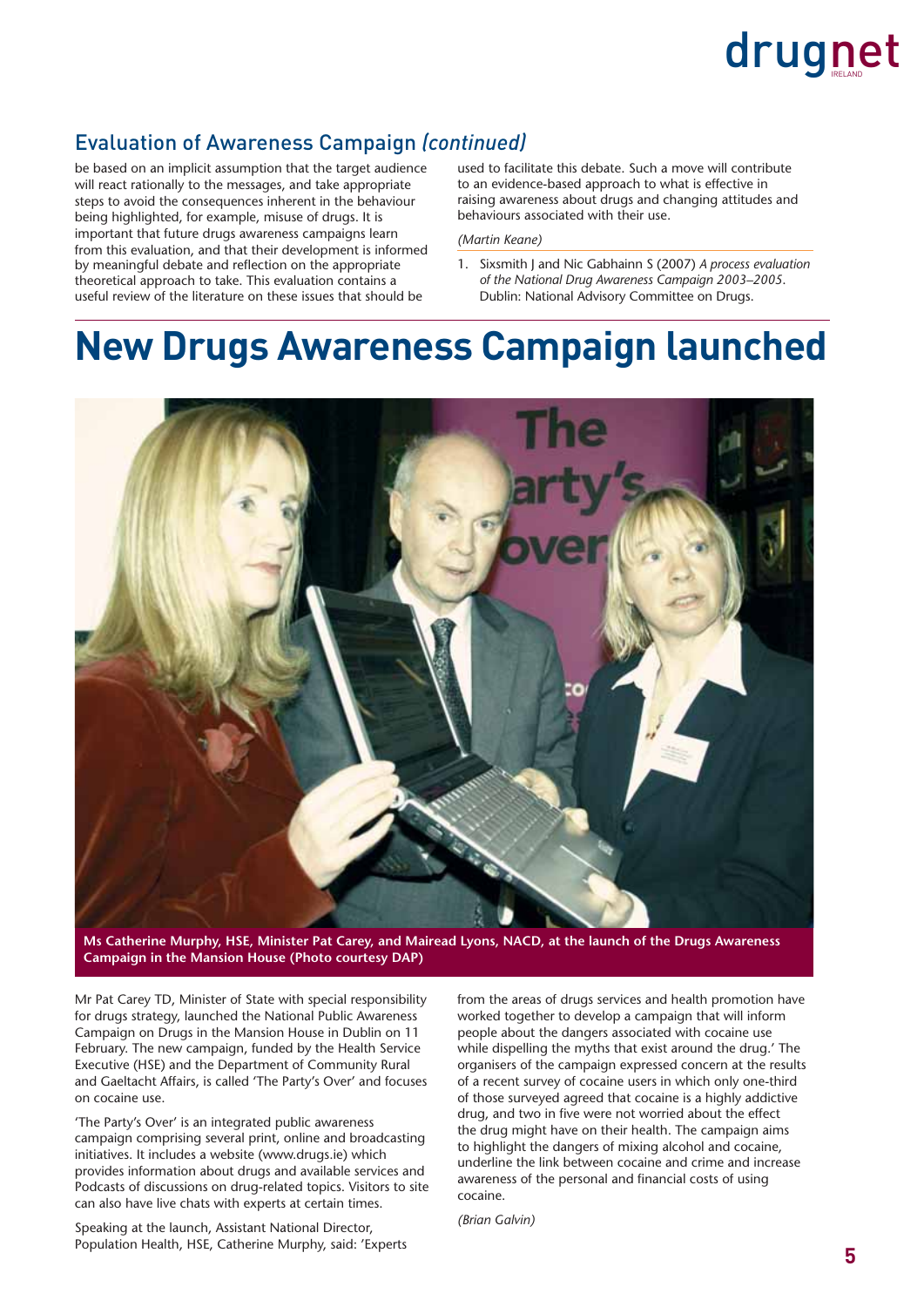# **RDTF strategies and research**

This article completes a series of articles in recent issues of *Drugnet Ireland* on the first round of strategic and action plans produced by the regional drugs task forces (RDTFs).<sup>1</sup> It looks at the manner in which the RDTFs address the fourth pillar of the National Drugs Strategy – Research.

The importance of research, and the resulting 'researchbased evidence', is acknowledged by every RDTF. In some instances, research is identified as a strategic objective or priority, in others, as an action. The RDTFs note several shortcomings in the current provision for research activities. Drug-related research is generally conducted by national agencies (e.g. the National Advisory Committee on Drugs, the Health Research Board, Merchants Quay Ireland, the Addiction Research Centre in Trinity College, Dublin, or the Drug Treatment Centre Board), focuses on the national picture and does not provide detailed local information. Even when research is locally based, it tends to be issuedefined rather than geographically determined.

The RDTFs argue that 'well-conducted, locally-based research' is required, to ensure that resources can be allocated efficiently and effectively within RDTF areas. Calls are made for research into, variously:

- the extent and nature of the drugs situation in a region (comparable in one instance to the ESPAD survey) and the ability to monitor emerging trends;
- the needs of people living in smaller towns and rural areas, including access to services, and the needs of specific groups in a region, including homeless people, Travellers, lesbian, gay, bisexual and transgender (LGBT) people, the parasuicidal, non-Irish-nationals, young people, and children affected by problematic drug use;
- service-related options, such as the feasibility and options for introducing harm-related interventions; the feasibility of providing residential rehabilitation services for women who have young children; facilities available, particularly for young people; the optimal means of providing treatment in localities adjacent to local drugs task force areas.

As well as calling for research to support sound planning, a number of RDTFs stress the importance of evaluative research. It is viewed as a tool for 'reviewing and reflecting on practice; … informing further planning and practice; sharing and disseminating experiences, learning and good practice; being accountable …; making a case for further funding'.2 One RDTF also emphasises the contribution that research can make to a community development approach to the drugs issue:

This [community development] is a two way method of working and steps must be taken through the development and dissemination of sound and meaningful research within the Region to equip all stakeholders, community activists, and drug workers with accurate and up-to-date research and information. In turn, the availability of such research, and interpretations of it, will further equip parents, teachers, youth workers and young people to address drugs with a more comprehensive understanding and knowledge of their availability, outcomes, prevention techniques and projects, treatment methodology and accessibility, and support where required.3

The need for adequate funding for research efforts is highlighted. One RDTF observes that, in general, funding is only allocated to research if it is considered that other drugrelated services are already properly funded and that this has led to situations where research activities have remained low on the agenda. Furthermore, owing to time and resource constraints, 'evaluation often becomes tacked on as "monitoring" which is frequently carried out by already stretched project staff who have limited experience in this area and very little time available to carry it out'.4

#### *(Brigid Pike)*

- 1. See Pike B (2006) RDTF strategies push out the boundaries. *Drugnet Ireland*, Issue 20: 11–12; Pike B (2007) Tools for co-ordinating drugs initiatives in the regions. *Drugnet Ireland*, Issue 21: 6–7; Pike B (2007) RDTF strategies and supply reduction. *Drugnet Ireland*, Issue 23: 4; Pike B (2007) RDTF strategies and prevention. *Drugnet Ireland*, Issue 24: 10–11. The RDTFs and treatment are considered in an article on page 7 of this issue of *Drugnet Ireland*.
- 2. East Coast Regional Drugs Task Force (n.d.) *Action Plan 2005–2008*, p. 96.
- 3. South-East Regional Drugs Task Force (February 2005) *Strategic Development Plan 2005–2008*, pp. 57–8.
- 4. South-West Regional Drugs Task Force (February 2005) *Strategy Document*, p. 72.

#### **The NACD and drug research in the community and voluntary sectors**

The recently published evaluation of the pilot community and voluntary sector research grants scheme funded by the National Advisory Committee on Drugs (NACD)1 found that it had been a positive experience for all parties involved. The author recommended that the scheme should continue. However, given the relatively high cost of the scheme, she also recommended that the NACD should run the scheme in alternate years only, and that it should establish structures at a regional level to support the community organisations, funded by developing the grant scheme in partnership with the RDTFs and setting up regional research advisory groups.

1. Ennals K (2007) An evaluation of the pilot community and voluntary sector research grant scheme 2001–2005 for the National Advisory Committee on Drugs.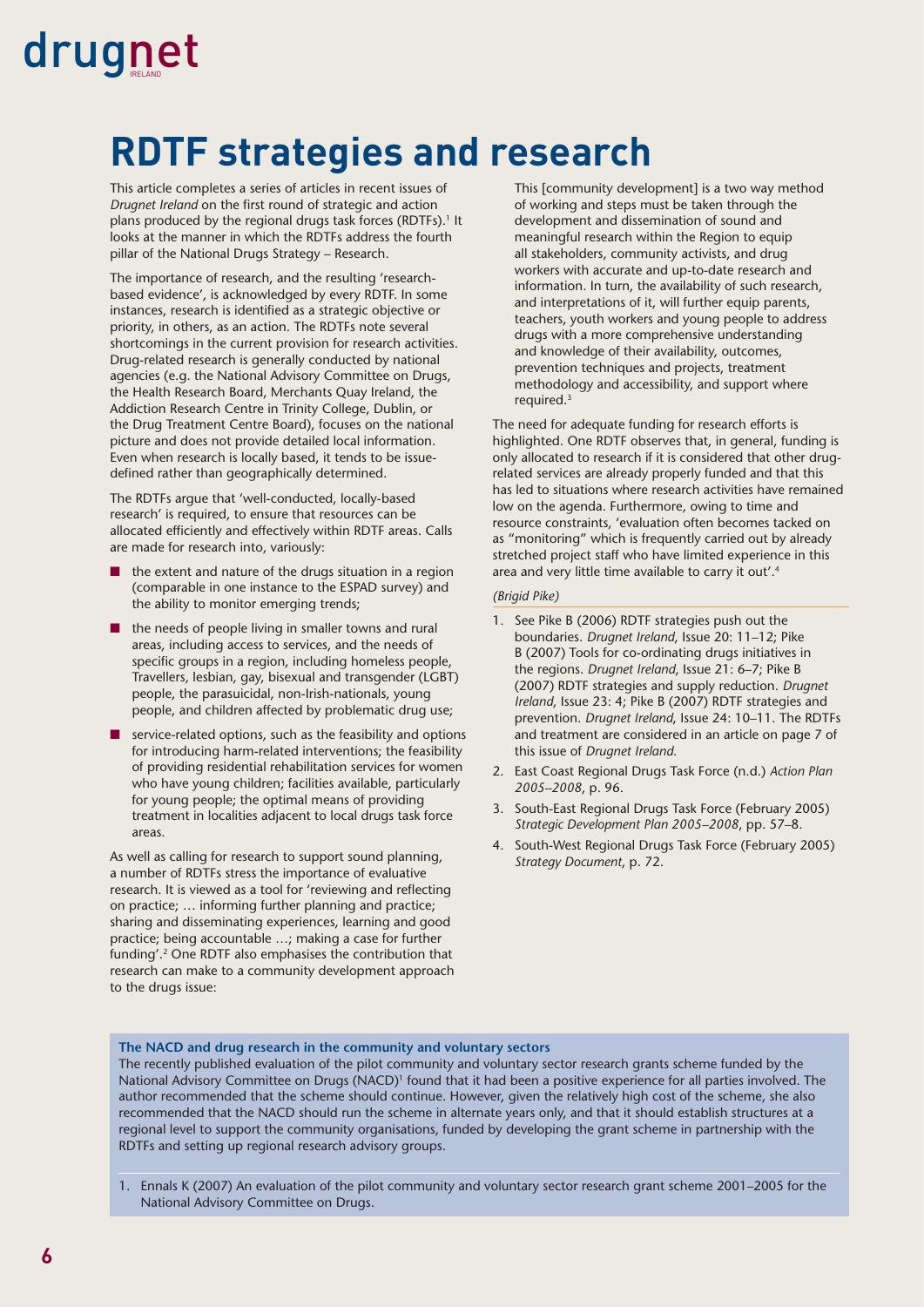### **RDTF strategies and treatment**

The regional drugs task forces (RDTFs) are responsible for co-ordinating the implementation in the regions of national drug policies, as set out in the National Drugs Strategy. Previous issues of Drugnet Ireland have looked at the overall approach taken by the RDTFs in their first strategic or action plans, and their specific responses in the areas of coordination, supply reduction and prevention. In this issue the responses of the RDTFs under the Treatment and Research pillars are examined.<sup>1</sup>

The RDTFs endorse the approach to drug-related treatment set out in the National Drugs Strategy and call for full implementation in their regions – including, for example, the continuum of care model and the use of key workers; the targeting of under-18s; the integration of prison-based and community-based treatment services; the provision of childcare facilities; and the exploration of alternative medical and non-medical treatments. The RDTF strategies also endorse the responses to emerging needs identified in the Mid-Term Review of the National Drugs Strategy, including the need to develop comprehensive rehabilitation services, and to provide support services for the parents and families of drug users as well as for drug users themselves.

Some treatment services mentioned in the national policy documents are given prominent attention in the RDTF strategies, for example, crisis support and point-ofcontact services available at all times; both residential and community-based detoxification services; drop-in centres, half-way and three-quarter-way houses for respite care; and services impacting on the awareness, transmission, treatment and management of blood-borne viruses.

In relation to treatment availability and accessibility, a number of RDTFs point out that urban areas may have a critical mass of service users concentrated in the one locality, resulting in economies of scale for service provision and ease of access for users. In rural areas, however, service users may be widely scattered in small villages or remote areas, without easy access to transport. This poses logistical and social challenges in terms of providing services that are both accessible to users (either by offering transport to larger centres or by providing services locally), and also discreet (in order to minimise the risk of stigma). A number of structural adjustments are proposed, including one-stop addiction assessment and referral points; a standardised treatment infrastructure consisting of main treatment centres and satellite clinics, with particular emphasis on the network of community pharmacies and general practitioners (GPs); and greater integration of GP and community-based treatment services.

The possibilities of drug testing, not mentioned in the National Drugs Strategy, are discussed. The South-East RDTF comments, 'Those young people most at risk will be helped through increased outreach and community treatment. They could also benefit from new initiatives including drug testing, referral to innovative and increasing treatment facilities, drop-in centres, mentoring and oneto-one counselling facilities as well as awareness raising programmes'.2 The Southern RDTF canvasses the idea that, 'With due recognition of the rights of every citizen before the Courts, urine samples should be sought from young people in this situation and evidence of illegal drugs in the system should be taken into account in deciding how best to respond to the needs of that person.'

#### **Harm reduction principles on which the South-East RDTF predicates its drug strategy 4**

- 1. Accepts, for better and for worse that licit and illicit drug use is part of our world and chooses to work to minimize its harmful effects rather than ignore or condemn them.
- 2. Understands drug use as a complex, multi-faceted behavioural phenomenon, ranging between severe abuse and total abstinence, and acknowledges that some ways of using drugs are safer than others.
- 3. Establishes quality of individual and community life and well-being – not necessarily cessation of all drug use – as the criteria for successful interventions and policies.
- 4. Calls for the non-judgemental, non-coercive provision of services and resources to people who use drugs and the communities in which they live in order to assist them in reducing attendant harm.
- 5. Ensures that drug users and those with a history of drug use routinely have a real voice in the creation of programs and policies designed to serve them.
- 6. Affirms drug users themselves as the primary agents of reducing the harms of their drug use, and seeks to empower users to share information and support each other in strategies which meet their actual conditions of use.
- 7. Recognises that the realities of poverty, class, racism, social isolation, past trauma, sex-based discrimination and other social inequalities affect both people's vulnerability to and capacity for effectively dealing with drug-related harm.
- 8. Does not attempt to minimise or ignore the real and tragic harm and danger associated with licit and illicit drug use.

#### *(Brigid Pike)*

- 1. See Pike B (2006) RDTF strategies push out the boundaries. *Drugnet Ireland*, Issue 20: 11–12; Pike B (2007) Tools for co-ordinating drugs initiatives in the regions. *Drugnet Ireland*, Issue 21: 6–7; Pike B (2007) RDTF strategies and supply reduction. *Drugnet Ireland*, Issue 23: 4; Pike B (2007) RDTF strategies and prevention. *Drugnet Ireland*, Issue 24: 10–11. The RDTFs and research is considered in an article on page 6 of this issue of *Drugnet Ireland*.
- 2. South-East Regional Drugs Task Force (February 2005) *Strategic Development Plan 2005–2008*, p. 56.
- 3. Southern Regional Drugs Task Force (February 2005) *Strategic Plan*, p. 87.
- 4. South-East Regional Drugs Task Force (February 2005) *Strategic Development Plan 2005–2008*, pp. 56–7.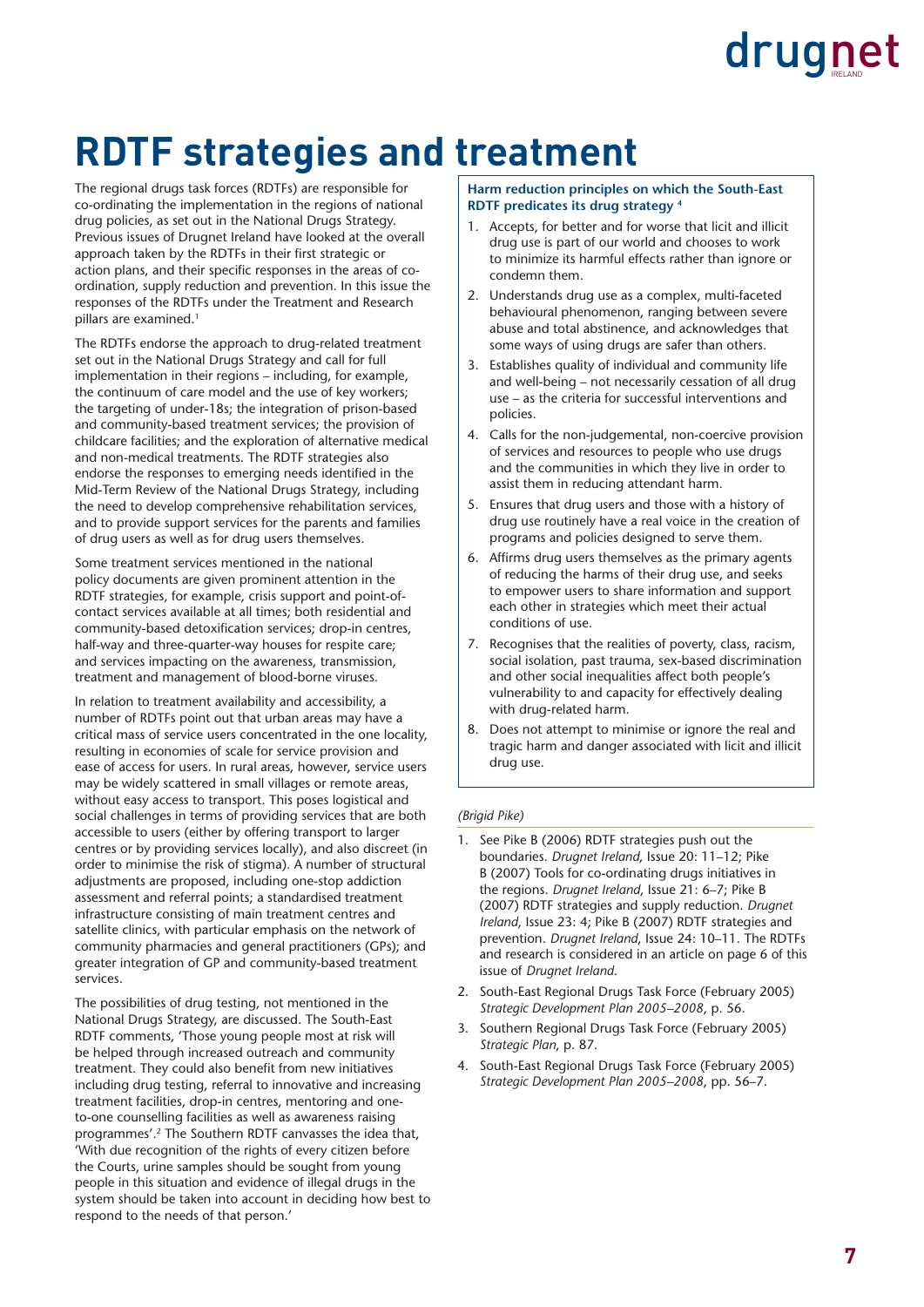### **Drugs task force expenditures**

In a recent written answer to a Parliamentary Question, Pat Carey TD, Minister of State with special responsibility for the Drugs Strategy, outlined the number, size and scale of the ten regional drugs task forces (RDTFs) (see Table 1).<sup>1</sup> Minister Carey explained that expenditure by the RDTFs is building up. In 2007 alone it was expected to exceed €7 million, and when the RDTFs are fully operational, expenditure will be in the region of €14 million per annum. The RDTFs may also seek capital funding under the Premises Initiative and approximately  $\in 0.8$  million was allocated for this in 2007.

Carey reported their current and capital expenditures, and allocations under the Young People's Facilities and Services Fund, for 2005 and 2006 (see Table 2).2

#### *(Brigid Pike)*

- 1. Carey P (2007, 1 November) *Parliamentary Debates Dáil Éireann Offi cial Report: Unrevised*. Vol. 640, cols 1619–21, PDF. Available at www.gov.ie/oireachtas/frame.htm.
- 2. Carey P (2007, 1 November) *Parliamentary Debates Dáil*  Éireann Official Report: Unrevised. Vol. 640, cols 1676–78, PDF. Available at www.gov.ie/oireachtas/frame.htm.

In a separate written answer on the 12 local drugs task forces (LDTFs) in Dublin (excluding Bray and Cork), Minister

#### **Table 1 RDTFs – catchment areas, current expenditure 2004–2006, approximate population, number of persons whose employment is funded by RDTFs**

| <b>Regional drugs task</b><br>force |                        | <b>Catchment area</b>                                                         | <b>Expenditure</b><br>2004-2006<br>$(\infty)$ | Approximate<br>population                 | Number employed<br>by RDTF<br>(incl. project workers) |
|-------------------------------------|------------------------|-------------------------------------------------------------------------------|-----------------------------------------------|-------------------------------------------|-------------------------------------------------------|
| <b>ECRDTF</b>                       | <b>East Coast</b>      | Dún Laoghaire/Rathdown and<br><b>East Wicklow</b>                             | 0.468                                         | 188,231 (excl. Bray<br>and Dún Laoghaire) | 16 (13 project workers)                               |
| <b>MRDTF</b>                        | Midland                | Counties Laois, Longford,<br>Offaly, Westmeath                                | 0.210                                         | 251,664                                   | 4 (1 project worker)                                  |
| <b>MWRDTF</b>                       | Mid-<br>Western        | Counties Clare, Limerick, North<br>Tipperary                                  | 0.437                                         | 361,028                                   | 7 (4 project workers)                                 |
| <b>NDRDTF</b>                       | North<br><b>Dublin</b> | North Dublin City and Fingal                                                  | 0.390                                         | 239,992<br>(Fingal only)                  | 10 (8 project workers)                                |
| <b>NERDTF</b>                       | North East             | Counties East Cavan, Louth,<br>Meath, Monaghan                                | 0.671                                         | 362,096                                   | 21 (18 project workers)                               |
| <b>NWRDTF</b>                       | North<br>West          | Counties Donegal, Leitrim,<br>Sligo and West Cavan                            | 0.241                                         | 269,109                                   | 7 (5 project workers)                                 |
| <b>SRDTF</b>                        | Southern               | Counties Cork, Kerry (excl.<br>Cork City)                                     | 0.398                                         | 501,754                                   | 23 (22 project workers)                               |
| <b>SWRDTF</b>                       | South<br>West          | South Dublin City, South<br>Dublin, County Kildare and<br><b>West Wicklow</b> | 0.455                                         | 433,270 (Kildare<br>and South Dublin)     | 8 (5 project workers)                                 |
| <b>SERDTF</b>                       | South East             | Counties Carlow, Kilkenny,<br>South Tipperary, Waterford,<br>Wexford          | 1.437                                         | 460,838                                   | 26 (26 project workers)                               |
| <b>WRDTF</b>                        | Western                | Counties Galway, Mayo,<br>Roscommon                                           | 0.501                                         | 414,277                                   | 12 (10 project workers)                               |
| <b>TOTAL</b>                        |                        |                                                                               | 5.208                                         | 3,482,259                                 | 134 (112 project<br>workers)                          |

#### **Table 2 Dublin LDTFs – current and capital expenditure, and YPFSF funding, 2005 and 2006**

| Year | <b>LDTF Process</b><br>$(\infty)$ | <b>Emerging Needs Fund</b><br>$(\infty)$ | <b>Premises Initiative Fund</b><br>$(\infty)$ | <b>Young People's Facilities and</b><br>Services Fund $(\in$ m) |
|------|-----------------------------------|------------------------------------------|-----------------------------------------------|-----------------------------------------------------------------|
| 2005 | 13.086                            | 0.013                                    | 0.452                                         | 10.9                                                            |
| 2006 | 12.965                            | .803                                     | 1.262                                         | 10.2                                                            |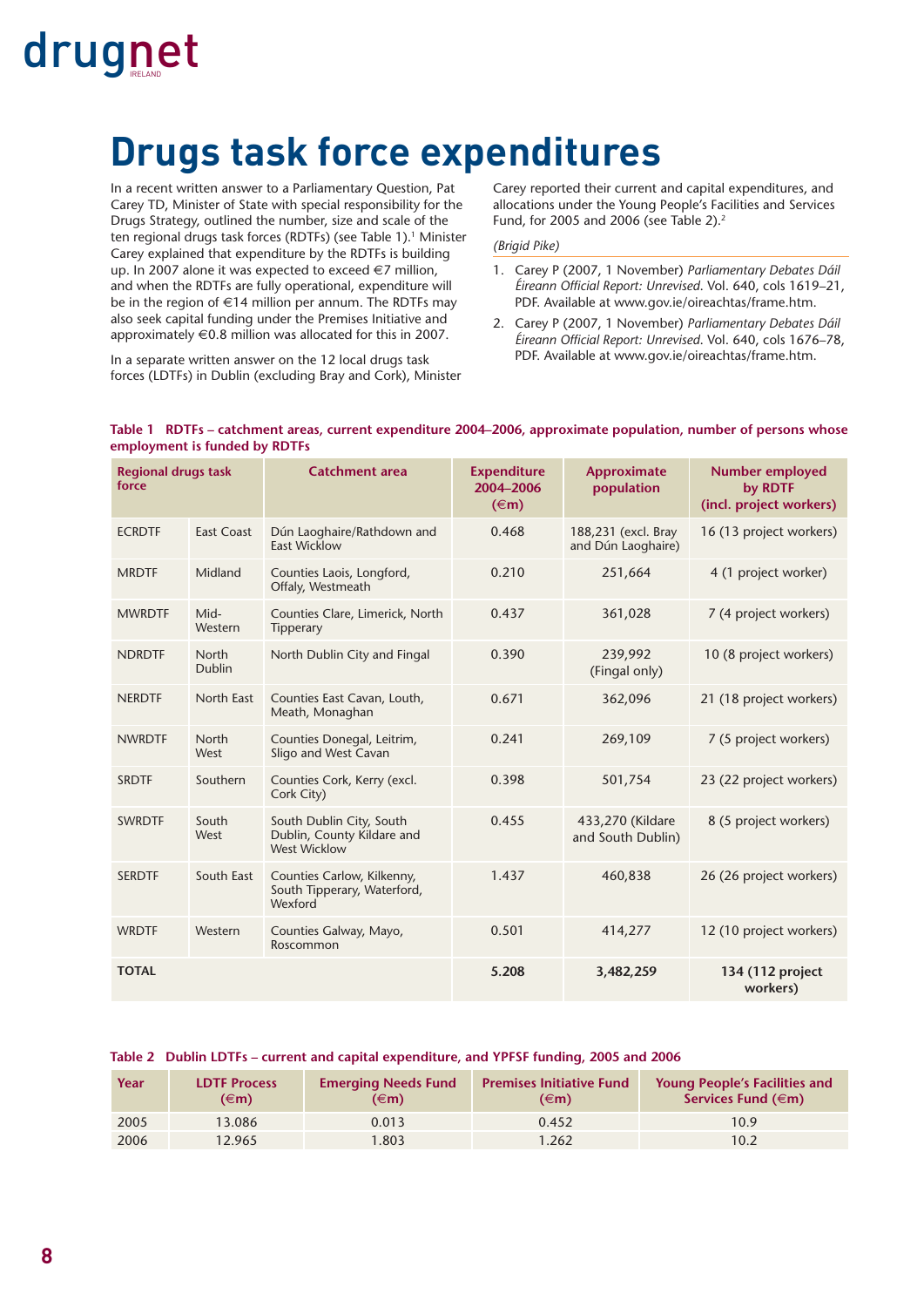### **Drug misuse and the family discussed at BIC meeting**

Following its tenth Summit meeting, held in Dublin on 14 Februry 2008, the British-Irish Council (BIC) issued a communiqué regarding drug misuse and the family:

Misuse of drugs can have a devastating effect on the family. The Heads of Administrations discussed the importance of supporting families to overcome the problems they face and the role families can play in the rehabilitation process.

They reflected on the impacts of problem drug use on families and how these could be used in administrations' development of their drugs and/or alcohol strategies. They discussed the need to further develop advice and guidance for families, and to improve support to families in dealing with drugs treatment and rehabilitation

processes. They recognised the importance of strategies to reduce the potential harm to the children of problem drug users. The Council also considered ways to utilise the potential of families as agents for drug use recovery.

The Council agreed to include a renewed focus on the families of problem drug users in any future drugs strategies prepared, with a view to providing increased support to those families and to better harness their potential to facilitate life improvements for problem drug users.

For further information on the British–Irish Council and its work in the drug policy domain, visit www. british-irishcouncil.org.

*(Brigid Pike)*

### **HSE outlines plans for drug and alcohol services in 2008**

The HSE's National Service Plan 2008 (NSP) outlines the agency's plans in the drugs and alcohol area during 2008.<sup>1</sup> The HSE's Addiction Services, including both illicit drugs and alcohol, are delivered through Social Inclusion Services, which is part of the Primary, Community and Continuing Care (PCCC) directorate. Table 1 overleaf summarises the deliverables identified for 2008 in respect of illicit drugs and alcohol, together with the outputs achieved in 2007.

The performance targets for Addiction Services in 2008 have been set as follows:

- Percentage of substance misusers for whom treatment commenced within one month is to exceed the 84% level achieved in 2007.
- The average number of clients in methadone treatment per month is to reach 7,000, the same level as in 2007.

No target has been set for a third performance measure – the number of substance misusers under 18 years for whom treatment is commenced. The NSP explains, 'Additional staff to support key service developments for under-18 services with addiction has been identified for 2008. The impact of these appointments on current levels of service provision will be monitored through our service plan reporting.'

The focus of the Population Health Directorate of the HSE in 2008 will include, among other things, further developing, in conjunction with the departments of Education and Health, the delivery of the Social Personal and Health Education (SPHE) programme; further research and education initiatives on alcohol in pregnancy; starting a health impact assessment project on alcohol off-sales; and

continuing to work with the Department of Health on matters such as alcohol advertising and off-sales.

The establishment of a unified health system is seen as an opportunity to establish new structures and mechanisms to promote the reduction of health inequalities. The HSE is extending social inclusion from its traditional focus on the care and support needs of vulnerable groups such as drug users, to enhancing the responsiveness of all services at all levels of care and thus improving access to health services for all service users. Initiatives include:

- A new contractual framework for the GMS and other publicly-funded services involving GPs has been developed. One objective is to achieve greater responsiveness to the needs of vulnerable patients such as the homeless or those with addiction problems. In 2008 this new framework will be signed off on by HSE management, and engagement with key stakeholders will commence.
- A review was completed in 2007 of the current arrangements for the management of health and personal social services provided by the non-statutory sector, in recognition of the need to develop standardised processes that safeguard service users, ensure transparency and fairness in the awarding of funding, link payments to service levels and outcomes, and use formal service level agreements. A new management framework was adopted and during 2008 this new approach will be implemented in the HSE.

#### (Brigid Pike)

<sup>1.</sup> Health Service Executive (2007) *National Service Plan 2008*. Available at www.hse.ie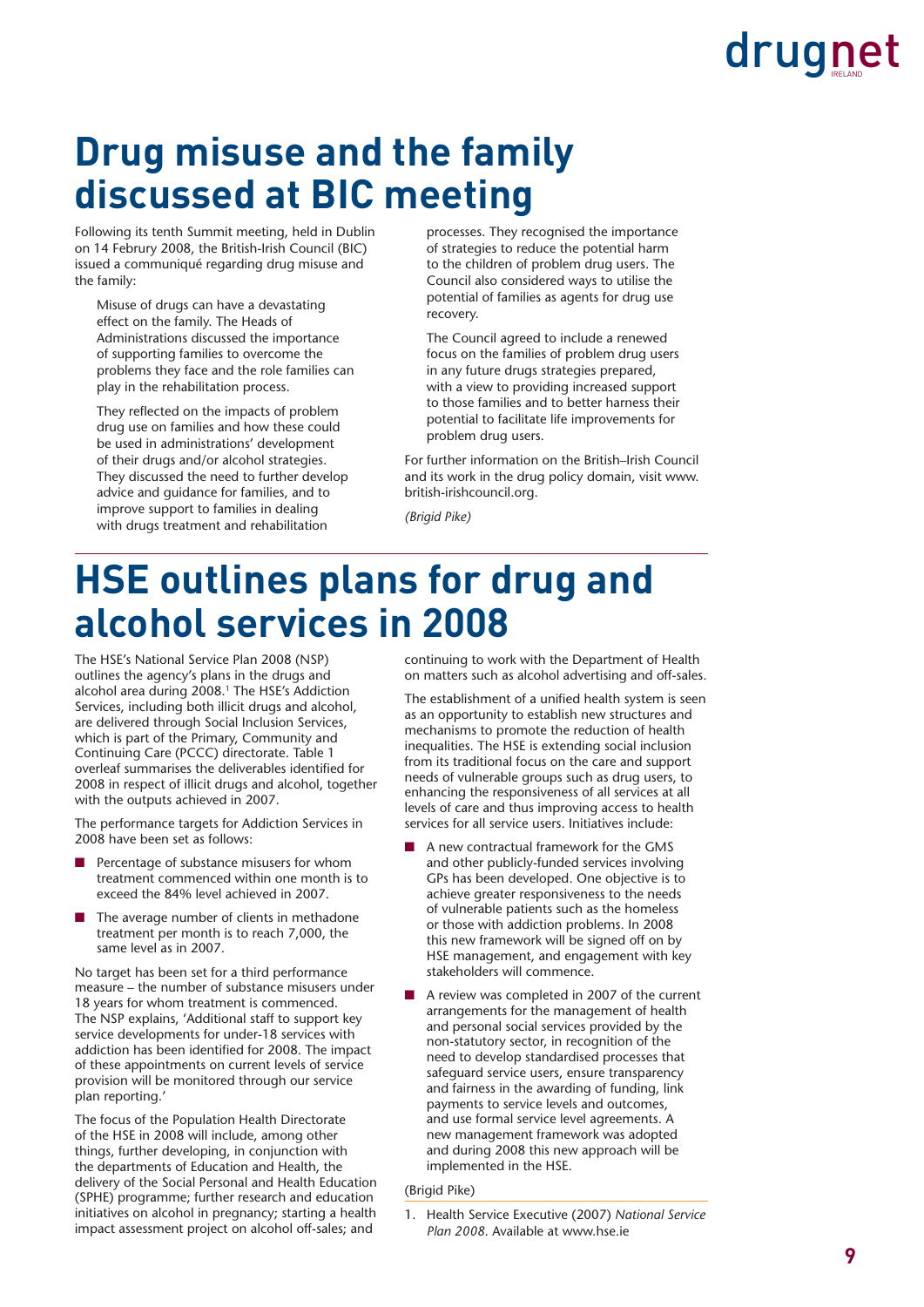### HSE outlines plans *(continued)*

#### **Table 1 Addiction Services in 2008 (after** *HSE NSP* **2008: 51–52)**

| <b>Focus</b>                                                                                                                                                                                                                                                                                         | <b>Outputs 2007</b>                                                                                                                                                                                                                | <b>Deliverables 2008</b>                                                                                                                                                                                                              |
|------------------------------------------------------------------------------------------------------------------------------------------------------------------------------------------------------------------------------------------------------------------------------------------------------|------------------------------------------------------------------------------------------------------------------------------------------------------------------------------------------------------------------------------------|---------------------------------------------------------------------------------------------------------------------------------------------------------------------------------------------------------------------------------------|
| <b>National Drugs Strategy</b><br>The National Drugs Strategy<br>comes to an end in 2008 and is<br>being reviewed. The Department<br>of Community, Rural and<br>Gaeltacht Affairs is currently<br>establishing a structure for this<br>review. The HSE will have a<br>critical role to play in this. |                                                                                                                                                                                                                                    | Participate in review of the<br>National Drugs Strategy.                                                                                                                                                                              |
| <b>Cocaine treatment</b>                                                                                                                                                                                                                                                                             | National co-ordinator employed<br>to lead the National Addiction<br>Training Programme, with initial<br>emphasis on cocaine training.                                                                                              | Implementation of the National<br><b>Addiction Training Programme</b><br>progressed.                                                                                                                                                  |
| <b>Development of treatment</b><br>services for under-18s                                                                                                                                                                                                                                            | Primary notification in place<br>for multidisciplinary team<br>enhancement and developments.                                                                                                                                       | Development of multidisciplinary<br>team enhancements and related<br>services.                                                                                                                                                        |
| <b>Data collection</b><br>The provision of robust<br>information to underpin service<br>planning in drug and alcohol<br>services is a priority for Social<br>Inclusion services.                                                                                                                     | Glossary agreed with the Health<br>Research Board (HRB). Mapping<br>completed and gaps identified<br>in data-collection systems from<br>treatment services.                                                                        | Examination and reconfiguration<br>of performance indicators for<br>drug and alcohol. Mapping of<br>data collection systems.                                                                                                          |
| <b>Health Atlas</b><br>The Health Atlas aims to enable<br>web-based mapping of health<br>related data on a national basis.                                                                                                                                                                           | Mapping services completed<br>and framing of 4-tier model<br>progressed to Health Atlas.                                                                                                                                           | Drug and alcohol information<br>input to Health Atlas.                                                                                                                                                                                |
| Quality initiatives / standards<br>Quality in alcohol and drug<br>services (QUADS) and Drug and<br>Alcohol Occupational Standards<br>(DANOS) are benchmarking<br>standards for the drug and<br>alcohol service.                                                                                      | QUADS / DANOS accepted as the<br>benchmarking standards.                                                                                                                                                                           | Use of QUADS mapped around<br>the country.<br>Ramifications for implementing<br>DANOS explored.                                                                                                                                       |
| Drugs task force mainstreaming<br>The Department of Community,<br>Rural and Gaeltacht Affairs has<br>funded a number of drugs task<br>force pilot projects.                                                                                                                                          | Working group established to<br>plan mainstreaming of drugs task<br>force projects.<br>Mainstreaming proposal<br>document developed.<br>Review under way of the list of<br>projects to ensure they are in line<br>with HSE policy. | Process agreed with DCRGA and<br>DOHC to manage mainstreaming<br>of the National Drugs Strategy<br>projects that have been<br>evaluated.<br>Project-by-project analysis of<br>drugs task forces undertaken.<br>Projects mainstreamed. |
| Links to HSE Working Group on<br>Alcohol                                                                                                                                                                                                                                                             | Cross-directorate process<br>established with Office of the<br>CEO, Primary, Community and<br>Continuing Care, and National<br>Hospitals Office.                                                                                   | Cross-directorate strategic focus<br>on alcohol developed.<br>Best-practice guidelines for the<br>alcohol services developed.                                                                                                         |
| <b>National Drugs Rehabilitation</b><br><b>Strategy</b><br>Rehabilitation is a key priority in<br>2008.                                                                                                                                                                                              | National Drugs Strategy report<br>on rehabilitation completed.                                                                                                                                                                     | Drug Rehabilitation<br><b>Implementation Committee</b><br>developed.                                                                                                                                                                  |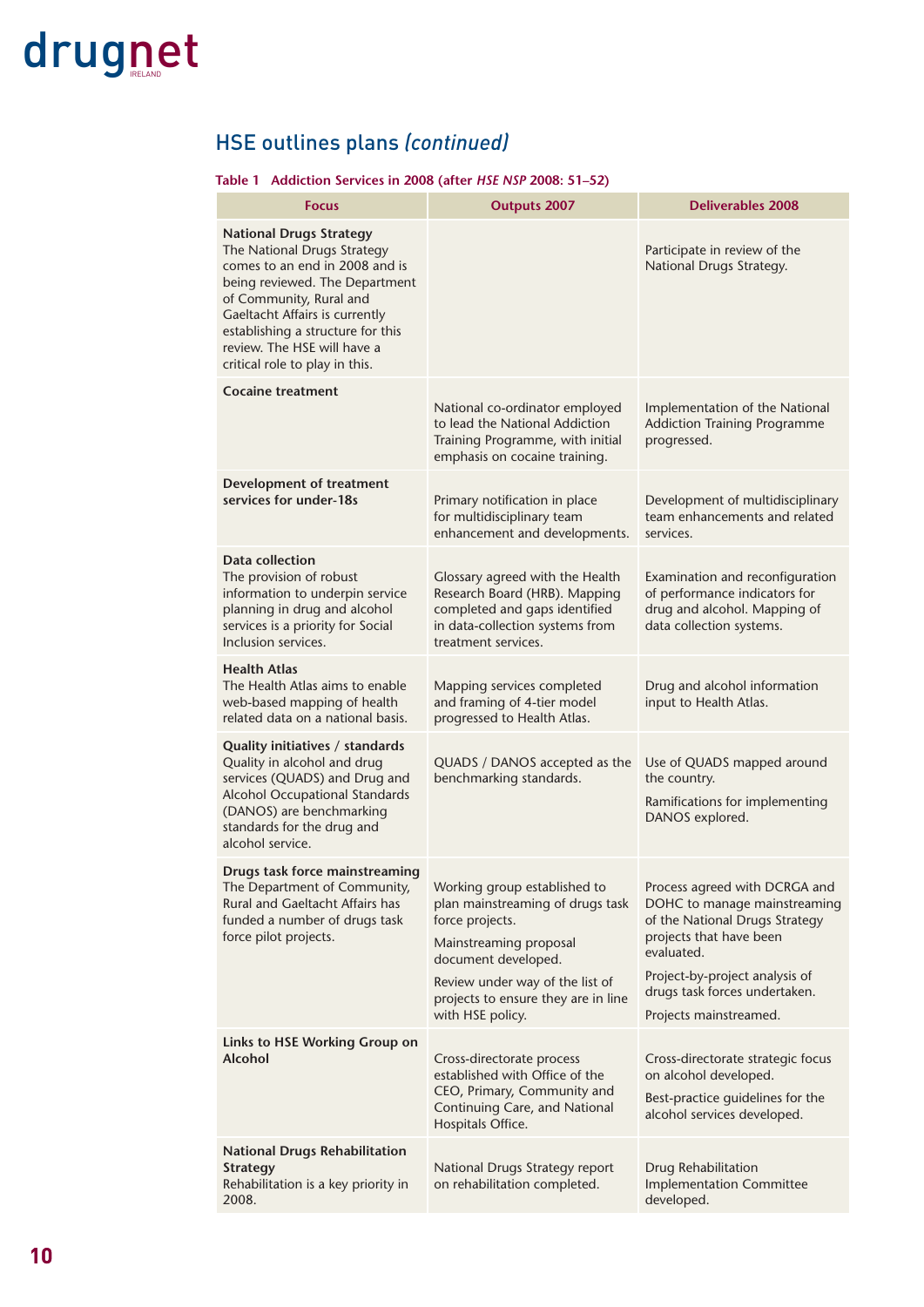### **Trends in treated problem alcohol use, 2004–2006**



On 18 March 2008, the Health Research Board published preliminary trends in treated problem alcohol use based on data reported to the National Drug Treatment Reporting System (NDTRS).<sup>1</sup> A total of 16,020 cases were treated for problem alcohol use in Ireland between 2004 and 2006. It is important to note that the reporting system collects data on episodes of treatment, rather that the number of individual people treated each year. This means that individuals may appear more than once if they attend more than one treatment service in a year, and may reappear in subsequent years.

Of the cases treated for problem alcohol use between 2004 and 2006, 59% entered treatment for the first time. There was a 21% increase in the number of new cases during the reporting period. The increase in numbers could be explained by an increase in problematic alcohol use in the population, an increase in the number of service providers reporting treated cases to the NDTRS, or a combination of these two factors.

Between 5,000 and 5,500 cases were treated each year and reported to the monitoring system. It is essential to point out that the collection of treatment figures for alcohol is still in the initial stages and that not all alcohol treatment services provided information for the three-year period under review. This means that the figures presented are an underestimate of the true extent of treated alcohol use in Ireland and reflect the degree of

participation in the reporting system by treatment services, rather than the actual levels of treatment required or, indeed, provided in any one region. For example, participation by services in the East (Wicklow, Kildare and Dublin) and the West (Galway, Mayo and Roscommon) is still incomplete.

Of note, one in five new cases treated for alcohol as a main problem substance reported a problem with one or more other drugs. Cannabis (16%), cocaine (7%), ecstasy (7%) and amphetamines (2%) were the four most common additional problem drugs reported. The number of new cases receiving treatment for problem use of both alcohol and cocaine increased by 40% in the three-year period, although the overall number of such cases is still low. Research has shown that the use of these two drugs together results in the formation of cocaethylene, which potentiate the cardiotoxic effects of cocaine alone. Taking cocaine and alcohol together can also increase the likelihood of violent thoughts, which can in turn lead to violent behaviour.

Of the alcohol cases treated for the first time, 68% were men; one-third were unemployed; and 2.5% were homeless. New cases treated for problem alcohol use combined with one or more other problem drugs were more likely to be men, under 18 years of age, homeless and unemployed than those treated for problem alcohol use only.

In line with the growing number of people of other nationalities living in Ireland, there was an increase in the number of non-nationals treated for problem alcohol use during the reporting period.

The NDTRS records the treatment intervention(s) provided when the client is first admitted to a treatment service. Counselling was the most common initial treatment intervention in 2006 and was recorded for over three-quarters (77%) of all treated cases. This was followed by alcohol detoxification, which was provided to 28% of cases, and education awareness programmes provided to 25% of cases. Approximately one in five treated cases received medication-free therapy (23%), family therapy (21%) or brief intervention (20%).

#### *(Jean Long)*

1. Fanagan S, Reynolds S, Mongan D and Long I (2008) *Trends in treated problem alcohol use in Ireland, 2004 to 2006*. Trends Series 1. Dublin: HRB. Available at www.hrb.ie.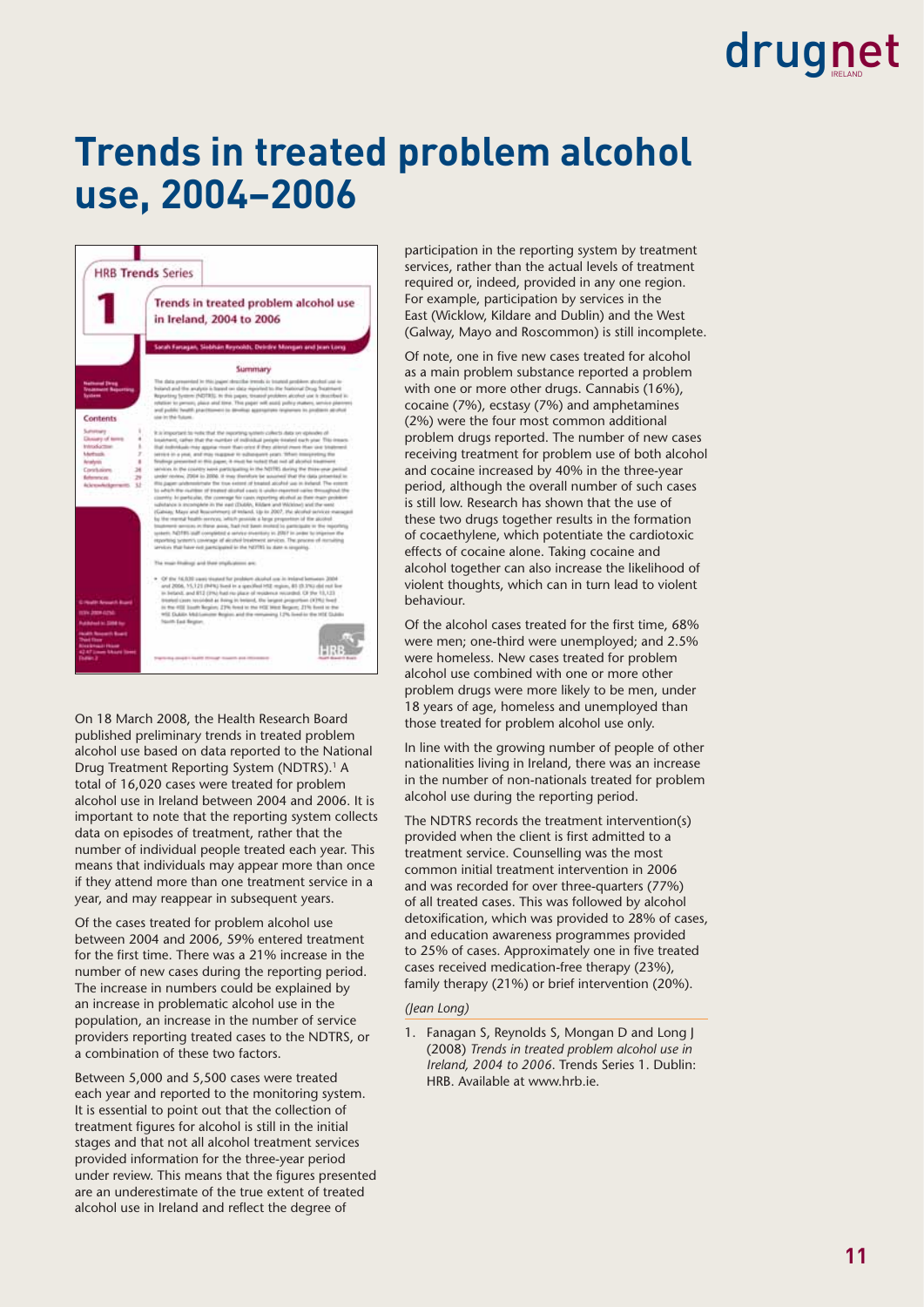### **Alcohol consumption patterns 1992–2002**

Eurobarometer 37.01<sup>1</sup> was conducted in 1992 and contained questions about alcohol use. The basic sample design applied to all member states was a multi-stage, random one. All interviews were conducted face-to-face in people's homes. The National Health and Lifestyle Survey (SLAN) was first undertaken in 1998<sup>2</sup> by the National University of Ireland, Galway, and repeated again in the summer of 2002.<sup>3</sup> In both rounds, a representative cross-section of the Irish adult population was surveyed by post, with a section of each survey devoted to alcohol use. On both occasions a national sample was generated randomly from the Irish electoral register.

Eurobarometer (1992) had 1,877 valid respondents aged 18 years or over, SLAN (1998) had 6,370 and SLAN (2002) had 5,931. Respondents' average alcohol intake was measured in units of alcohol typically imbibed in one week. One unit of alcohol was calculated as a half pint of beer, lager, stout or cider, a single measure of spirits or a single glass of wine, sherry, port or premixed drinks. Abstainers represented 39% of the overall sample population in 1992, 17% in 1998 and 16% in 2002. The abstainers in 1992 were 48% women (454) and 30% men (274); in 1998, 19% women (622) and 14% men (400); and in 2002, 17% women (581) and 15% men (349).

Respondents who consumed at least one unit of alcohol a week represented 61.2% (1,149) of the sample population in 1992, 53.7% (3,418) in 1998 and 48.6% (2,885) in 2002, and are therefore well represented for the purpose of secondary analysis.

Table 1 details the average number of units, by type of alcohol, consumed per week by respondents in the three survey periods. The mean range of values is used to report average consumption, as different methods were employed to collect data for Eurobarometer and for SLAN. A statistically significant increase or decrease in consumption can be said to occur if no overlap exists between the mean ranges reported for consecutive survey years.

In all three survey years, respondents who drank beer had the highest weekly alcohol intake, while wine drinkers reported the lowest levels. The increase in weekly consumption between 1992 and 1998 is significant for every alcohol type, with beer drinkers showing the greatest increase, imbibing 9.0–9.6 units of alcohol more per week in 1998 than in 1992. Wine drinkers showed the second highest increase in average weekly consumption over this period, at 5.8–6.3 units. Consumers of spirits showed the smallest increase, at 4.3–4.8 units.

It must be noted that there are limits to the extent to which the Eurobarometer and SLAN data typify the level of alcohol use in Ireland. Neither survey was designed to collect information specifically on alcohol use, and results may have been influenced by methodological differences, such as sampling frame, item wording, and method and timing of data collection. The Eurobarometer survey reported a much higher response rate than either of the SLAN surveys, possibly because it was administered through face-to-face interviews rather than by post. Nevertheless, both surveys offer some insights into trends in alcohol consumption in Ireland from 1992 to 2002.

#### *(Aileen Connor)*

- 1. Eurobarometer 37.01 merges the responses to identical questions from two Eurobarometer surveys, *Eurobarometer 37.0: Awareness and importance of Maastricht and the future of the European Community*, March-April 1992 and *Eurobarometer 37.1: Consumer goods and social security,* April-May 1992. Brussels: INRA (Europe). Available at http://www.ucd.ie/issda
- 2. SLAN (1999) *The National Health and Lifestyle Surveys*. Centre for Health Promotion Studies, NUI, Galway and Department of Health and Children.
- 3. SLAN (2003) *The National Health and Lifestyle Surveys*. Centre for Health Promotion Studies, NUI, Galway and Department of Health and Children.

**Eurobarometer 1992 SLAN 1998 SLAN 2002 Alcohol type Number (%) of current drinkers Average units per person per week Number (%) of current drinkers Average units per person per week Number (%) of current drinkers Average units per person per week** All 1149 7.0–7.3 3418 13.9–14.4 2885 13.3–13.7

Beer 898 (78.2%) 7.5–7.8 2488 (73%) 16.6–17.4 1659 (58%) 16.1–17.0 Spirits 528 (46.0%) 6.9–7.4 769 (23%) 11.2–12.1 706 (25%) 11.9–12.8 Wine 231 (20.1%) 4.8–5.3 1009 (30%) 10.7–11.5 1233 (43%) 10.8–11.5

**Table 1 Current drinkers' alcohol consumption pattern and average units consumed weekly, by type of alcohol**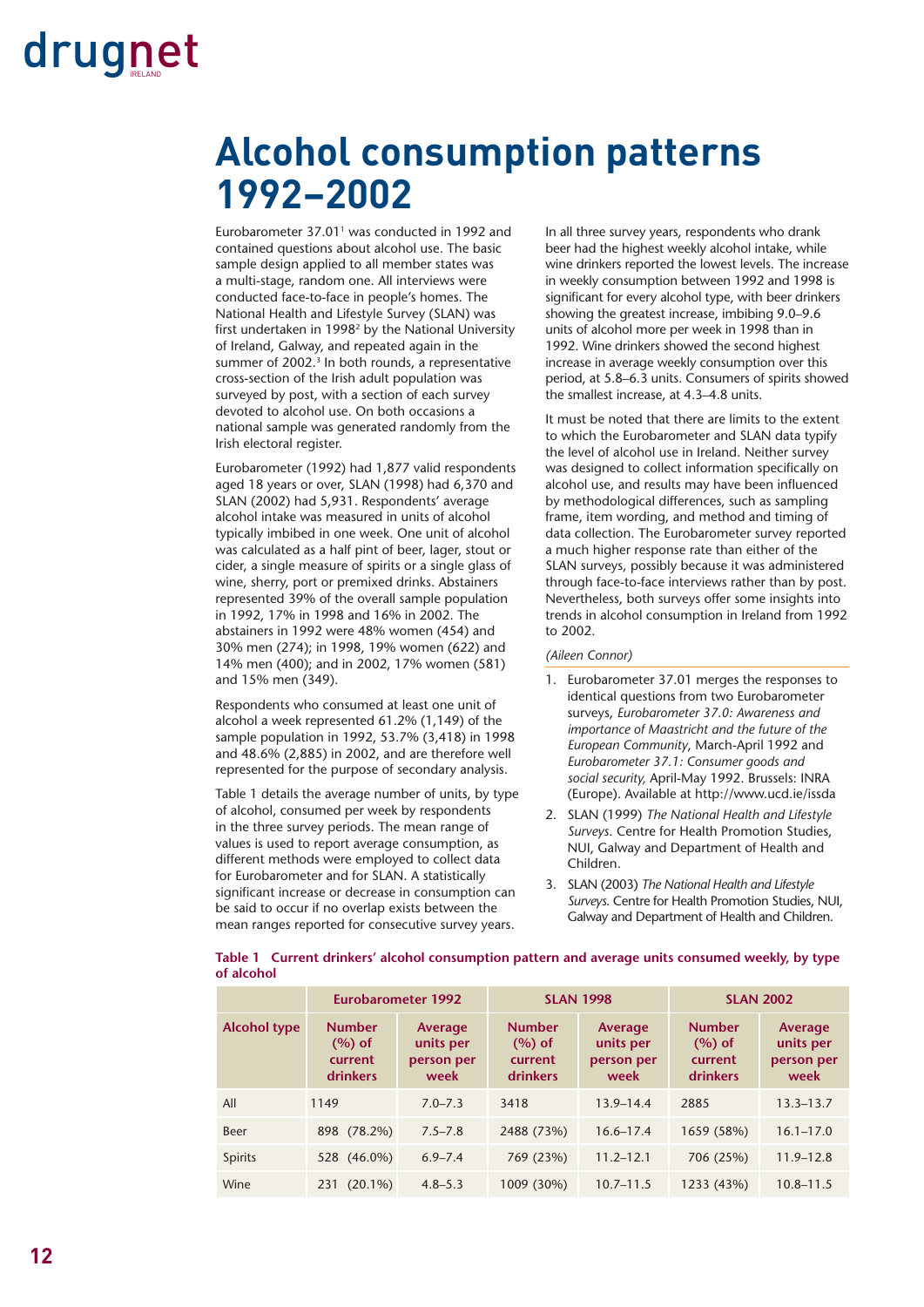### **Initiatives on alcohol**

#### **Advisory group to examine laws on sale of alcohol**

On 9 January, the Minister for Justice, Equality and Law Reform, Mr Brian Lenihan TD, announced that the Government had approved his proposal to set up an advisory group to examine key aspects of the law governing the sale and consumption of alcohol. The group, to be chaired by Dr Gordon Holmes, will report to the Minister by 31 March 2008, enabling legislation to be enacted before the summer recess.

The group has been established against a background of a 17% increase in alcohol consumption in the past decade. In addition, there has been a 35% increase in the number of offlicenses between 2003 and 2005 (up from 785 to 1,070) and an increase of 20% in the number of premises with wine-only licences.

The issues to be examined by the group are:

- The increase in the number of supermarkets, convenience stores and petrol stations with offlicences and the manner and conditions of sale of alcohol products in such outlets, including below-cost selling and special promotions;
- The increasing number of special exemption orders which permit longer opening hours being granted to licensed premises around the country; and
- The use, adequacy and effectiveness of existing sanctions and penalties, particularly those directed towards combating excessive and underage consumption.
- Minister Lenihan stated that, in parallel with this initiative, work would continue on drafting the Sale of Alcohol Bill, which is included in the government's legislation programme for 2008. This Bill will modernise and streamline the laws relating to the sale and consumption of alcohol.

#### **Alcohol to carry health labels**

Drinks Manufacturers of Ireland (DMI), the representative body for the alcohol beverage manufacturing sector, has reached agreement with government and the other social partners to introduce a mandatory system of labelling on alcoholic drinks sold in Ireland.

The industry has agreed to introduce labels that will specify the amount of alcohol in a product, and will include guidelines for sensible drinking. The labelling will also feature information advising women on the dangers of drinking alcohol while pregnant. It is hoped that the labels will convince pregnant women that it is in the best interests of their unborn child not to consume any amount of alcohol while pregnant. The aim of the health warnings is to 'caution women of the dangers of consuming alcohol while pregnant' and to create a more health conscious society where consumers 'keep within sensible guidelines' and make 'informed choices about their alcohol consumption'. The government will now have to draft the necessary legislation to give effect to the agreed changes.

#### **Drink driving limit to remain unchanged for at least another 18 months**

The Road Safety Strategy 2007–2012 published in October 2007 recommends lowering the drinkdrive limit by June 2009, but does not suggest what that limit should be. According to Minister for Transport Noel Dempsey, an advisory panel will make recommendations on a reduced blood alcohol concentration (BAC) limit early in 2008, and the new limit should be in place ahead of the deadline of June 2009 contained in the Strategy.

Ireland and the UK have a BAC limit for drivers of 80mg/100ml, while all other European countries have moved to a 50mg/100ml limit. Alcohol is estimated to be a contributory factor in 37% of all fatal crashes in Ireland, and 90% of the drivers involved in these cases were male. Alcohol is a factor in half of all fatal crashes involving males aged under 35 years. Speaking at the launch of the Strategy, Mr Dempsey stated that he, personally, was in favour of a move from the current level of 80mg/100ml to 50mg/100ml.

*(Deirdre Mongan)*

### **Review of policy on alcohol pricing in Scotland**

In December 2007 Scottish Health Action on Alcohol Problems (SHAAP) published the findings of an expert workshop convened in September 2007 to consider possible government action on pricing policy to reduce alcohol-related harm in the population.1

Alcohol-related morbidity and mortality are increasing in the UK. Between 1991 and 2004 the number of alcohol-related deaths almost doubled. Over the past 30 years, liver cirrhosis mortality has risen by over 450% across the population, as well as peaking at a younger age. In Scotland, there was a 52% increase in alcoholic liver disease between 1998 and 2002. According to the Scottish Health Survey in 2003, 27% of men and 14% of women reported drinking more than the recommended weekly limits. Alcohol-related problems are estimated to cost Scotland over one billion pounds every year.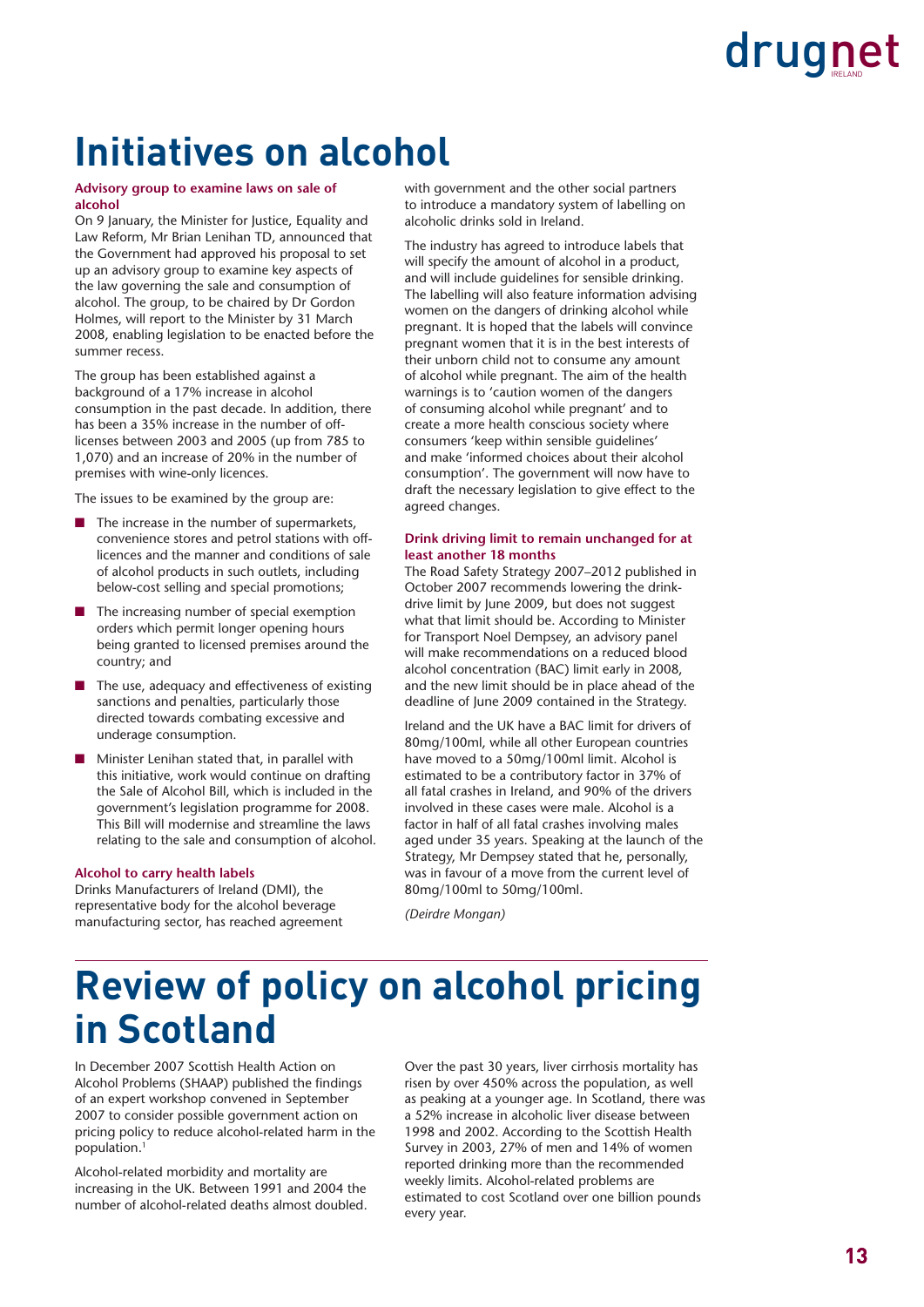#### Review of alcohol pricing *(continued)*

In the past 40 years, alcohol consumption in the UK has doubled, rising from 5.7 litres of pure alcohol per person aged 16 or over in 1960 to 11.3 litres in 2005. Another significant change in recent years is the shift away from drinking outside the home to drinking at home. Sales by the off-trade sector now account for nearly half of all the alcohol sold in the UK.

Alcohol is price sensitive, and research shows that an increase in price will lead to a decrease in consumption, and vice versa. Even though the sale price has increased, the real price of alcohol has been in steady decline. Because households' disposable income had increased by 97% in real terms, alcohol was 62% more affordable in 2005 than in 1980. Competition between sellers of alcohol has also driven down prices. In 2007, 10 grocery retailers, including Tesco, Aldi and Lidl, reported to an inquiry by the UK Competition Commission that they sold alcohol below cost, and used temporary promotions as a means of attracting customers into the store and increasing total sales. Supermarkets accounted for more than 60% of the volume of alcohol sold in the off-trade market in 2006.

Alcohol policy has tended to focus on the minority of the drinking population who are the heaviest drinkers. In reality, it is the much greater number of drinkers in a population who drink to excess on occasion that accounts for most of the alcoholrelated problems. A Finnish study revealed that the majority of problems were found in the 90% of the population who were moderate consumers, rather than in the 10% who drank heavily.<sup>2</sup>

The World Health Organization has stated that the most effective alcohol policies include alcoholcontrol measures (price and availability), drinkdriving laws, and brief interventions for hazardous and harmful drinkers. In the UK, by contrast, strategies aimed at reducing escalating levels of alcohol-related harm have focused predominantly on specific groups of 'problem' drinkers, identified as under-18s and young 'binge drinkers'. A strategy which targets only these groups, without addressing the wider drinking culture and environment, ignores the fact that young people do not form their views and attitudes towards alcohol use in isolation, but are influenced by their parents' drinking habits and the culture of drinking in their own area. The UK strategies also rely heavily on policies with the weakest evidence base – education and voluntary regulation by the alcohol industry – in attempting to effect change. They are further undermined by action taken by government to relax controls on the supply of alcohol. Alcohol is now available in more places, for longer periods, and at more affordable prices.

A lot of emphasis in UK alcohol strategies is placed on individual responsibility for appropriate drinking behaviour, with some commentators arguing that alcohol consumption is entirely a matter of individual responsibility, not an area to be regulated by government intervention. Harmful alcohol use is rarely, if ever an 'individual' problem; it impacts

on family, friends, work colleagues, and ultimately society as a whole.

The SHAAP report advocates using price as a lever to reduce alcohol consumption and related harm. Based on estimates by the Academy of Medical Sciences, a 10% rise in alcohol price would save the lives of 479 men and 265 women in Scotland each year. The report recommends that the Scottish government:

- Ends irresponsible alcohol promotions in all licensed premises
- Establishes minimum prices for alcoholic drinks
- Makes representation to Westminster (a) to increase alcohol duty and link alcohol taxes to inflation, and (b) to link levels of taxation to alcohol strength
- Reconvenes the National Licensing Forum with appropriate health representation
- Considers whether there is a need to create an independent, regulatory body to protect the health of the nation in relation to alcohol
- Considers jointly initiating a Parliamentary inquiry into the health and social harm caused by alcohol in Scotland.

While this report concentrates on Scotland, many of the issues addressed are relevant to the current situation in Ireland, where the rise in alcohol consumption in the past decade has coincided with an increase in alcohol-related morbidity and mortality. There has been a shift from drinking in licensed premises to drinking at home, and the real price of alcohol has fallen, particularly in the offtrade sector. In its efforts to reduce alcohol-related harm in Ireland, the government should consider introducing policy measures similar to those recommended in this report.

#### *(Deirdre Mongan)*

- 1. Gillan E and Macnaughton P (2007) *Alcohol: price, policy and public health*. Edinburgh: Scottish Health Action on Alcohol Problems (SHAAP).
- 2. Poikolainen K, Paljärvi T and Makela P (2007) Alcohol and the preventive paradox: serious harms and drinking patterns. *Addiction*, 102: 571–578.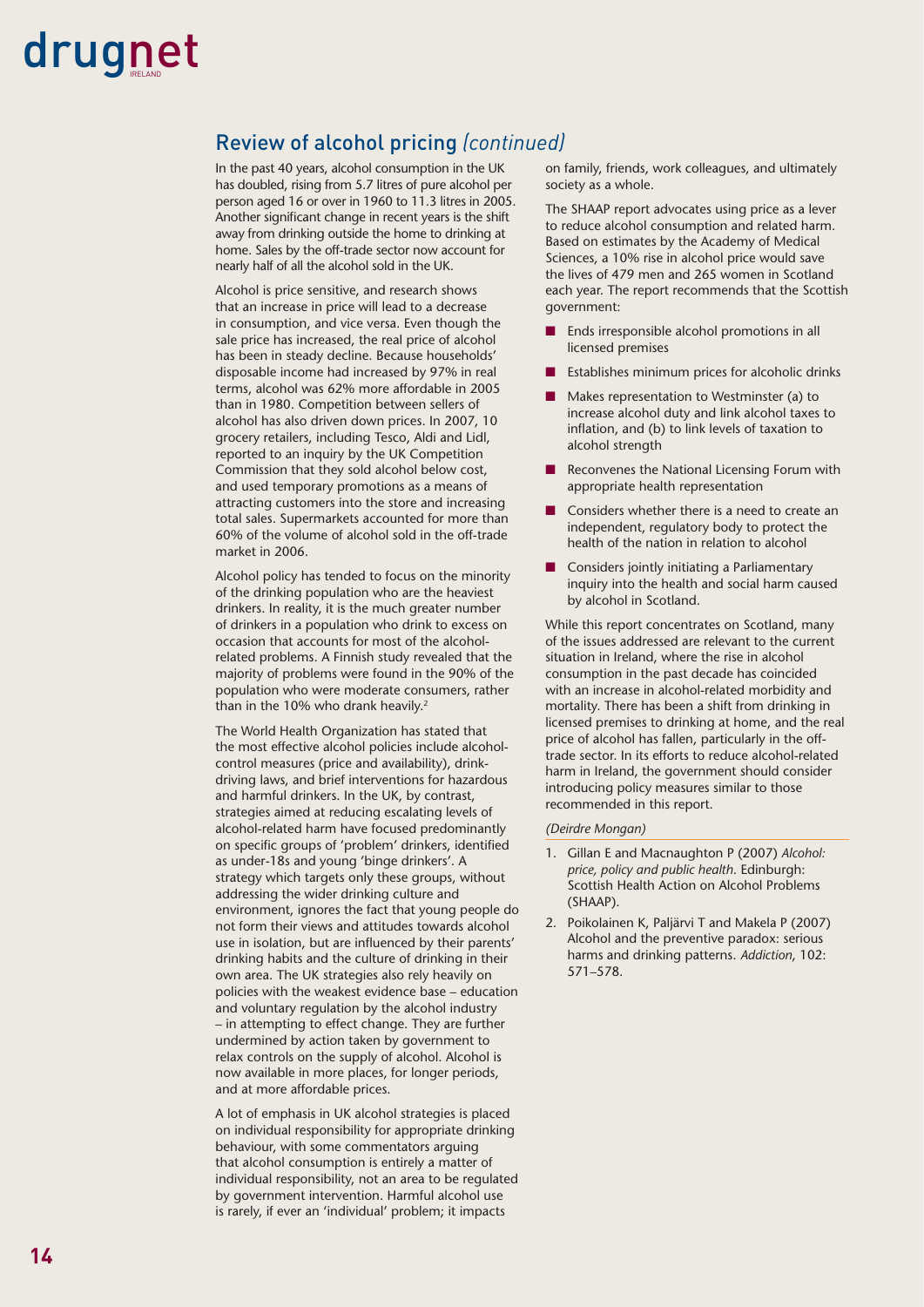# **Keltoi completes an outcome study**

Minister of State Pat Carey TD launched a client evaluation study of the Keltoi treatment centre in Dublin on 12 November 2007.<sup>1</sup> Funded by the Health Service Executive, the study was a crosssectional survey of a sample of clients who had been discharged between one and three years prior to interview.

The treatment model employed by Keltoi is unique in Ireland. It is based on international findings that rehabilitation with a focus on developing new living skills produces more favourable outcomes. According to Keltoi, a favourable outcome sees clients developing and successfully maintaining a drug-free lifestyle.

Of the 485 clients referred to Keltoi between 2002 and 2004, 149 (31%) were treated. Ninety-five per cent of clients admitted to the treatment programme had severe opiate dependence problems, and a small proportion had severe cocaine dependence. To be admitted to the programme, clients had to be drug-free for two to six weeks, depending

on the individual case and the assessment of the team. Ninety-two participants (62%) agreed to be interviewed, two of whom died prior to the interview date. Eighty questionnaires were completed. The final sample comprised 52 (74%) men, 18 (26%) women and 10 individuals whose gender was not recorded.

The study reported that a large proportion of those who started treatment completed it (83%, 58/70).

Half (29/58) of those who completed treatment were drug free in the month prior to the interview. The abstinence rate for men (50%) was higher than that for women (39%). The proportion who committed at least one crime during the 30 days prior to interview was lower among those who had not used drugs in that time than among those who had, 15% compared to 30%. Five of the 29 who had used at least one drug in the last month had injected it.

Although not directly comparable, these study findings follow the same trend as those of the ROSIE study,<sup>2</sup> which indicated that opiate treatment in residential facilities is reasonably successful. The limitations of this study are that there are no baseline data and drug-free status is self-reported. In addition, it is possible that other treatment interventions may have taken place between discharge from Keltoi and the study interview and these may account for some of the positive findings. Nevertheless, these findings indicate that the Keltoi approach to treatment for drug users can lead to favourable outcomes.

*(Vivion McGuire and Jean Long)*

- 1. Sweeney B, Browne C, McKiernan B and White E (2007) *Keltoi client evaluation study*. Dublin: Health Service Executive.
- 2. Cox G, Comiskey C and Kelly P (2007) *ROSIE Findings 3: Summary of 1-year outcomes. Abstinence modality*. Dublin: National Advisory Committee on Drugs.



**Dr Brion Sweeney, one of the authors of the Keltoi evaluation, speaking at the launch of the report (Photo: JJ Berkeley)**



**Mr Noel Mulvihill, HSE, at the Keltoi launch (Photo: JJ Berkeley)**

# **Drug use in the general population, 2006/7: repeat survey**

On 25 January 2008, the National Advisory Committee on Drugs (NACD) and the Department of Health, Social Services and Public Safety (Northern Ireland) published jointly the second all-Ireland general population drug prevalence survey.<sup>1</sup> Minister of State with responsibility for drugs strategy, Pat Carey TD, launched the findings for Ireland.

Drug prevalence surveys of the general population are important in that they can shed light on the patterns of drug use, both demographically and geographically and, when repeated, can track changes over time. They help to increase our understanding of drug use, and to formulate and evaluate drug policies. They also enable informed international comparisons provided countries conduct surveys in a comparable manner.

The Irish survey followed best practice guidelines recommended by the European Monitoring Centre for Drugs and Drug Addiction (EMCDDA). The questionnaire, based on the 'European Model Questionnaire', was administered in face-to-face interviews with respondents aged between 15 and

64 years normally resident in households in Ireland and Northern Ireland. With the exception of two questions and two show cards, the questionnaire employed for the 2006/7 survey was the same as that used in 2002/3.2 Fieldwork was carried out by MORI MRC during late 2006 and early 2007. The final achieved sample was 4,967 in Ireland. This represented a response rate of 65%. The sample was weighted by gender, age and region to ensure that it was representative of the general population.

The proportion of adults (aged 15–64 years) who reported using an illegal drug in their lifetime increased by five percentage points, from 19% in 2002/3 to 24% in 2006/7 (Table 1). The proportion of young adults (aged 15–34 years) who reported using an illegal drug in their lifetime also increased by five percentage points, from 26% in 2002/3 to 31% in 2006/7. As expected, more men reported using an illegal drug in their lifetime than women.

The proportion of adults who reported using an illegal drug in the last year increased marginally, from 6% in 2002/3 to 7% in 2006/7 (Table 1). The proportion of young adults who reported using an

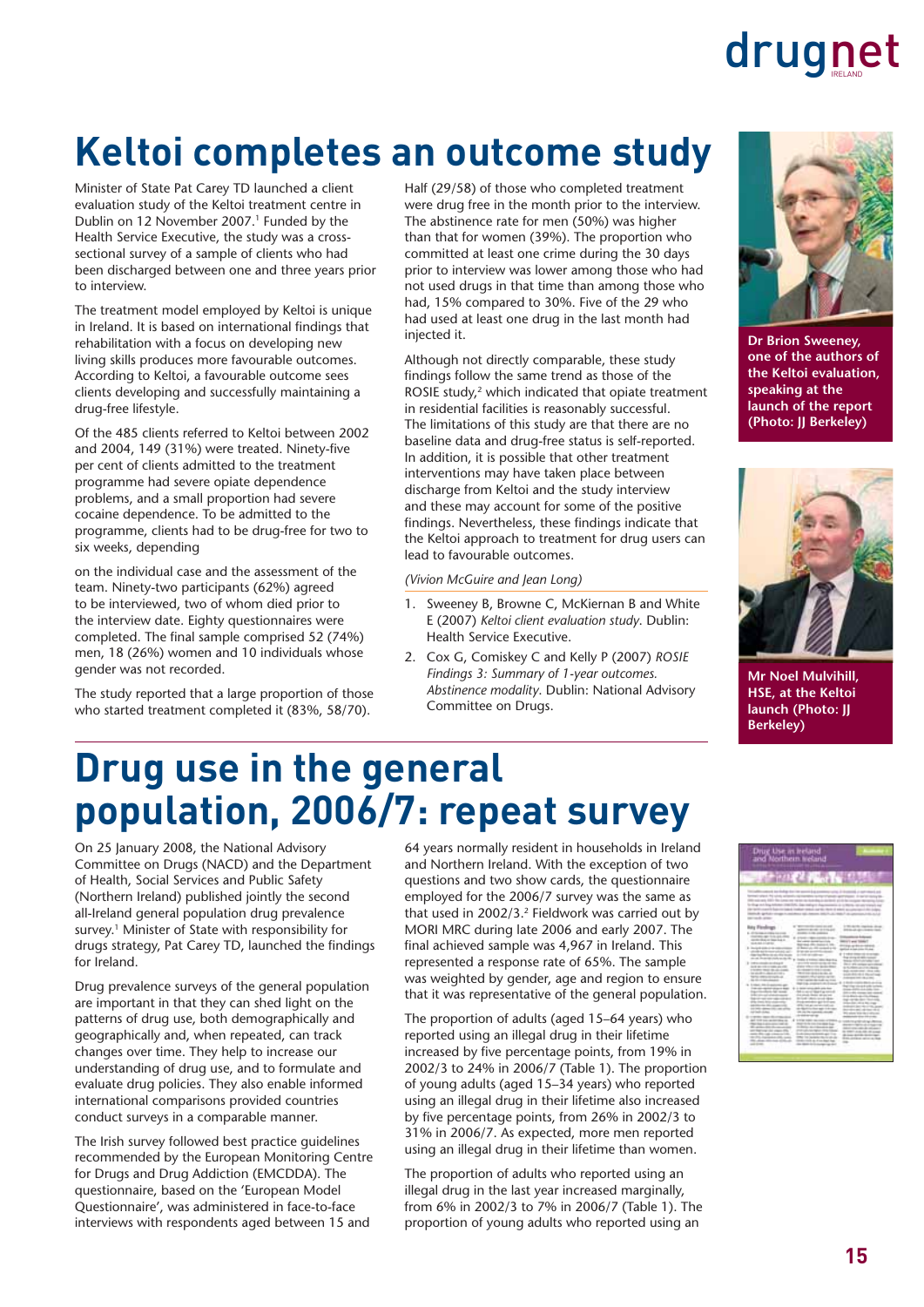#### Drug use in the general population *(continued)*

#### **Table 1 Lifetime, last-year and last-month prevalence of illegal drug use in Ireland, 2002/3 and 2006/7**

| <b>Illegal</b><br>drug use* |        | <b>Adults</b><br>15–64 years $%$ |        | <b>Males</b><br>15-64 years % |        | <b>Females</b><br>15-64 years % |        | <b>Young adults</b><br>15-34 years % |
|-----------------------------|--------|----------------------------------|--------|-------------------------------|--------|---------------------------------|--------|--------------------------------------|
|                             | 2002/3 | 2006/7                           | 2002/3 | 2006/7                        | 2002/3 | 2006/7                          | 2002/3 | 2006/7                               |
| Lifetime                    | 18.5   | 24.0                             | 24.0   | 29.4                          | 13.1   | 18.5                            | 26.0   | 31.4                                 |
| Last year                   | 5.6    | 7.2                              | 7.8    | 9.6                           | 3.4    | 4.7                             | 9.7    | 12.1                                 |
| Last month                  | 3.0    | 2.9                              | 4.1    | 4.3                           | 1.7    | 1.4                             | 5.2    | 4.8                                  |

\* Illegal drugs in this context are amphetamines, cannabis, cocaine powder, crack, ecstasy, heroin, LSD, magic mushrooms, poppers and solvents.

Source: National Advisory Committee on Drugs and Drug and Alcohol Information and Research Unit (2005, 2008)

| <b>Cannabis</b><br>use |        | <b>Adults</b><br>15–64 years $%$ |        | <b>Males</b><br>15–64 years $%$ |        | <b>Females</b><br>15–64 years $%$ |        | <b>Young adults</b><br>15-34 years % |
|------------------------|--------|----------------------------------|--------|---------------------------------|--------|-----------------------------------|--------|--------------------------------------|
|                        | 2002/3 | 2006/7                           | 2002/3 | 2006/7                          | 2002/3 | 2006/7                            | 2002/3 | 2006/7                               |
| Lifetime               | 17.4   | 21.9                             | 22.4   | 27.0                            | 12.3   | 16.6                              | 24.0   | 28.6                                 |
| Last year              | 5.0    | 6.3                              | 7.2    | 8.5                             | 2.9    | 3.9                               | 8.6    | 10.4                                 |
| Last month             | 2.6    | 2.6                              | 3.4    | 4.0                             | 1.7    | 1.1                               | 4.3    | 4.2                                  |

#### **Table 2 Lifetime, last-year and last-month prevalence of cannabis use in Ireland, 2002/3 and 2006/7**

Source: National Advisory Committee on Drugs and Drug and Alcohol Information and Research Unit (2005, 2008)

illegal drug in the last year increased from 10% in 2002/3 to 12% in 2006/7. The proportion of adults who reported using an illegal drug in the last month remained stable.

Cannabis was the most commonly used illegal drug in Ireland. The proportion of adults who reported using cannabis at some point in their life increased from 17% in 2002/3 to 22% in 2006/7 (Table 2). Proportions using cannabis reflect the same pattern as the proportions using any illegal drug described above.

Nine per cent of young adults claimed to have tried ecstasy at least once in their lifetime in 2006/7 (Table 3).

Cocaine use increased in 2006/7 compared to 2002/3. The proportion of adults who reported using cocaine (including crack) at some point in their lives increased from 3% in 2002/3 to 5% in 2006/7 (Table 4). The proportion of young adults who reported using cocaine in their lifetime also increased, from 5% in 2002/3 to 8% in 2006/7. As

expected, more men reported using cocaine in their lifetime than women.

The proportion of adults who reported using cocaine in the last year increased from 1% in 2002/3 to 2% in 2006/7 (Table 4). The proportion of young adults who reported using cocaine in the last year increased from 2% in 2002/3 to 3% in 2006/7. The proportion of adults who reported using cocaine in the last month remained stable at under 1%.

There was a considerable increase in the proportions using any illegal drug at some point in their lives. This is influenced by the fact that drug use in Ireland is a recent phenomenon and that the population of lifetime and recent drug users in Ireland is relatively young. Drug use is measured among adults aged 15–65, and those leaving this age group over the next fifteen to twenty years are less likely to have been exposed to drug use than those entering the measurement cohort.

| Table 3 Lifetime, last-year and last-month prevalence of ecstasy use in Ireland, 2002/2003 |  |  |  |  |  |  |
|--------------------------------------------------------------------------------------------|--|--|--|--|--|--|
|--------------------------------------------------------------------------------------------|--|--|--|--|--|--|

| <b>Ecstasy use</b> |        | <b>Adults</b><br>15–64 years $%$ |        | <b>Males</b><br>15–64 years $%$ |        | <b>Females</b><br>15-64 years % |        | <b>Young adults</b><br>15-34 years % |
|--------------------|--------|----------------------------------|--------|---------------------------------|--------|---------------------------------|--------|--------------------------------------|
|                    | 2002/3 | 2006/7                           | 2002/3 | 2006/7                          | 2002/3 | 2006/7                          | 2002/3 | 2006/7                               |
| Lifetime           | 3.7    | 5.4                              | 4.9    | 7.2                             | 2.6    | 3.6                             | 7.1    | 9.0                                  |
| Last year          | 1.1    | 1.2                              | 1.7    | 1.8                             | 0.5    | 0.6                             | 2.0    | 2.4                                  |
| Last month         | 0.3    | 0.3                              | 0.7    | 0.5                             | 0.0    | 0.2                             | 0.6    | 0.6                                  |

Source: National Advisory Committee on Drugs and Drug and Alcohol Information and Research Unit (2005, 2008)

#### **Table 4 Lifetime, last-year and last-month prevalence of cocaine use (including crack) in Ireland, 2002/2003**

| <b>Cocaine</b><br>use |        | <b>Adults</b><br>15–64 years $%$ | <b>Males</b> | 15–64 years $%$ |        | <b>Females</b><br>15–64 years $%$ |        | <b>Young adults</b><br>15-34 years % |
|-----------------------|--------|----------------------------------|--------------|-----------------|--------|-----------------------------------|--------|--------------------------------------|
|                       | 2002/3 | 2006/7                           | 2002/3       | 2006/7          | 2002/3 | 2006/7                            | 2002/3 | 2006/7                               |
| Lifetime              | 3.0    | 5.3                              | 4.3          | 7.0             | 1.6    | 3.5                               | 4.7    | 8.2                                  |
| Last year             | 1.1    | 1.7                              | 1.7          | 2.3             | 0.5    | 1.0                               | 2.0    | 3.1                                  |
| Last month            | 0.3    | 0.5                              | 0.7          | 0.8             | 0.0    | 0.2                               | 0.7    | 1.0                                  |

Source: National Advisory Committee on Drugs and Drug and Alcohol Information and Research Unit (2005, 2008)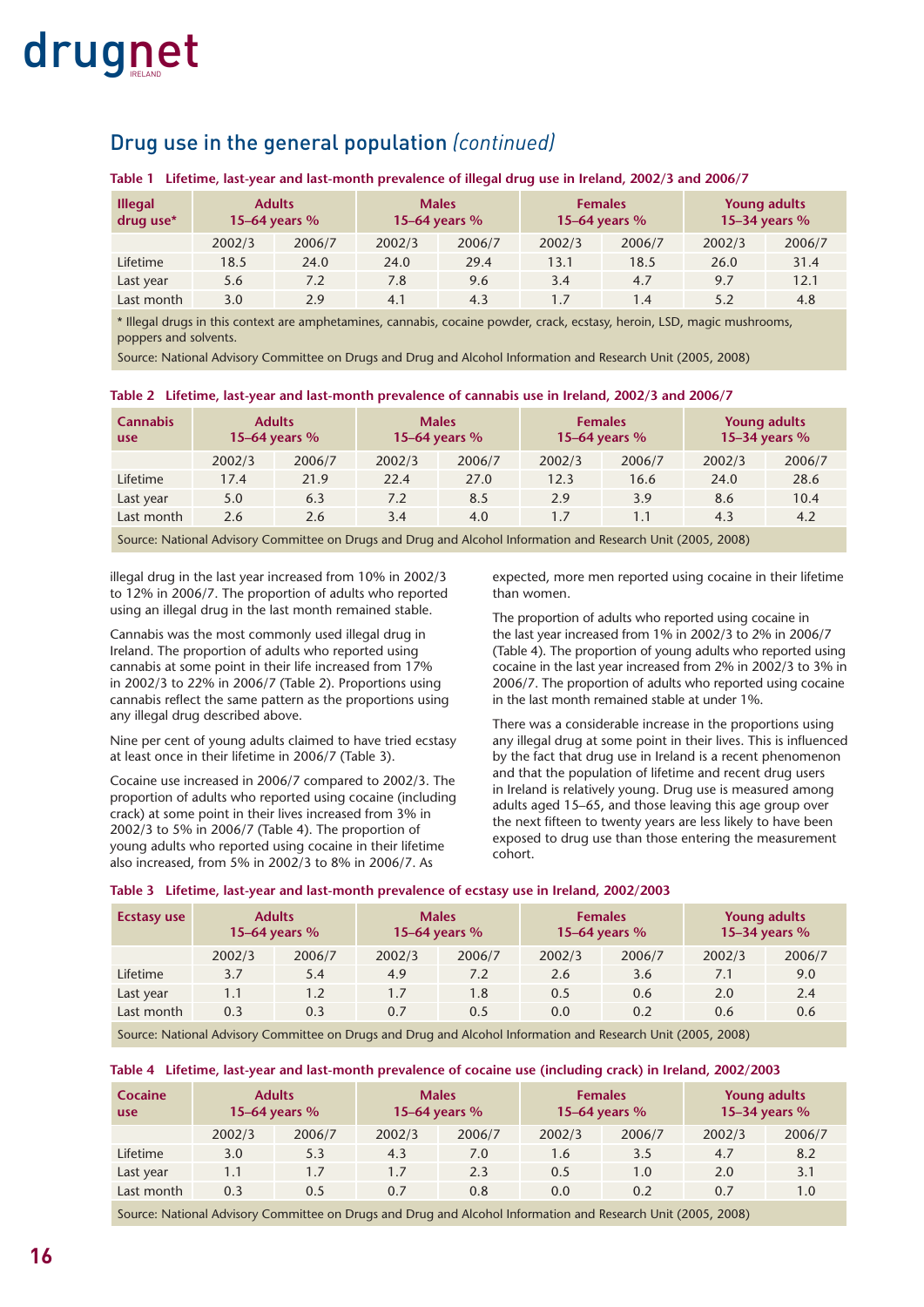#### Drug use in the general population *(continued)*

Survey data on drug use in the last year shows an increase in the proportions using cannabis and, to a lesser extent, cocaine. These results follow trends observed in treatment data. At the launch of this report, Minister Carey said: 'While cannabis continues to be the most commonly used illegal drug, cocaine use has grown, particularly among the young adult population. This finding is in line with [the findings of a joint NACD/NDST] report on cocaine which was published last year, with the experiences of those working in the field and with expectations generally.'

When compared to the 19 countries that completed a general population survey on drug use, Ireland ranks seventh for lifetime use of cannabis, fourth

for lifetime use of amphetamines, fourth for use of cocaine, third for ecstasy and third for LSD.

*(Jean Long)*

- 1. National Advisory Committee on Drugs and Drug and Alcohol Information and Research Unit (2008) *Drug use in Ireland and Northern Ireland: fi rst results from the 2006/2007 drug prevalence survey*. Dublin: National Advisory Committee on Drugs.
- 2. National Advisory Committee on Drugs and Drug and Alcohol Information and Research Unit (2005) *Drug use in Ireland and Northern Ireland: fi rst results (revised) from the 2002/2003 drug prevalence survey*. Dublin: National Advisory Committee on Drugs.

### **Trends in alcohol and drug admissions to psychiatric facilities**

The annual report *Activities of Irish psychiatric units and hospitals 2006*, published by the Mental Health Research Unit of the Health Research Board in December 2007, shows that the total number of admissions to inpatient care has continued to fall.<sup>1</sup>

In 2006, 2,767 cases were admitted to psychiatric facilities with an **alcohol disorder**, of whom 851 were treated for the first time.<sup>1</sup> Figure 1 presents the rates of first admission between 1990 and 2006 of cases with a diagnosis of alcohol disorder, per 100,000 of the population.<sup>1-5</sup> It is notable that the rate decreased steadily between 1991 and 2004 and more than halved during the reporting period. The rate stabilised in 2004 and 2005, but decreased again in 2006. The trend since the early nineties reflects changes in alcohol treatment policy and practice, and the resultant increase in communitybased and special residential alcohol treatment services. Of the 2,733 discharges with an alcohol disorder, just under 41% spent less than one week

in hospital and 19% spent more than one month in hospital. Whether or not these admissions were appropriate, and in line with the recommendations of the mental health policy, *A vision for change*, could not be discerned from the report as the numbers with co-morbid illness were not reported.

In 2006, 663 cases were admitted to psychiatric facilities with a **drug disorder**, of whom 250 were treated for the first time.<sup>1</sup> The report does not present data on drug use and psychiatric comorbidity, so it is not possible to determine whether or not these admissions were appropriate. Figure 2 presents the rates of first admission between 1990 and 2006 of cases with a diagnosis of drug disorder, per 100,000 of the population.<sup>1-5</sup> The rate increased steadily between 1990 and 1995, with a dip in 1996, and further annual increases between 1997 and 2001. The rate was almost three times higher in 2001 than it was in 1990. Notable dips in the rate occur in the census years 1996 and 2002, and



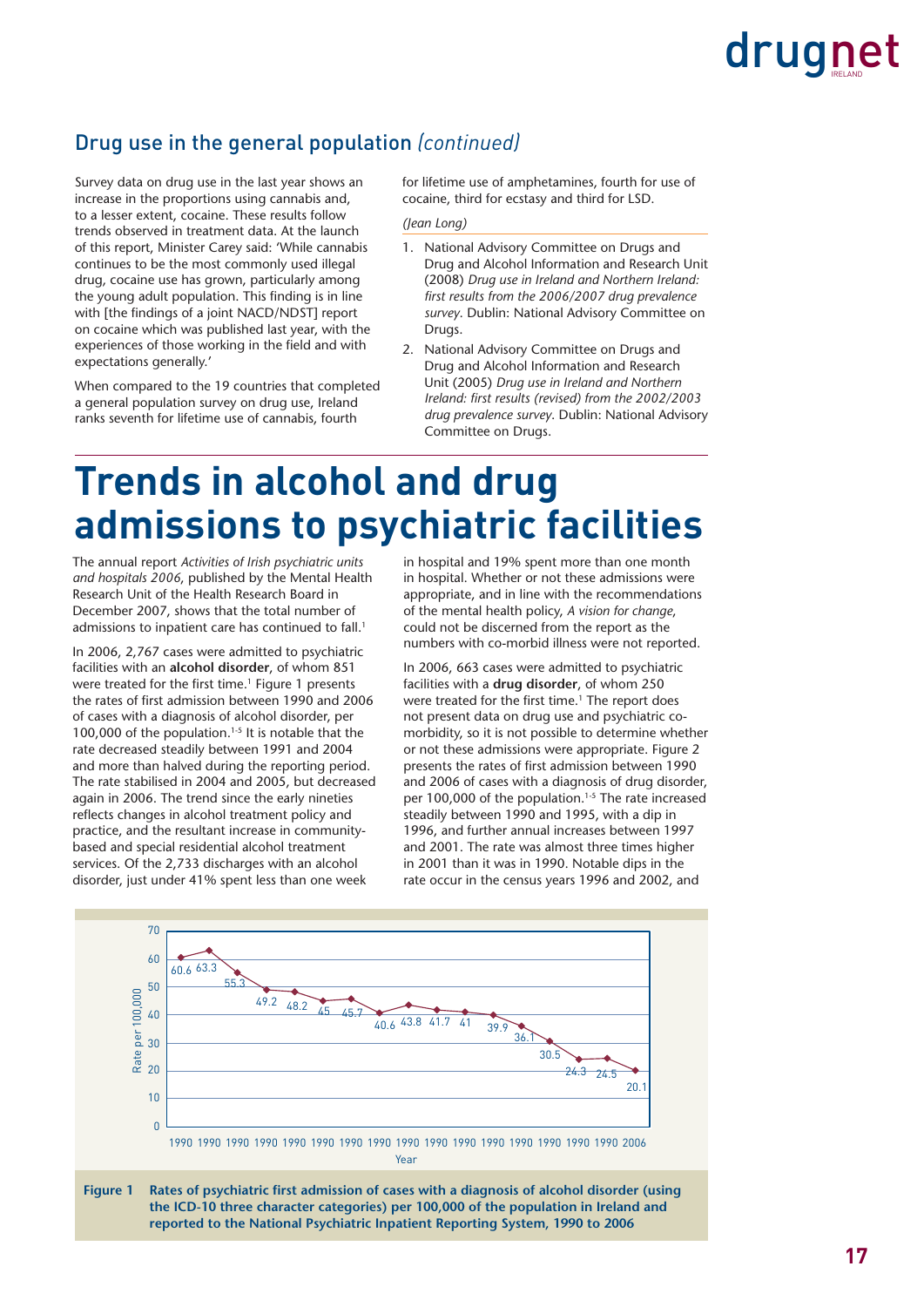#### Trends in psychiatric admissions *(continued)*

can be partly explained by the increased population figure used as the denominator in calculating the rate for those years. The overall increase in the rate of drug-related first admissions between 1990 and 2001 reflects the increase in problem drug use in Ireland and its burden on the psychiatric services. The overall decrease in the rate since 2001 possibly reflects an increase in community-based specialised addiction services during this period. The increased rate in 2005 may be accounted for by the use of the 2002 census figure in calculating the rate. The decrease to 5.9 in 2006 reflects the new census figure used as denominator. Of the 659 discharges with a drug disorder, just under 48% spent less than one week in hospital and just over 17% spent more than one month in hospital.

*(Jean Long)*

- 1. Daly A, Walsh D and Moran R (2007) *Activities of Irish psychiatric units and hospitals 2006*. Dublin: Health Research Board.
- 2. Daly A, Walsh D, Ward M and Moran R (2006) *Activities of Irish psychiatric units and hospitals 2005*. Dublin: Health Research Board.
- 3. Daly A, Walsh D, Comish J, Kartalova-O'Doherty Y, Moran R and O'Reilly A (2005) *Activities of Irish psychiatric units and hospitals 2004*. Dublin: Health Research Board.
- 4. Daly A, Walsh D, Moran R and Kartalova-O'Doherty Y (2004) *Activities of Irish psychiatric services 2003*. Dublin: Health Research Board.
- 5. Walsh D and Daly A (2004) *Mental illness in Ireland 1750–2002: reflections on the rise and fall of institutional care*. Dublin: Health Research Board.





### **EMCDDA review of literature on cocaine treatments**

Problem cocaine use is now the third most common reason for presenting for drug treatment in Europe. In light of this, the European Monitoring Centre for Drugs and Drug Addiction (EMCDDA) has published a summary of research into the treatment of cocaine dependency from a European perspective.<sup>1</sup> The main conclusions are highlighted here.

Psychosocial therapy is the mainstay of treatment for problem cocaine use but, despite lack of evidence, pharmacological treatment is also often used. However, there are some promising new pharmacological treatments such as topiramate (an anti-epileptic) and vaccination.

Psychosocial treatments, such as contingency management, have shown promising results in American studies. Residential treatment has shown no greater benefit than outpatient treatment. In general, the success rate of treatment for cocaine use is considered much lower than that for opioid dependence.

Polysubstance use is now a serious issue and appears to negatively affect treatment outcomes. Linked to this, there is evidence that crack cocaine users require different treatment to cocaine powder users. Therefore, specific treatment strategies, including harm reduction measures, need to be developed for these groups. Also highlighted was the need for intra-European studies to examine differences in crack cocaine use at local and national levels.

The majority of studies come from the US and, although these are useful, there is a need to conduct further research on treatments for cocaine users in a European context.

#### *(Suzi Lyons)*

1. EMCDDA (2007) *Treatment of problem cocaine use: a review of the literature*. Lisbon: European Monitoring Centre for Drugs and Drug Addiction.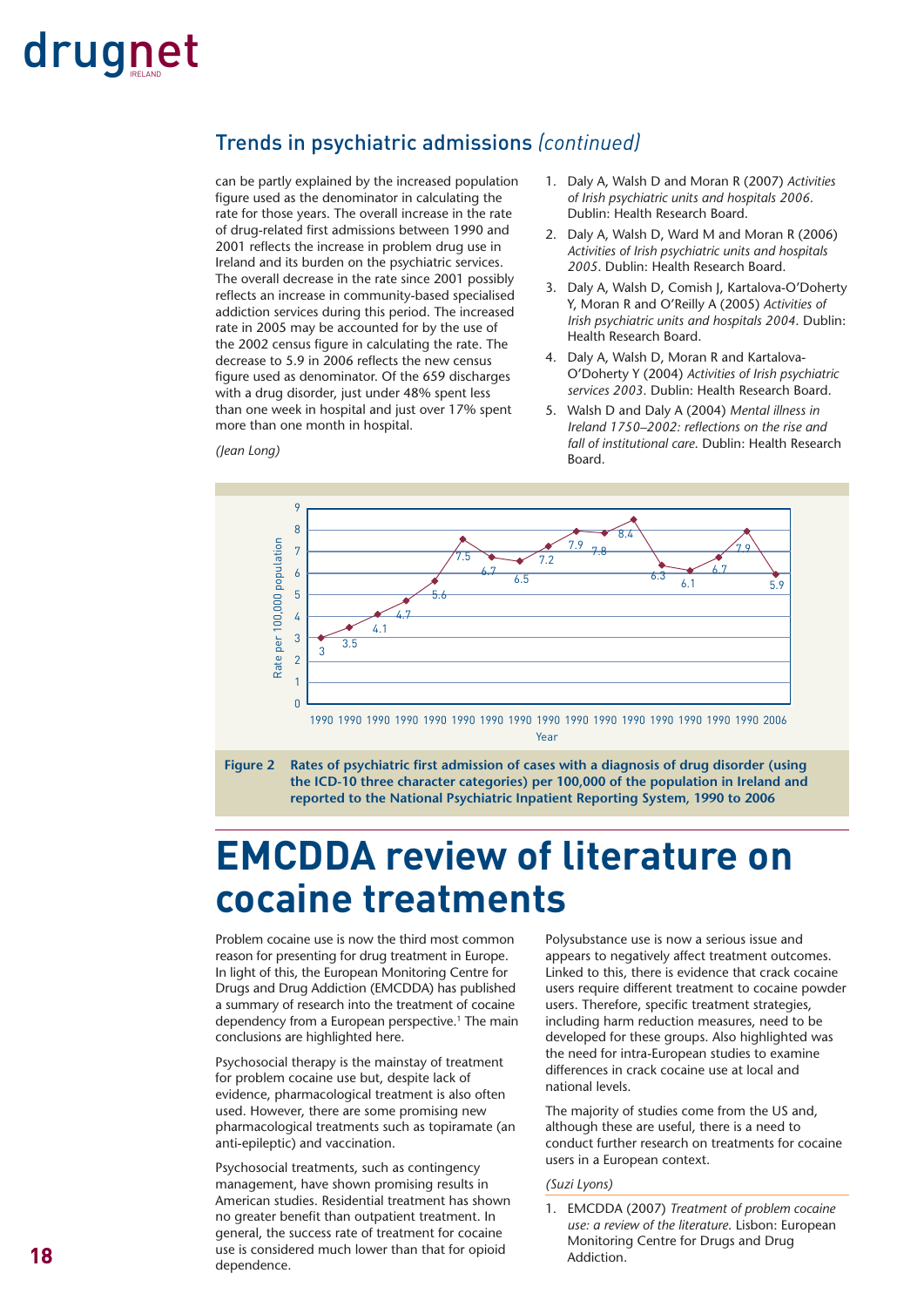### **European Legal Database on Drugs**

The European Legal Database on Drugs (ELDD) was launched by the European Monitoring Centre for Drugs and Drug Addiction in 2001, and is now recognised as the definitive source of information on European drug laws.<sup>1</sup>

The database holds four types of information:

- Legal texts containing over 800 texts, usually in the original language but often with English translations.
- *Country profiles* outlining the legal aspects of the substances controlled and the main provisions of the various drug laws in all EU members states and Norway.
- *Topic overviews* of 'hot topics', such as the laws and penalties in relation to cannabis, drug classification systems, and treatment alternatives to prosecution or prison. Recent additions include the legal status of drug testing at work, hallucinogenic mushrooms, needle and syringe programmes, driving after taking drugs, controlled deliveries and precursor trafficking penalties.
- *Legal reports* providing more detailed, comparative analyses of the situation across Europe. For instance, the Substances and Classifications table lists 500 substances and their classification under national and international legislation. Also included are reports on drug substitution treatment, decriminalisation, the legal aspects of medical cannabis, drugs and young people, and the role of the quantity in the prosecution of drug offences.

These resources are supplemented by a News service, which provides an email alert to registered users (general public) informing them of newsworthy changes to member states' national laws or to EU laws or policies.<sup>2</sup> Visitors to the site can avail of this service by completing a registration form online. A network of legal correspondents, appointed by the governments of the member states, provide the ELDD with updates on national legislation. The Irish legal correspondent is based in the Alcohol and Drug Research Unit of the HRB.

Forthcoming activities of the ELDD include completion of a study on the emergency scheduling of new drugs throughout the EU and Norway and of another study on existing EU-wide administrative or non-criminal punishments for drug offences.

A number of significant legal provisions have been introduced into Irish law over the past two years.3 In October 2006, provisions of the Criminal Justice Act 2006 for the registration of convicted drug offenders with the Garda Síochána were introduced. These provisions apply specifically to

individuals convicted of drug trafficking offences and sentenced to a term of imprisonment of not less than one year. The Drug Offenders Register is based on the same principle as the Sex Offenders Register and will enable the movement of convicted drug dealers to be recorded in a similar manner; for instance, information relating to a change of address, or movement in or out of the country, must be supplied to the gardaí.

Parts 11 and 13 of the Criminal Justice Act 2006 relating to anti-social behaviour orders (ASBOs) came into force on 1 January 2007 for adults and on 1 March for children (aged 12–18 years). ASBOs are measures introduced to tackle antisocial behaviour such as intimidation, abusive or threatening behaviour and vandalism, some of which may be alcohol- and/or drug-related.

In May 2007, a number of new provisions contained in the Prisons Act 2007 came into force. Section 35 allows the Minister for Justice to make rules for the regulation and good government of prisons. Such rules may provide for the testing of prisoners for intoxicants, including alcohol and other drugs. Section 36 prohibits the unauthorised possession or use of a mobile phone by a prisoner, and the unauthorised supply of a mobile phone to a prisoner. There is anecdotal evidence that mobile phones have been instrumental in facilitating drug supply to prisons.

The Criminal Justice Act 2007 contains a number of important changes to the criminal justice system, including increased Garda detention powers, changes to existing provisions in relation to the right to silence, and the introduction of mandatory sentencing for a range of offences.<sup>4</sup> Many of these changes have been introduced in the context of growing concern about drug-related crime.

#### *(Johnny Connolly)*

- 1. http://eldd.emcdda.europa.eu/
- 2. http://eldd.emcdda.europa.eu/?nnodeid=5176
- 3. For further details on these provisions, see Alcohol and Drug Research Unit (2007) *2007 National Report (2006 data) to the EMCDDA by the Reitox National Focal Point. Ireland: new developments, trends and in-depth information on selected issues*. Dublin: Health Research Board. An online copy can be found at http://www. ndc.hrb.ie/
- 4. See Connolly J and Morgan A (2007) The Criminal Justice Act 2007. *Drugnet Ireland*, Issue 22: 10.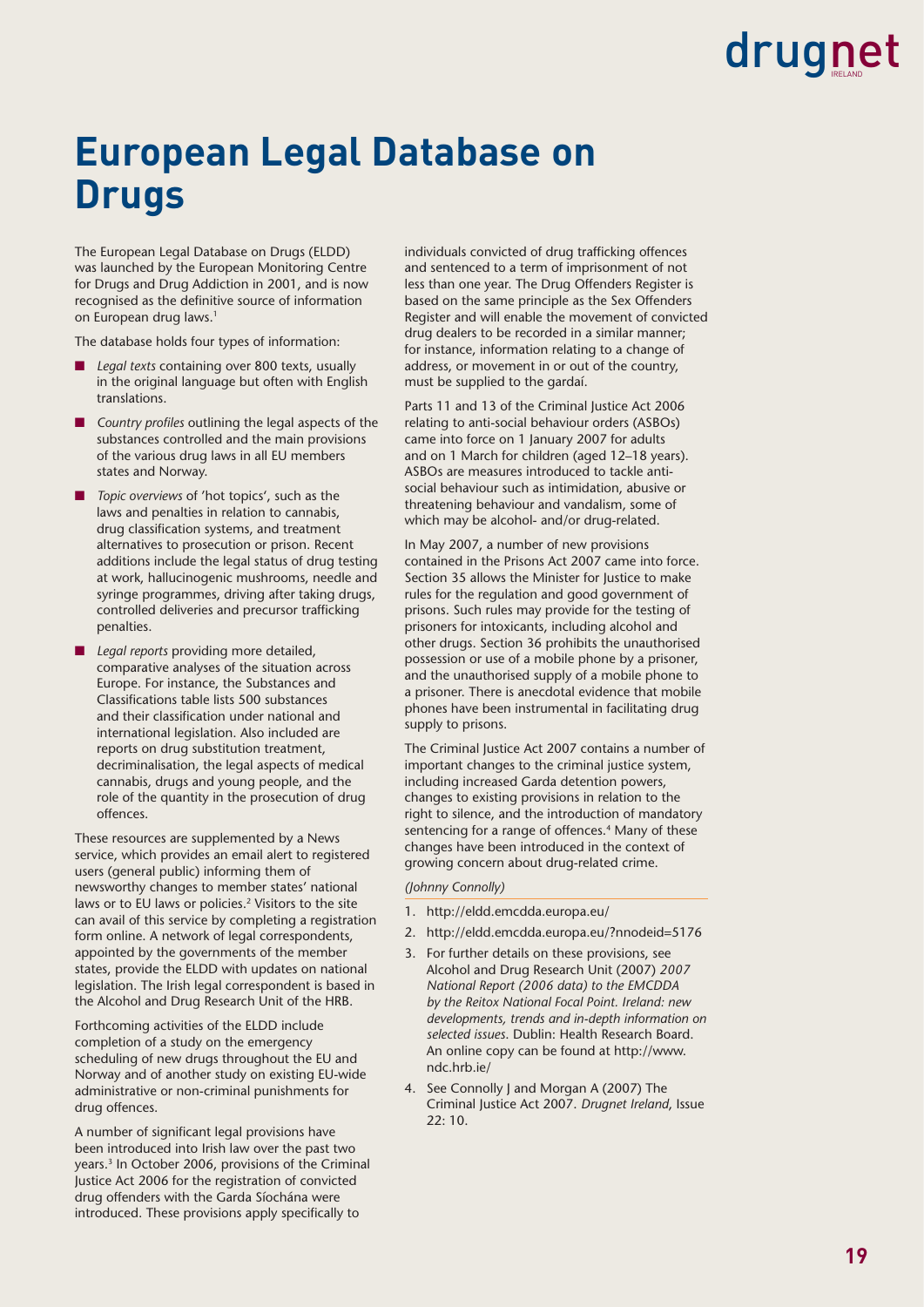### **Horizontal Working Party on Drugs – responding to street-level drug markets**

The Horizontal Working Party on Drugs (HDG), a working group of the Council of the European Union, convened in December 2007 during the Portuguese presidency to discuss measures to curb the distribution of drugs at street level.<sup>1</sup>

Street-level drug markets and related crime and nuisance have been the focus of increased attention in recent years. Organisations such as the International Narcotics Control Board,<sup>2</sup> the European Monitoring Centre for Drugs and Drug Addiction (EMCDDA)<sup>3</sup> and the Pompidou Group of the Council of Europe<sup>4</sup> have highlighted the importance of this issue. In addressing the HDG, the EMCDDA points to the limitations of reliable data in this area. The EMCDDA is currently developing a project to improve local reporting of street-level drug distribution.

Presentations from Portugal, the UK, Cyprus and Ireland gave an indication of the diversity of strategies employed by EU states to tackle open drug markets. However, a theme common to all presentations was the importance of effective partnerships between law enforcement, other statutory agencies and local communities.

The Portuguese delegates emphasised the importance of partnership between policing authorities and local populations for the purpose of effective intelligence and information gathering. They identified continuous monitoring of drug use and availability in local populations as a priority. In their presentation on a community policing project launched in 2003, the Cypriot delegation, also considered the importance of co-operation between law enforcement and the community. In that project, community police provide reassurance at local level by means of house-to-house calls, public lectures, visits to key areas and attendance at events within the community.

A recent UK initiative involved a concentrated drive to disrupt drug markets, employing supplyreduction methods within a multi-agency framework. The UK delegation reported that this initiative led to a decrease in acquisitive crime, a disruption of local drug markets and increased insight into how such markets operated. Focused legislation in place since 2003 has facilitated the rapid closure of over 1,000 premises used in connection with the sale and distribution of Class A drugs ('crack houses' in particular). Similarly to the other presenters, the UK delegates emphasised the importance of communication and partnership between the local population and law enforcement authorities.

The Irish delegation provided an overview of recent local policing initiatives in the context of the establishment of pilot Joint Policing Committees

(JPCs) under the provisions of the Garda Síochána Act 2005. These JPCs are to be established in 114 local authority areas throughout the state. Their primary functions are to serve as a forum for consultation, discussion and recommendations on local policing matters and to keep under review levels of crime, disorder and anti-social behaviour, including the patterns and levels of misuse of alcohol and drugs. JPC members will be drawn from local authorities, gardaí, public representatives and representatives from the community and voluntary sector. Furthermore, Section 36 of the Garda Síochána Act, 2005 provides for the establishment of local policing fora by a JPC. In light of Action 11 of the National Drugs Strategy, priority will be given to establishing such fora in all local drugs task force areas and other areas experiencing problems of drug misuse. At present, the Department of Justice, Equality and Law reform is co-ordinating a process of drawing up guidelines for these local policing fora.

The HDG concluded that the sharing of information about best practice in this area was crucial in developing an EU-wide approach. It also highlighted the ongoing work of groups such as the Pompidou Group's EXASS Net (European network of partnerships between stakeholders at frontline level responding to drug problems providing experience and assistance for inter-sectoral cooperation),<sup>5</sup> the European Forum for Urban Safety<sup>6</sup> and the European Crime Prevention Network.<sup>7</sup>

*(Johnny Connolly and Anne Marie Donovan)*

- 1. Horizontal Working Party on Drugs (2008) *Conclusions on the thematic debate – preventing the distribution of drugs at street level*. Cordrogue 14 SAN 14. Brussels: Council of the European Union.
- 2. International Narcotics Control Board (INCB) (2004) *Report 2003*. New York: United Nations Publications.
- 3. EMCDDA (2005) *Annual Report 2005: Selected issues*. Luxembourg: Office for Official Publications of the European Communities.
- 4. Connolly J (2006) *Responding to open drug scenes and drug-related crime and public nuisance – towards a partnership approach*. Strasbourg: Pompidou Group, Council of Europe.
- 5. http://www.exass.net/forum/login.php
- 6. http://www.fesu.org/
- 7. http://www.eucpn.org/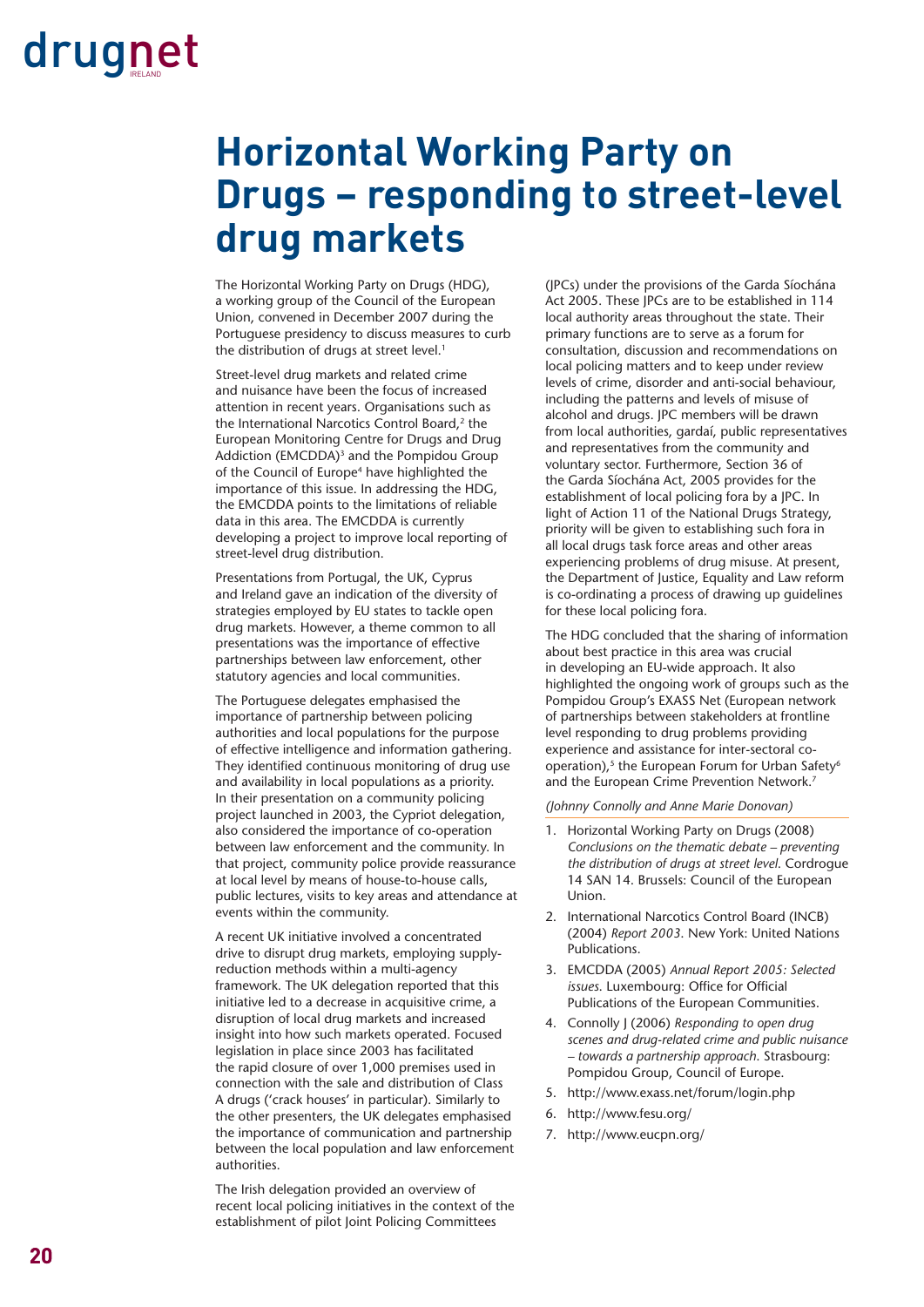### **Report highlights limitations in Forensic Science Laboratory resources**

A review of the Forensic Science Laboratory (FSL) by Professor Ingvar Kopp, former director of the Swedish National Forensic Science Laboratory and founding member of the European Network of Forensic Science Institutes, has found that approximately one-third of drug samples submitted by the Garda Síochána for analysis between 2000 and 2006 were not processed because of resource limitations.<sup>1</sup> As a consequence of this unmet demand for forensic services, he concludes, 'the detection and prosecution of crime is weakened … particularly so in drug analysis cases, where a certificate is required for prosecution' (p. 19).

Suspected drugs seized by the gardaí and by customs are submitted to the FSL for analysis to determine whether an illicit substance is present. Samples are submitted in tamperevident bags, with a Garda form which lists the items being submitted. The Kopp report points to unnecessary bureaucratic obstacles, stating that 'in relation to drug cases, there is a lot of manual handling and duplication of data entry' (p. 16). The process by which items are received is, according to the report, 'very cumbersome', due in part to legal constraints and in part 'to practices grown with the development of the Laboratory' (p. 16). A timeconsuming practice has developed whereby labels on the packing and detailed descriptions of the contents form part of the laboratory report. The report recommends that this practice be rationalised by means of FSL/Garda review of case management procedures and by the automation of procedures and minimisation of manual data entry.

The report also notes, however, that legal constraints require rigorous procedures to be in place. It is not unusual, according to the report, 'for the questioning in court to focus more on the physical appearance of the item rather than analytical results' (p. 16). This can occur even in drug cases, as the court may want to probe 'what the Garda recorded or saw prior to submitting the sample to the Laboratory' (p. 16). Furthermore, beyond the focus on the appearance of evidence, 'enormous and disproportionate demands' are placed on the laboratory arising from the need to certify the chain of evidence. The report recommends that the Law Reform Commission or another suitable expert body be commissioned to conduct a study in order to 'evaluate the scope for a more efficient means of approaching the management of physical evidence' (p. 17).

Table 1 shows the number of drug cases received by the FSL from the Garda Síochána and the number of cases reported (i.e. processed). Of the 61,639 drug cases submitted for analysis between 2000 and 2006, 41,230 were analysed, leaving a shortfall of 20,409, or just over 33%.

In addition to the unmet demands for the existing services available from the laboratory, the report points to the need for resources to cover an additional service, in the context of drug-related sexual assaults. The FSL has carried out alcohol determinations on biological samples submitted relating to victims of sexual assault. In more recent years, requests have been expanded to test for the presence of controlled drugs. However, the report points out that the FSL has not been able to meet this demand and estimates that, were it able to provide such a service, approximately 150 of such cases would arise annually.

The report also emphasises the importance of the FSL engaging with academic and research institutions, and recommends that the Department of Justice, Equality and Law Reform fund and support the FSL so that it can participate in joint research projects with other institutions, such as the Health Research Board (p. 41). In relation to drug purity, for example, this approach could enhance our understanding of the operation of illicit drug markets. Systematic purity testing of drugs seized at all market levels can provide useful information on market dynamics and profit margins.<sup>2</sup> Forensic analysis of seized drugs can also provide us with information on the types of dilutants used to bulk up drugs for street sale, a practice which can have important health consequences for drug users.

Although the FSL sometimes conducts ad hoc studies, only a very small proportion of drugs seized are tested to ascertain their percentage purity. For example, in 2003, the laboratory received over 600 suspected heroin cases, of which 11 were analysed to determine their percentage purity.<sup>2</sup> Further research such as that recommended in this report would assist in providing an evidence-base upon which to develop criminal justice interventions.

The study concluded that the current resource limitations have implications for crime control and law enforcement:

The consequences of the current inability to meet actual and suppressed demands are serious. Investigations and prosecutions which could benefit from forensic analysis are deprived of additional insight and this has inevitable consequences in the fight against crime. (p. 8)

*(Johnny Connolly)*

- 1. Kopp I (2007) *Review of resource needs in the Forensic*  Science Laboratory and the wider scientific context in *Ireland*. Dublin: Department of Health and Children.
- 2. Connolly J (2005) *The illicit drug market in Ireland*. Overview 2. Dublin: Health Research Board.

|                     | 2000 | 2001  | 2002 | 2003 | 2004 | 2005 | 2006 | <b>Total</b> |
|---------------------|------|-------|------|------|------|------|------|--------------|
| Cases received      | 8658 | 10715 | 8673 | 8470 | 8192 | 8079 | 8852 | 61639        |
| Cases reported      | 5111 | 5813  | 4764 | 5653 | 6251 | 6390 | 7248 | 41230        |
| Shortfall           | 3547 | 4902  | 3909 | 2817 | 1941 | 1689 | 1604 | 20409        |
| Source: Kopp (2007) |      |       |      |      |      |      |      |              |

#### **Table 1 Number of drug cases received and reported by the Forensic Science Laboratory 2000–2006**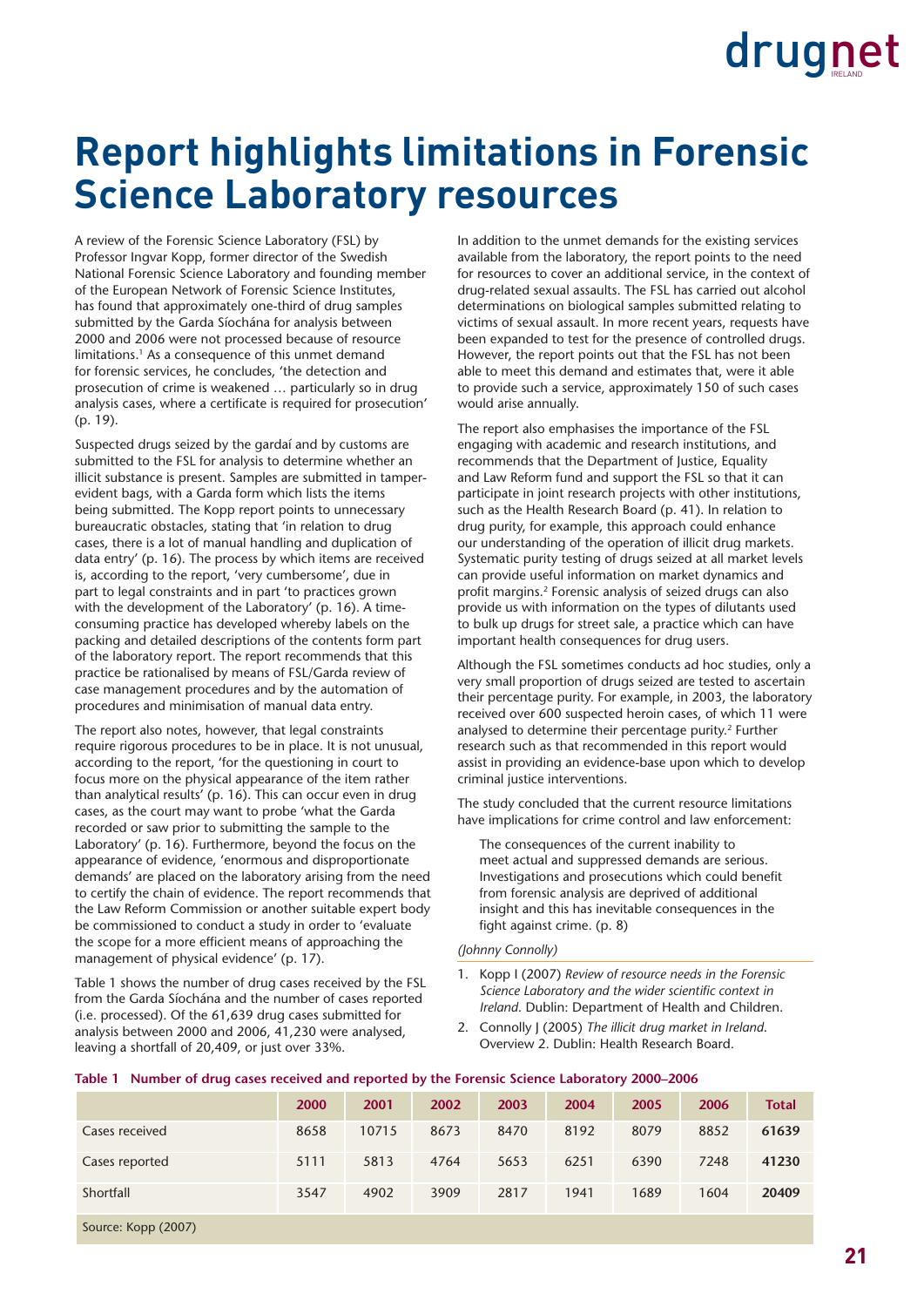### **Addressing crime and anti-social behaviour in Limerick**

The Fitzgerald Report recently submitted to the Cabinet Committee on Social Inclusion addresses social exclusion, crime and disorder issues in the Moyross and Southill communities and other disadvantaged areas in Limerick city.<sup>1</sup> The report advocates a strategic response which includes:

- interventions to address the issue of serious criminality;
- economic and infrastructural regeneration;
- Co-ordination between local authorities, gardaí and community and voluntary sector agencies to tackle entrenched disadvantage.

The report provides evidence from a variety of sources which highlights the decreasing quality of life in these communities. In particular, it points to statistics compiled by the Central Statistics Office indicating that these areas 'are among the most deprived in the country' (p. 5). Additional evidence collected by the author and his team indicates that members of these communities have suffered violent intimidation and damage to personal and council property from so-called 'criminal elements'. Other concerns include the number of young people involved in anti-social behaviour and drug distribution.

The report emphasises that economic and social regeneration cannot happen without 'intensive policing arrangements' (p. 8). It states that 'dealing with the serious (although relatively small in number) criminal elements … will be fundamental to creating the conditions for real progress to be achieved on all other fronts' (p. 6). This policing initiative will occur in the context of a five-year programme, the objective of which is to 'normalise and stabilise these areas' (p. 8). Specific recommendations include:

- targeting the assets of criminals by establishing a local CAB operation;
- maintaining a highly visible Garda presence in the area, which would involve dedicating up to 100 gardaí to these communities to restore public order and deal with criminal activity;

■ empowering Limerick City Council to evict tenants involved in criminal or anti-social behaviour.

It is proposed that two new geographically defined development agencies (Limerick Southside and Limerick Northside) be established to co-ordinate the delivery of economic and social regeneration. With these structures in place, the report recommends a number of economic and social initiatives to address disadvantage, including:

- the attraction of commercial investment into these communities via fiscal incentive schemes;
- the development of transport infrastructure and access to these communities;
- the total regeneration of housing stock in these estates, including a mix of social and private housing.

It is recommended that special teams be established to co-ordinate the efforts of existing bodies to provide intensive and targeted interventions to local residents and families. These teams will be multi-disciplinary and are to include educational welfare officers, family support workers, local drugs taskforce and HSE representatives and community gardaí. Particular emphasis is to be place on the provision of activities and amenities for young people in the evenings and summer holidays.

In terms of drug abuse, Limerick city currently falls within the remit of the Mid-Western Regional Drugs Task Force. However, the report recommends that Limerick city benefit from local intervention initiatives, given that 'the problems of drug abuse in Limerick city are particularly acute' (p. 12). These interventions should also include prevention and education initiatives.

*(Anne Marie Donovan and Johnny Connolly)*

1. Fitzgerald J (2007) *Addressing issues of social exclusion in Moyross and other disadvantaged areas of Limerick City: report to the Cabinet Committee on Social Inclusion*. Dublin: Department of Community, Rural and Gaeltacht Affairs.

#### **Have your contact details changed?**

**We want to make sure that our mailing lists contain the correct contact details for all our readers. If there have been any changes to your title, organisation, address (postal or email), or telephone number, please let us know so that we can update our records.** 

**You can contact the Alcohol and Drug Research Unit by telephone at (01) 2345 127, or by email at adru@hrb.ie.**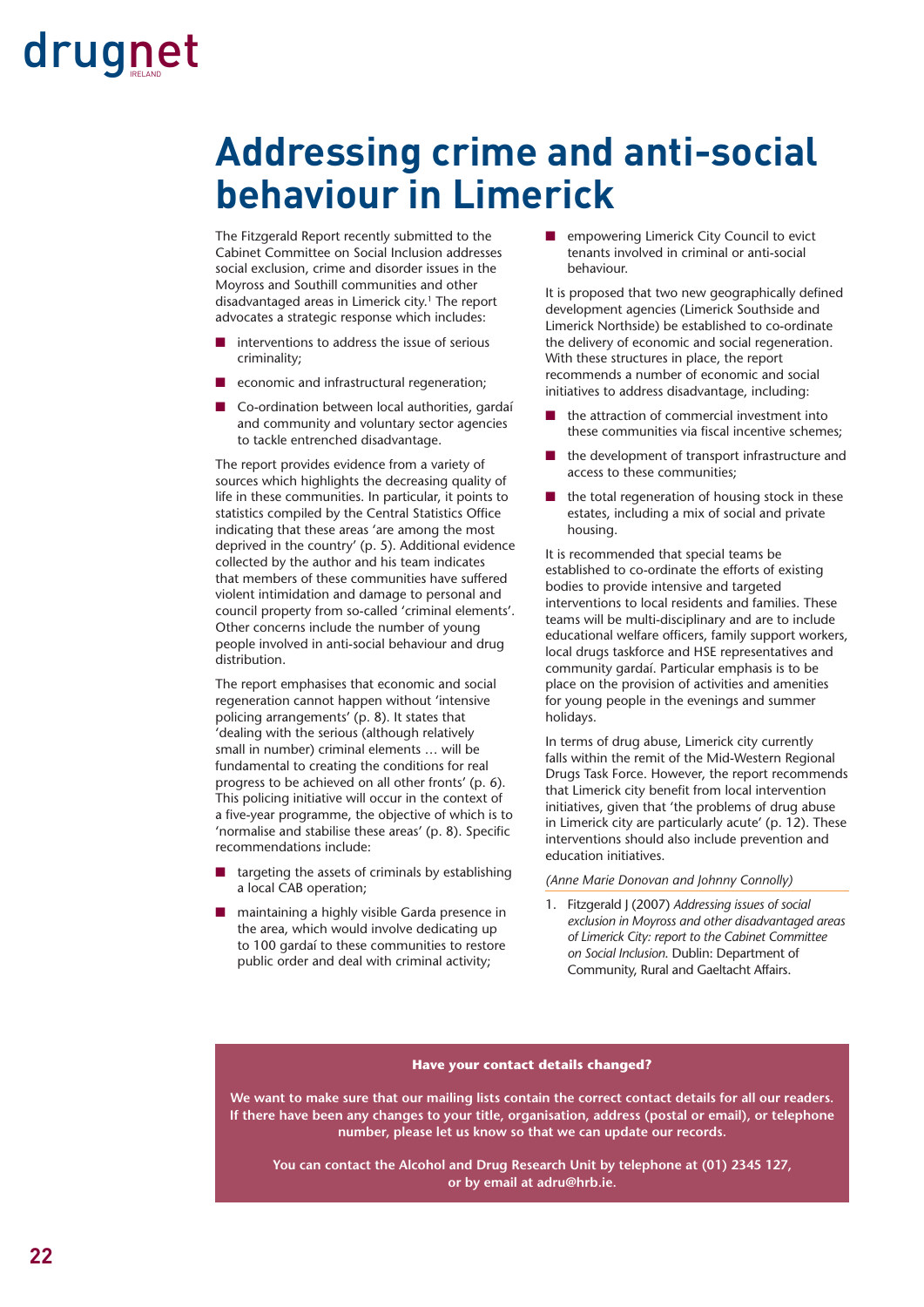### **Data collection and recording of deaths that lead to a coroner's inquest**

The Central Statistics Office (CSO) is responsible for classifying the cause of all deaths in Ireland. In 1968 a statistical return (Form 104) was introduced 'to supplement the information on the Coroner's Certificate for the better statistical classification of cause of death'. The form was expanded in 1998 to facilitate a more detailed recording of the circumstances surrounding unexpected deaths, and now contains a number of mandatory fields: socio-demographic information, medical history, psychosocial factors, circumstances of death and contributing factors.

Deaths that lead to a coroner's inquest generally involve a chain of notifications and information transfers. The Garda Síochána are bound to report to the coroner any death that is unexpected, the result of an accident or suicide, or occurs in suspicious circumstances. Following an inquest, the coroner's certificate recording the verdict is forwarded to the Registrar of Births, Deaths and Marriages. The Registrar records the death on a death registration form (Form 102) and sends this form and the coroner's certificate to the CSO. The CSO uses this information to partially complete Form 104, which is then sent to the notifying Garda. The Garda completes the form, including a statement of his/her opinion as to whether the death was accidental, suicidal, homicidal or undetermined, and returns it to the CSO. Staff at the CSO determine the classification of the cause of death using the coroner's certificate, the death registration form (Form 102) and the statistical return (Form 104).

A report by the National Suicide Research Foundation presents the results of a study analysing data routinely collected in 2002 by means of Form 104.<sup>1</sup> A specific objective was to evaluate the usefulness of this form for collecting routine data on deaths, particularly suicides, that led to an inquest.

In 2002, 1,815 deaths required an inquest, of which 6% were not registered on time and were not included in the official statistics for that year, resulting in an underestimation of the number and causes of death. Almost half (48%) of the inquests took place within six months of death. Fifteen per cent were performed more than a year after death, of which 9%–15% were in provinces outside Dublin, and 27% were within Dublin. Over a quarter (26.5%) of inquests in which the cause of death was undetermined took place more than 12 months after death, compared to 8% of inquests that resulted in a verdict of suicide.

A Form 104 was completed for 1,718 (95%) of all the deaths in 2002 that led to an inquest. These forms had a high level of completeness for socio-demographic information (75% and above) but low levels for medical history and contributing factors (35% and below). In 88% of cases, Garda opinion as to the cause of death (as recorded on Form 104) agreed with that of the CSO.

The majority of unreturned forms related to deaths registered in Dublin. This may have led to inaccurate recording of the external causes of deaths in the area. Furthermore, the authors suggest that cases of suicide in Dublin were commonly misclassified as being of 'undetermined intent', which may partially explain the lower suicide rate found in Dublin compared to other areas of the country.

The most important findings were:

- The highest suicide rates occurred on Mondays, and in the months of April, May and June.
- The suicide rate for men (20.5 per 100,000) was higher then that for women  $(5.1).<sup>2</sup>$
- The suicide rate for unemployed men (88.8 per 100,000) was higher than that for employed men (23.9).
- In general, a higher proportion of male deaths than female deaths were alcohol dependent.
- Fifteen per cent of suicide deaths were alcohol dependent, compared to one-fifth of deaths by accident, homicide or undetermined cause.
- One-third of undetermined deaths were drug dependent, compared to 13% of accidental deaths.
- Of the homicide deaths, one-quarter of the men were drug dependent, compared to none of the women.
- Of the suicide deaths, 34% of women were drug dependent, compared to 16% of men, and a higher percentage of women than men were dependent on prescription medication.

Although Form 104 has increased the range of information that can be collected at the time of death, it has some limitations, notably in that it does not have a 'natural death' option. This has resulted in submission by Garda members of incomplete forms or separate additional handwritten explanations. During the study period, all records were paper-based and liable to contain transcribing errors, which added to the inconsistencies in the data collected. However, the information is now recorded electronically, which the authors state should lead to a decrease in data-entry errors.

The authors make a number of recommendations:

- A new system should be developed to record medical and psycho-social information on deaths that lead to an inquest.
- Form 104 should be improved where possible but remain in use until a suitable alternative is developed.
- A clear written protocol should be provided to the gardaí nationally, to standardise information recorded on Form 104, especially for classification of suicides.
- Unnecessary delays in holding inquests should be identified and improvements made where necessary to reduce distress for the bereaved family and improve the timeliness of routine mortality statistics.

*(Suzi Lyons and Simone Walsh)*

- 1. National Suicide Research Foundation (2007) *Inquested deaths in Ireland: a study of routine data and recording procedures*. Cork: National Suicide Research Foundation.
- 2. Based on population data from the 2002 National Census.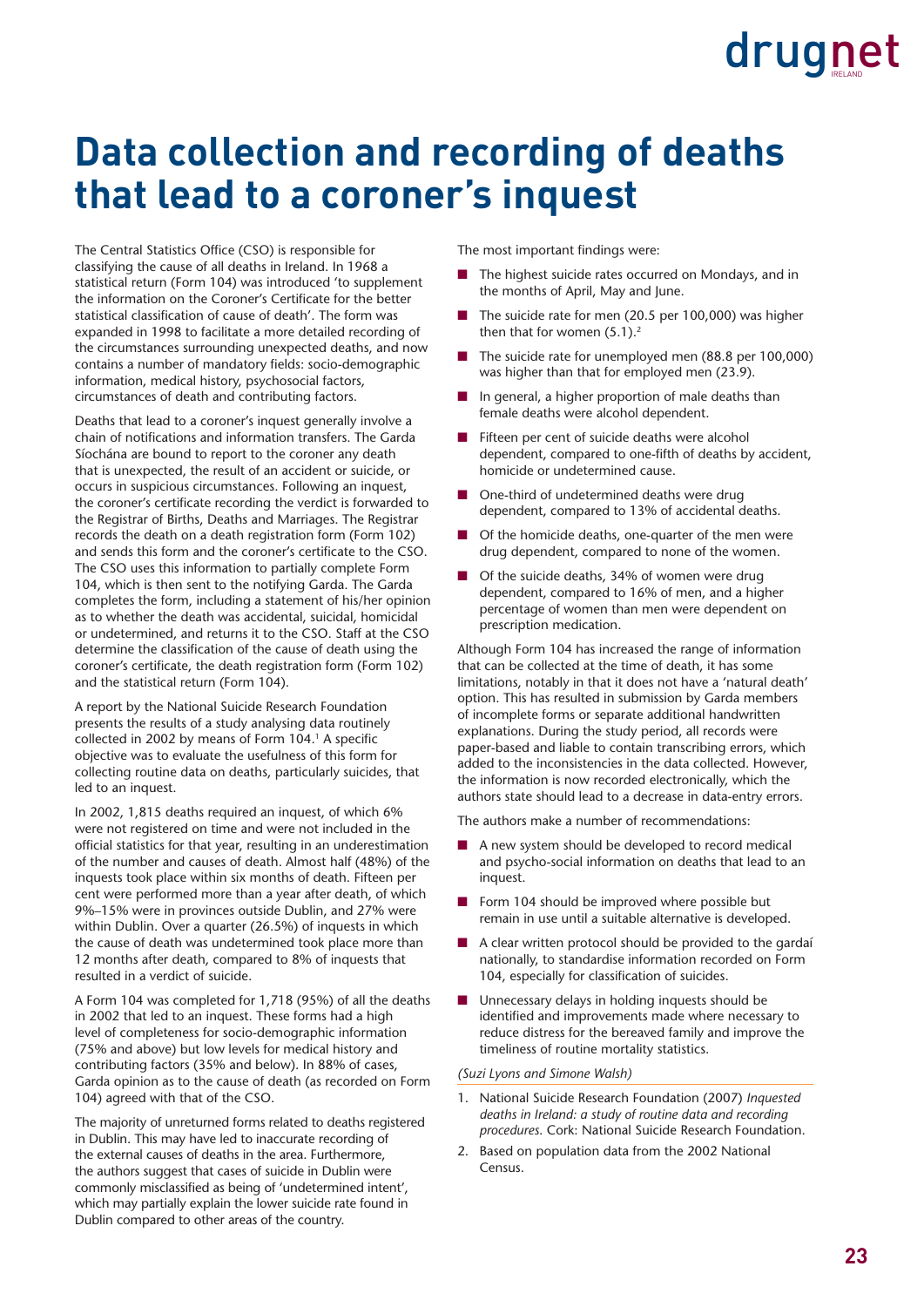### **EU Civil Society Forum on Drugs**

The first meeting of the EU Civil Society Forum on Drugs was held in Brussels on 13 and 14 December 2007. Two Irish groups were among the 26 networks from EU member states selected to participate in the Forum – the Drug Policy Action Group and CityWide Drugs Crisis Campaign. Participation is for a two-year period, at the end of which there will once again be an open call for participants.

The establishment of this Forum is an important development in that it demonstrates the EU's willingness to accept that drug issues warrant discussion and that much of the expertise lies in the community. However, the EU recognises its limited powers in these matters, except in the areas of border control and policing, which raises questions about how much real impact the EU Drugs Strategy can have within individual member states.

The meeting had three main themes: (1) the Drugs Prevention and Information Programme; (2) drugs and prisons; (3) the EU Action Plan on Drugs. Participants initially met as a plenary group but then broke into two parallel working groups to discuss themes 2 and 3.

*The Drugs Prevention and Information Programme (2007–2012)* This programme was presented to participants as a potential funding opportunity. As part of the programme, there will be a call in early 2008 for proposals for grant funding from organisations in all EU member states under various themes, including the creation of multidisciplinary networks, drug prevention and harm reduction, civil society involvement, and monitoring and evaluation of specific actions under the Action Plans 2005–2008 and 2008–2012.1

#### *Drugs and prisons*

EU work to date in relation to this matter was presented to participants. An external contractor was employed in 2006 to report on prevention, treatment and harm reduction services for people in prison, reintegration services upon release, and current approaches to monitoring and analysis of drug use among prisoners. This report was due to be finalised towards the end of 2007.

The Working Group on Drugs and Prisons was asked to 'discuss and report on common views for the preparation of the future proposal for a Council recommendation on drugs and prison', bearing in mind the presentation they had just heard and their own experiences. The issues raised included: equivalency of care issues, access to and the structure of treatment in prison, discharge plans and civil/human rights violations of prisoners in general, but especially of drug-using prisoners.

#### *EU Action Plan on Drugs*

The objective of the Working Group on the EU Action Plan on Drugs was to provide insights from civil society relevant to the evaluation of the Action Plan on Drugs 2005–2008 and, crucially, to the development of the Action Plan on Drugs 2009–2012. Issues raised included: polydrug use and the need for a wide range of treatment interventions, the needs of mobile drug users and of under-18s, and the need for a glossary of terms and definitions to accompany EU documents on drug issues.

The Action Plan 2009–2012 will be developed within the framework of the EU Drugs Strategy 2005–2012. Members of civil society can contribute to this process by sending written submissions on these points to the Commission.<sup>2</sup> It was emphasised that submissions should be 'realistic' and 'to the point' and that the Commission would decide 'how' and 'when' contributions would be used.

#### **Refl ections**

- Some aspects of the organisation of the Forum ran contrary to the spirit of civil society engagement:
	- Details about the location and timing of the event were sent to members very late in the process. This meant that a number of networks, including DrugScope UK and the International Harm Reduction Association (IHRA), were unable to attend. This limited the scope and the quality of debate and feedback.
	- Documentation (including the agenda) was not received in advance of the event, so that participants were unaware of what issues to prepare for and were unable to consult with their membership.
	- Participants were presented with a large folder of documents upon arrival and had little time to read them and respond comprehensively and, again, had no opportunity to consult members.
- The Commission exerts very strong control in relation to the use of contributions and submissions.
- Participants were asked to leave ideologies 'outside the room'. This proved very difficult for some participants and made some discussions difficult.

#### **Next steps**

In the light of the problems outlined above and the fact that the new Action Plan will be developed during March/April 2008, it was suggested that the Forum meet again in Spring, allowing participants time to consult with their members and provide valuable feedback and recommendations.

The Commission did acknowledge and apologise for the manner in which the event was organised and the delay in sending documentation, promising to do better in the future. They agreed to send a full list of Forum participants and a summary report to all who attended; they also agreed to explore the possibility of having a meeting in Spring 2008. As yet, there has been no feedback on these matters.

However, despite the difficulties outlined, there is still value in engaging in this process for the following reasons:

- It provides an opportunity to influence the new Action Plan on Drugs 2009–2012.
- Although the EU Drugs Strategy and Action Plans have no legal basis, recommendations made in such documents can be used as leverage in negotiations and can guide best practice.
- It is an opportunity to network, to learn and to influence other Forum members and the Commission, specifically the Anti-drugs Policy Co-ordination Unit.

*(Niamh Randall, with thanks to Anna Quigley from CityWide)*

Niamh Randall is Policy and Communications Officer with Merchants Quay Ireland and co-ordinator of the Drug Policy Action Group (www.drugpolicy.ie)

- 1. Application forms and guidance notes are available on the website: http://ec.europa.eu/justice\_home/funding
- 2. For further information email JLS-DRUGS-PROGRAMME@ ec.europa.eu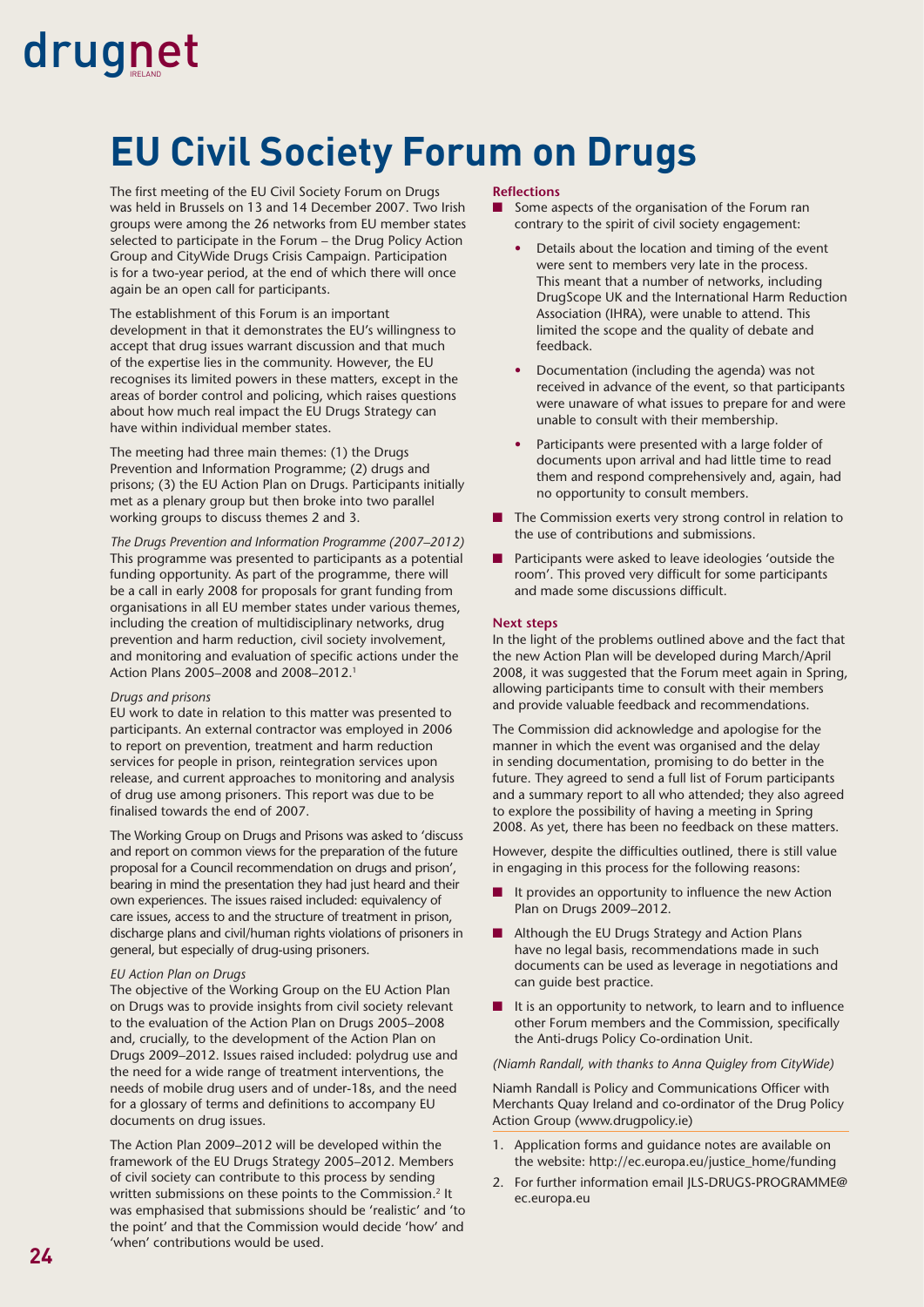### **Sector skills: training for the nonprofit sector**

The Wheel is a support and representative body connecting community and voluntary organisations across Ireland. In 2004, the organisation initiated research into the training needs of this sector. This culminated in the development of a three-tiered pilot programme, called Sector Skills, designed to address priority training needs:

- **Training Links** a training networking programme designed to provide an organisation-led approach to training and development in the non-profit sector, and to promote and support the development of training networks.
- **Stronger Leaders** a leadership development programme, tailored for leaders of non-profit, community and voluntary organisations.
- **Learningpoint.ie** a training opportunities website providing a single source of accurate, up-to-date information about training opportunities throughout the community and voluntary sector in Ireland.

The pilot phase for the Sector Skills initiative, which was part-funded by the Department of Enterprise, Trade and Employment,<sup>1</sup> ran from August 2005 to July 2007. An evaluation report of this phase was launched by Minister Billy Kelleher in December 2007.2

Deirdre Garvey, CEO of The Wheel, congratulated everyone who took part in the programme. She also welcomed the positive feedback from the evaluators; who examined all aspects of the programme, identified strengths and weaknesses, and made recommendations for the future.

#### *(Mary Dunne)*

- 1. The National Training Fund provided 80% of the costs and The Wheel sourced the remaining 20%. The Department of Community, Rural and Gaeltacht Affairs funded 10% of the costs of the www.learningpoint.ie website.
- 2. Coughlan C and Corrigan Matthews B (2007) Sector skills programme: final evaluation report. Dublin: The Wheel. www.wheel.ie/user/sector\_ skills/sector\_skills\_evaluation\_report



### **Health Protection Surveillance Centre annual report 2006**

The Health Protection Surveillance Centre (HPSC) annual report was published in December 2007.<sup>1</sup> The centre collates data on cases of infectious diseases, including those that are notifiable. Three infections are of particular importance in injecting drug users – HIV, hepatitis B and hepatitis C. The number of HIV cases and their characteristics were reported in a previous issue of *Drugnet Ireland*. 2

#### Table 1 Numbers of hepatitis C cases notified to **the Health Protection Surveillance Centre, 2004 to 2006**

| Year | Number of cases notified |
|------|--------------------------|
| 2004 | 1131                     |
| 2005 | 1434                     |
| 2006 | 1226                     |

Hepatitis C became a notifiable disease in 2004. In recent years, hepatitis C was primarily transmitted in Ireland through sharing equipment used to prepare and inject illicit drugs. The numbers of cases notified each year between 2004 and 2006 are reasonably high (Table 1). Seventy-five per cent of cases were reported by HSE services in Dublin, Kildare and Wicklow. Sixty-four per cent of cases were male and 71% were aged between 25 and 44 years. Risk factor data were not available for the cases recorded in these years, but the profile of cases corresponds with that of injecting drug users. The HPSC will collect risk factor data from 2007 onwards.

Hepatitis B is a vaccine-preventable disease which is transmitted through contact with blood or body fluids of an infected person. The main routes of transmission are mother-to-baby, child-to-child, sexual contact and unsafe injections. The number of cases notified to the HPSC increased each year between 1996 and 2005, and decreased by 8% in 2006. There were 820 cases in 2006, of whom 668 had a chronic infection, 93 had an acute infection and the disease status of 59 cases was unknown. Risk factor data have been reported since 2004 but the number of cases for which they are reported is very low. There is little specific data about hepatitis B among injecting drug users.

#### *(Jean Long)*

- 1. Health Protection Surveillance Centre (2007) *Annual Report 2006*. Dublin: Health Service Executive.
- 2. Long J (Autumn 2007) New data on the incidence of HIV. *Drugnet Ireland*. Issue 23: 15.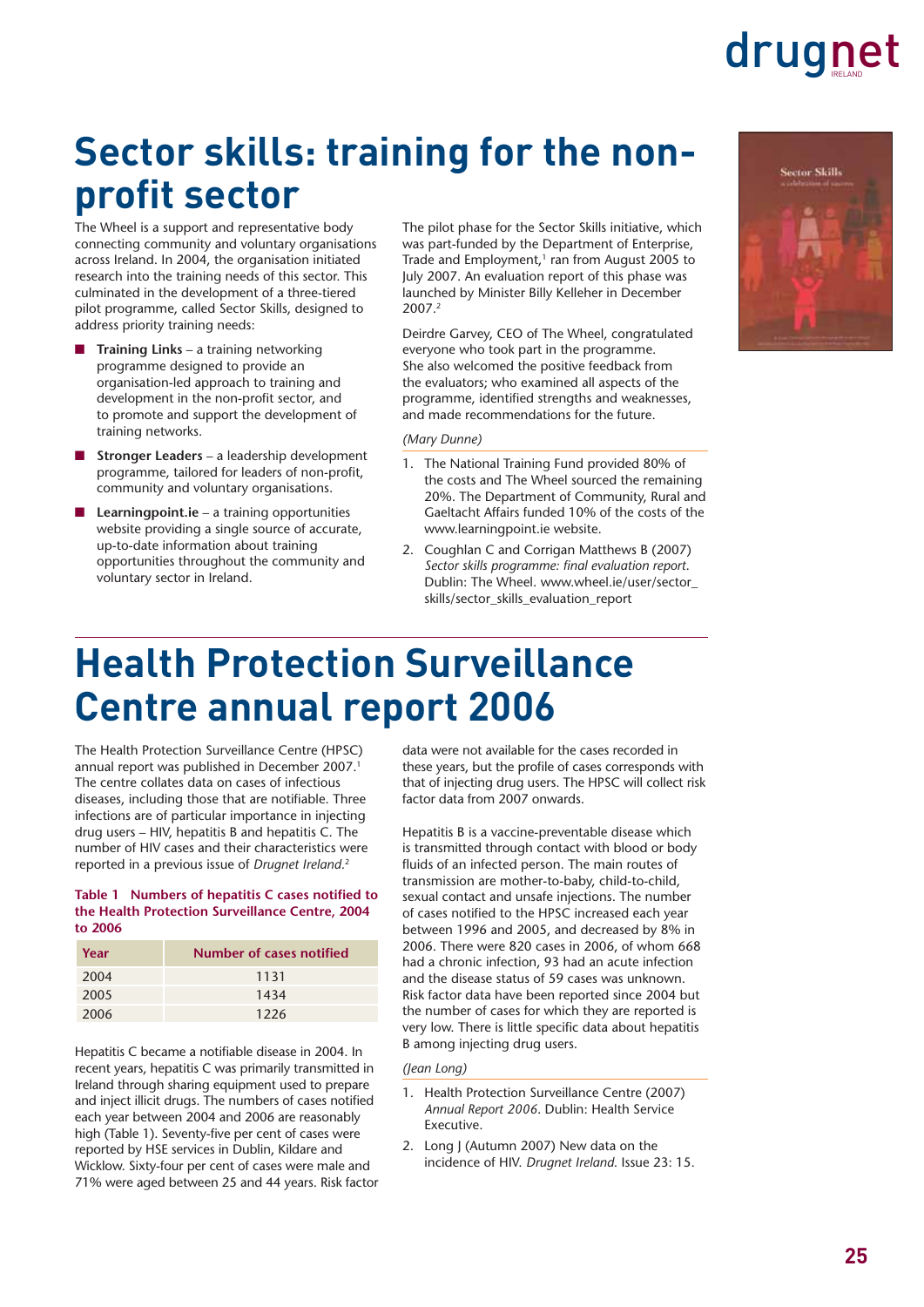### **Ninth annual Service of Commemoration and Hope**



**Most Reverend Eamonn Walsh DD speaking at the service (Photo: JJ Berkeley)**

On Friday 1 February, the Family Support Network held its ninth annual Service of Commemoration and Hope, entitled 'New Beginnings', in remembrance of those who have died from drug use and related causes. The service in Our Lady of Lourdes Church, Sean McDermott Street, was attended by Minister Pat Carey TD, a representative of the Taoiseach, the Lord Mayor of Dublin, Bishop Eamon Walsh and other religious representatives, as well family members, friends and representatives from family support groups throughout the island of Ireland and many people working in this area. The Minister, Bishop Walsh and Fr Edmond Grace spoke to the packed church, and prayers and poems were read, accompanied by music provided by the Dublin West Community Church Music Group.

The Family Support Network was announced as an independent organisation in November 2007. Formed in 2000 under the auspices of the CityWide Drugs Crisis Campaign, the Network consists of representatives of

family support groups, individual family members and those working directly with families of drug users. It aims to raise awareness of family support work and its role in the community; highlight the importance and value of work done by family support groups; provide information to families and communities on existing services and supports; highlight the extent of the drugs problem and its effects on families; campaign for better services for drug users and their families; support the involvement of the people most affected – drug users and their families – in dealing with the problem; and remember and commemorate those who have died as a result of drugs.

#### *(Suzi Lyons)*

Contact the Family Support Network at 175 North Strand Road, Dublin 1. Tel: 01 8365168 or email: sadietgrace@ gmail.com



**Members of the congregation (Photo: II Berkeley)** 

### **The State Laboratory annual report 2006**

Under its customer charter, the State Laboratory is committed to providing a top quality analytical and advisory service for all its customers in an efficient and effective manner.

The Human Toxicology Section of the Laboratory provides analytical support for criminal investigations and for coroners' investigations. The State Laboratory provides analysis on post-mortem biological samples to identify the presence or absence of legal drugs, illegal drugs and other substances and to quantify the levels of these substances. Information provided can indicate whether the deceased was taking medication or was under the influence of alcohol or drugs at the time of death, or whether a drug overdose was involved.

The main analyses carried out by the Human Toxicology Section in 2006 were ethanol determination, drug screening, drugs of abuse screening, quantification and determination of prescribed drugs and carbon monoxide determination. The screening for prescribed drugs can identify over 250 different drugs. Specific analyses are also available for illegal

drugs, such as cocaine, ecstasy, opiates and cannabinoids. These drugs can be quantified and confirmed to a level that will satisfy the scrutiny of a court of law.

A total of 2,813 samples were analysed during 2006, an increase of 21.7% on the figure for 2000. Of these samples, 2,743 (97.5%) were analysed for coroners' cases and 70 (2.5%) were for analysed for criminal cases. Confirmatory analyses carried out included 1,318 opiate analyses, 411 amphetamine (including ecstasy) analyses, 481 cocaine analyses and 360 cannabinoid analyses. The most commonly found prescribed drugs were diazepam and metabolite (658 results), methadone (160 results) and paracetamol (146 results).

#### *(Lorraine Coleman)*

The State Laboratory website is at www.statelab.ie

1. The State Laboratory (2007) *Annual Report 2006*. Dublin: The State Laboratory.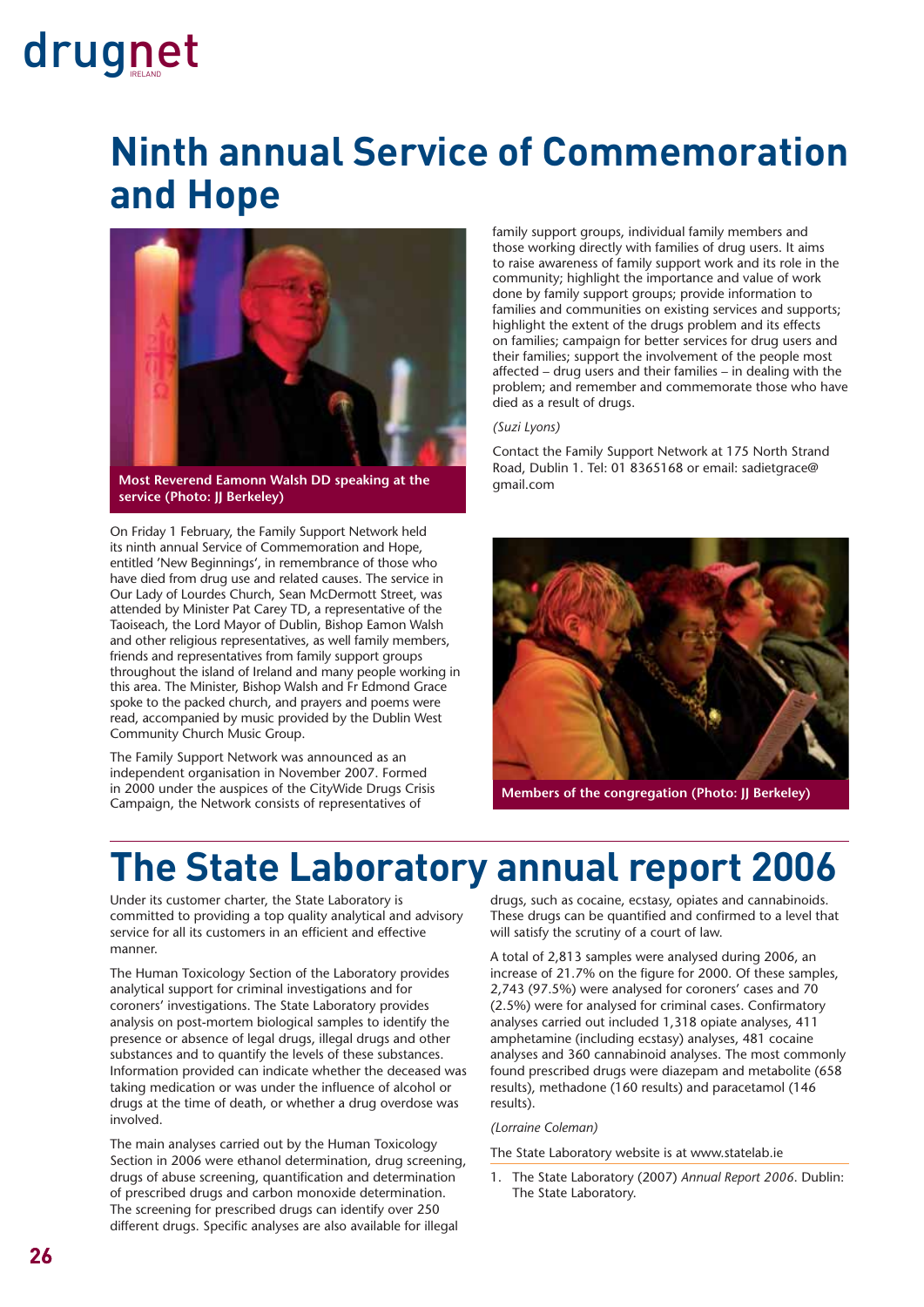### **Over-the-counter medicines – survey results**

Landsdowne Market Research recently carried out a survey on behalf of Eireann Healthcare on public attitudes towards and knowledge about over-thecounter (OTC) medicines.<sup>1</sup> Five questions on the subject were put to a sample of 908 people:

- 1. Which, if any, of these complaints do you think aspirin helps: headache; toothache; stomach pain; heart disease; or other?
- 2. What is the youngest age at which it is advisable to give a child aspirin?
- 3. Should paracetamol tablets be taken during pregnancy?
- 4. Which of the following can only be treated by prescription medicine: eczema; ulcers; stomach complaints; period pain; thrush; migraine or diarrhoea?
- 5. If the medicine you needed for a minor illness was available without visiting a GP, would you be confident to take that option?

Results were categorised according to age, gender, marital status, social class and region. Key findings from the survey showed that:

More than one in four people (26%) think aspirin helps stomach pain. Aspirin may in fact be potentially dangerous for people with stomach pain as it may be a symptom of ulcers, and aspirin can cause ulcers to perforate.

- Less than one-third of people surveyed know that OTC medication is available for thrush and would visit a GP for prescription medication rather than self-medicate.
- Almost half of respondents (45%) were unaware that OTC medication was available for eczema and would visit a GP for prescription medication.
- Almost half of respondents (48%) would give aspirin to children under 16.
- Only 34% of female respondents knew about the dangers of taking paracetamol during pregnancy.
- Eighty five per cent of people surveyed would be confident to receive OTC treatment for a minor illness from a pharmacist rather than a GP if the option was available.

*(Lorraine Coleman)*

1. Nalini Nathan of First Medical Communications provided an outline of the survey results for this article. www. firstmedical.ie

### **Father Joe Lucey RIP**

The late Father Joe Lucey SDB spent over 15 years working and living in the community of Dublin's North East inner city. Based at the Crinan Youth Project in Seán McDermott Street, Fr Lucey worked with several organisations and was instrumental in the development of initiatives to benefit the local community.

He will be sadly missed by all who knew him.

### **Directory of training courses for 2008**

The National Documentation Centre on Drug Use has published a new edition of the Directory of courses and training programmes on drug misuse in Ireland. Thirty-six providers sent us information about 94 courses for this third edition. We would like to thank all of those who made contributions.

The Directory lists a range of training available, from single sessions to courses lasting up to two years. A wide variety of training standards, methods and approaches are represented. We do not assess the quality of courses listed; we present information as supplied by the course co-ordinators on course length, assessment, qualifications and accreditation.

Most courses are targeted at a specific audience. In particular, a large number of courses and training programmes have been designed for workers in the area of drug misuse and for parents. Many are offered at both in-house and external locations. Some courses do not refer directly to drugs or addiction but aim to develop broad skills, such as supervision, facilitation and counselling techniques, which may be of interest to those working in this area.

Course providers are based in Dublin (61%), Cavan, Donegal, Kildare, Mayo, Meath, Tipperary, Waterford and Wexford. Although many cater specifically for people in their locality, some also offer courses on a regional or national basis.

*(Mary Dunne)*

Course co-ordinators who wish to revise an existing entry or include a new course in the 2009 edition of the Directory may request an application form from mdunne@hrb.ie

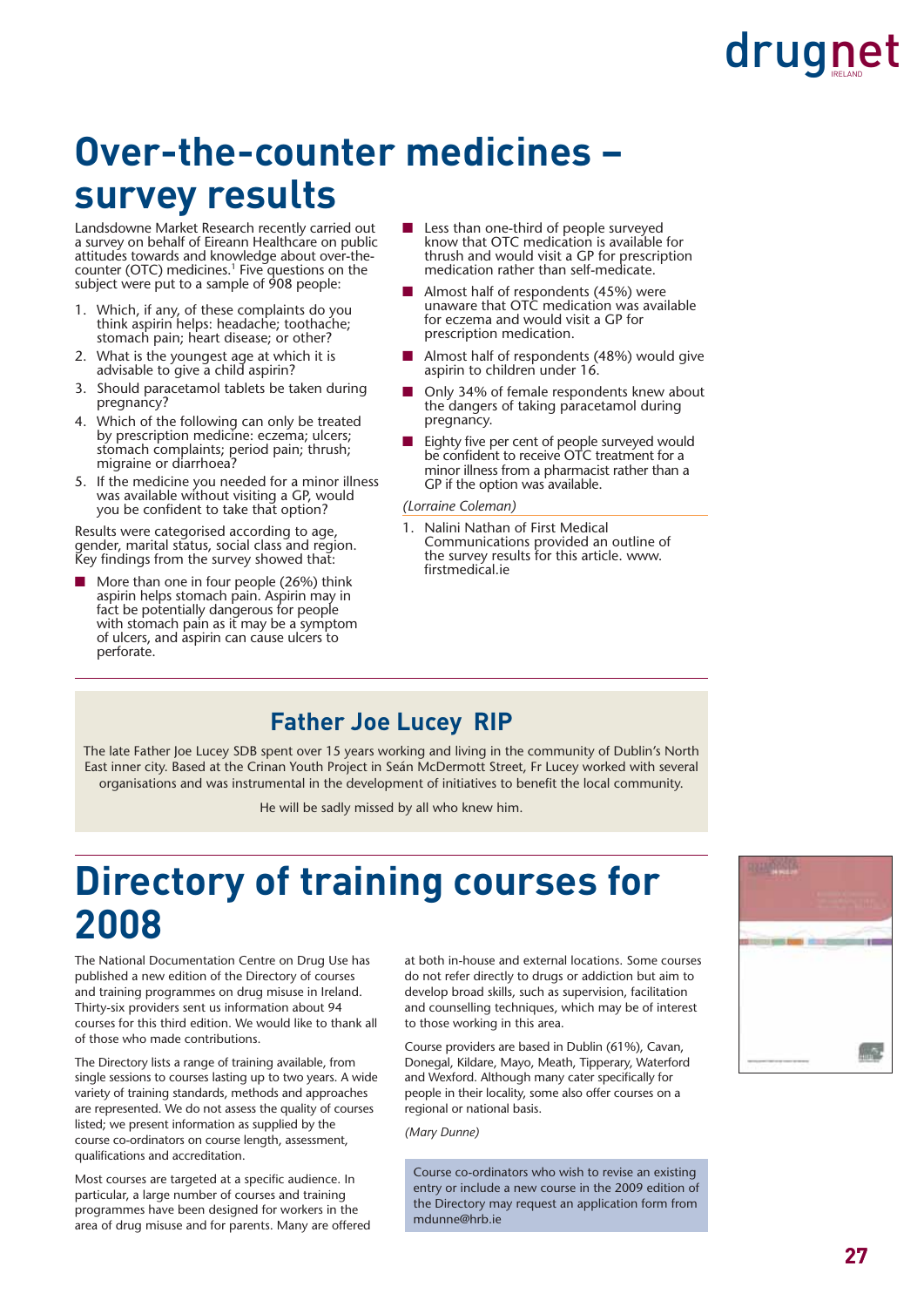### **New Drugs Policy page on NDC website**

While the Irish government is ultimately responsible for drug policy in Ireland, the content of that policy evolves through a complex process of research, analysis and ongoing debate. The National Documentation Centre (NDC) has collected the current suite of Irish drug-related policy documents, together with a record of Irish Parliamentary debates on the drugs issue and links to the wider network of international, national, regional and local bodies that contribute to thinking and debate on the issue in Ireland. This material is now available on a new Drugs Policy page on the NDC website.

This web page provides a framework for accessing the websites of the main bodies engaged in influencing the formulation of Ireland's policy on illicit drugs, be it through drug-related research, information exchange, debate on the issues, or policy development.

The bodies contributing to or influencing the formulation of Ireland's illicit drugs policy fall into six broad categories. Information on the most influential bodies in each category, and links to key policy documents produced by or associated with them, are available under each of these headings:

European Union institutions and agencies

International and European non-governmental organisations

Irish drugs policy and co-ordination

Irish non-governmental organisations

Other inter-governmental bodies

United Nations institutions and agencies

The Drugs Policy page can be accessed through the Drugs in Ireland page on the NDC website at www. hrb.ie/ndc.

### **From** *Drugnet Europe*

#### **Standardising the monitoring of drug-related public expenditure**

*Article by Luis Prieto*, Drugnet Europe *No. 61, January–March 2008, p. 3*.

Producing estimates of drug-related public expenditure is one of the many targets set by the current EU drugs action plan (2005–2008). In this light, the EMCDDA is working to identify and test suitable monitoring tools with the aim of developing a common EU methodology for data-collection in this area. The ultimate goal is to quantify how much countries are spending on addressing the drug problem (e.g. healthcare, law enforcement, social services, drug policies). This will in turn provide policy-makers with the evidencebase they need when allocating resources to drugrelated programmes and services.

The EMCDDA's strategy for developing such a common methodology received the support of an expert meeting held in Lisbon from 13–14 December, attended by 14 consultants from the areas of drug policy and economics. This methodology is based on a classification of expenditure divided into two types: 'labelled' and 'unlabelled'.

'Labelled expenditure' refers to planned spending, reflecting the voluntary commitment of the state in the drugs field, and can be traced by exhaustively reviewing official accountancy documents over a given period. However, estimates are often

complicated when expenditure is embedded in programmes with broader goals (e.g. overall police operations budget). In such cases, 'unlabelled expenditure' is estimated through modelling techniques. It is hoped that this new, twofold approach will not only provide more comprehensive and accurate estimates of public spending in tackling drugs and drug addiction Europe-wide but also strengthen governments' commitment to budgetary transparency and accountability.

*Drugnet Europe* is the quarterly newsletter of the European Monitoring Centre for Drugs and Drug Addiction (EMCDDA) and is available at www.emcdda.europa.eu.

If you would like a hard copy of the current or future issues, please contact:

Alcohol and Drug Research Unit Health Research Board Knockmaun House 42-47 Lower Mount Street Dublin 2 Tel: 01 2345 127; Email: adru@hrb.ie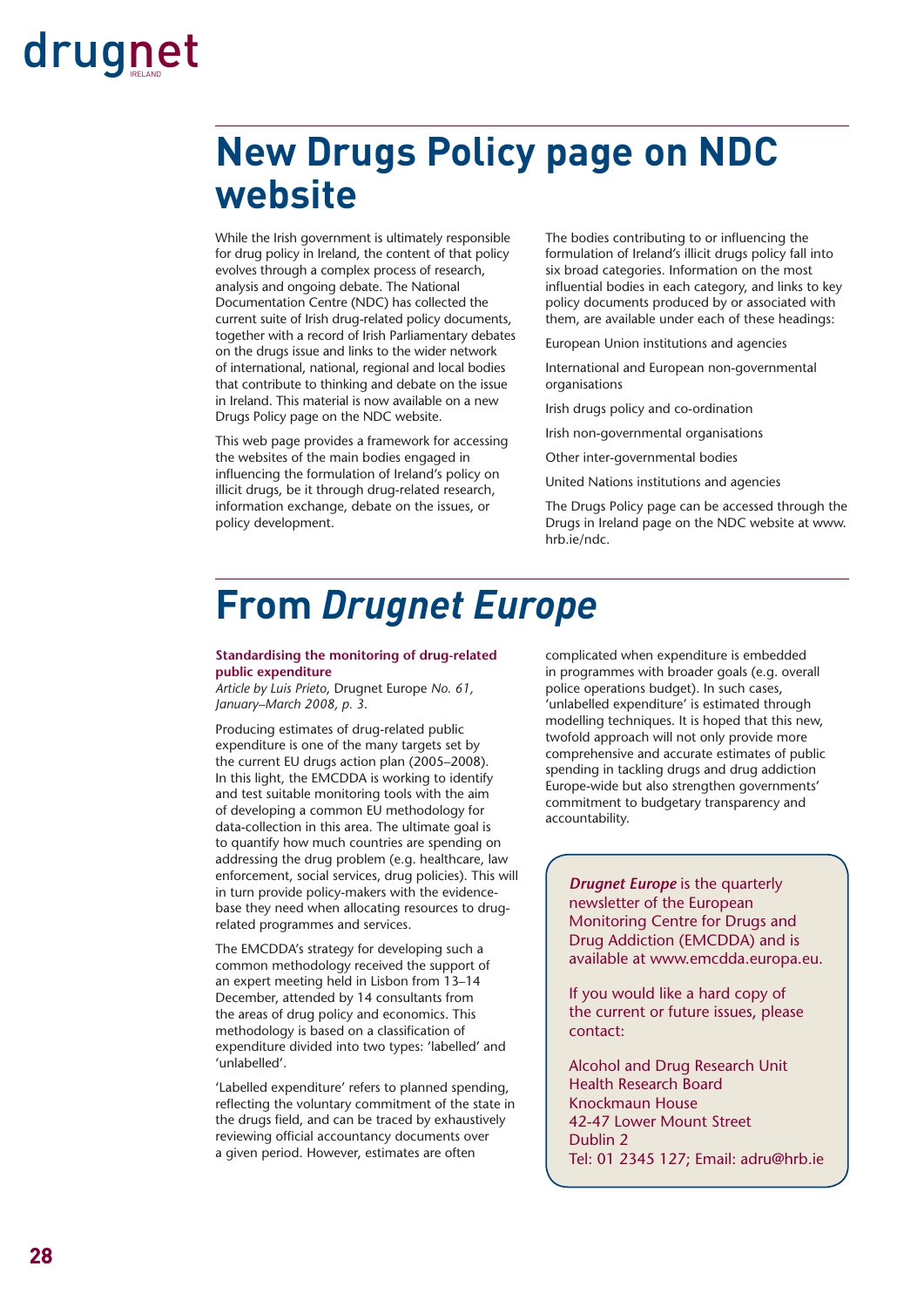# **In brief**

On 1 November 2007 the **Policing Priorities for An Garda Síochána for 2008** were announced by Brian Lenihan TD, Minister for Justice, Equality and Law Reform. A top priority, which the Garda Commissioner must take into account in preparing his policing plan for 2008, is gun crime, organised crime and drugs. The aims are:

- targeting through the use, in particular, of specialist units and targeted operations such as Operation Anvil;
- profiling, intelligence gathering and threat assessments in relation to individuals/ groups involved in these categories of crime;
- delivery on Garda actions and performances set out in the National Drugs Strategy;
- the pursuit by the Criminal Assets Bureau (CAB) of the proceeds of crime, including, through the presence of enhanced liaison arrangements between Garda divisions and CAB, the assets of those engaged at any level in drug dealing; and
- enhanced activities by the Drugs Units and the Force focusing, in particular, on places throughout the country where the presence of drug dealing and the use of illicit drugs is likely. www.garda.ie

On 15 November 2007 the *Social Inclusion Report Ireland 2006–2007* was launched. It reports on progress against the targets/actions contained in NAPinclusion 2007–2016, i.e. the National Action Plan for Social Inclusion. It lists the targets and progress for drug-related measures under Children and Communities. www.socialinclusion.ie

In November 2007 the *Irish Prison Chaplains Annual Report 2006/07* was submitted to the Minister for Justice. Overall, it argues for a shift from punitive to restorative justice. In respect of drugs, the report states: 'The misuse of drugs continues to be a major problem in most of our prisons. We welcome the introduction of drug counsellors and addiction nurses and we hope that their expertise in dealing with drug addiction will help address the drug culture that prevails. Given the ongoing debate around methadone maintenance, we hope this additional service will offer greater possibilities and opportunities to those struggling to remain drug free. We strongly recommend that resources be made available for those prisoners who plead for help in the whole area of drug addiction. To date, at any given time only nine prisoners may avail of a special six-week course in Mountjoy to address their addiction. Surely this must be seen to be insufficient when the drug addiction is the cause of so many prisoners been incarcerated in the first place. There are numerous prisoners who look for a drug free landing in order to stay away from drugs but they are few in number. Many people will in fact have been introduced to drugs initially while they were in prison. Sniffer dogs have been introduced in some prisons, which have reduced the quantity of drugs getting into the prison. This can cause tension on the landings when the supply is short. We call for a systematic approach to be implemented so that as the supply is diminished the appropriate support be offered in its place.' www.cfj.ie

On 5 December 2007 the **Drugs Initiative budget for 2008** was announced. The following day, Minister of State Pat Carey TD stated in Dáil Éireann: 'In respect of the area for which I am responsible, I welcome the €12.5 million increase in funding for drugs programmes in 2008, which the Minister for Finance announced in yesterday's budget. This increase of

more than 25% constitutes a major funding boost for drugs programmes next year and builds on increases in funding secured for these programmes in the past three years. It reaffirms the high priority the Government continues to give to tackling the drugs problem. The 2008 allocation of  $\epsilon$ 64 million, of which almost €56 million is current funding and €8 million is capital funding, will facilitate progress towards the fulfilment of drug-related commitments in the programme for Government.' www.oireachtas.ie

On 20 December 2007 the **Irish Prison Service** published its annual report for 2006. The document reports overall progress in relation to drug treatment and rehabilitation services and the elimination of the supply of drugs in prisons. It also includes reports in respect of each individual prison: statistics are given on methadone treatment in prisons, and the number of those in prison on drug offences, including a breakdown by age of offender and length of sentence. www. irishprisons.ie

In December 2007 the **Beckley Foundation** published its 14th report *The effects of decriminalisation of drug use in Portugal*. The report states that the statistical indicators suggest that, since decriminalisation in July 2001, there has been increased use of cannabis, decreased use of heroin, increased uptake of treatment, and reduction in drug-related deaths. Decriminalisation has enabled earlier intervention and more targeted and therapeutic responses to drug users, increased collaboration across a network of services, and increased attention to adopting policies that work. This is perceived to be reducing the level of current and future drug use and harm. Yet, key informants also reported that impacts were less than expected and that there were concerns over the message that decriminalisation was sending to new drug users. www. idpc.ie

In January 2008 a research study *Accident & Emergency Nursing Assessment of Deliberate Self Harm* was released by the **HSE South** and the **National Suicide Research Foundation Ireland**. It reports on a pilot study exploring 'the impact of introducing a suicide education programme and a suicide intent scale into A&E/MAU nursing practice'. The study was based on the concern that inadequate assessment of deliberate self-harm (DSH) patients may result in failure to diagnose treatable underlying conditions such as alcohol dependence. Key findings of the study were that (a) the provision of training was associated with a significant increase in nurses' confidence in dealing with DSH patients and positive changes in their attitudes towards suicidal behaviour and its prevention, and (b) the use of a suicide intent scale is potentially valuable in referring DSH patients presenting at A&E/MAU to the appropriate service. www.nsrf.ie

On 3 March 2008 the stimulant **BZP (1-benzylpiperazine)** became subject to 'control measures and criminal provisions' across the EU member states, following a decision by the **European Council** (Document number 6573/08: Council Decision on defining 1-benzylpiperazine (BZP) as a new psychoactive substance which is to be made subject to control measures and criminal provisions). The Council decision was the final stage of a three-step procedure designed to respond to potentially threatening new psychoactive drugs in the EU. Ireland's Department of Health and Children has begun the process of declaring BZP to be a controlled substance under Irish Misuse of Drugs legislation; this process will be completed within one year. www.consilium.europa.eu

*(Compiled by Brigid Pike)*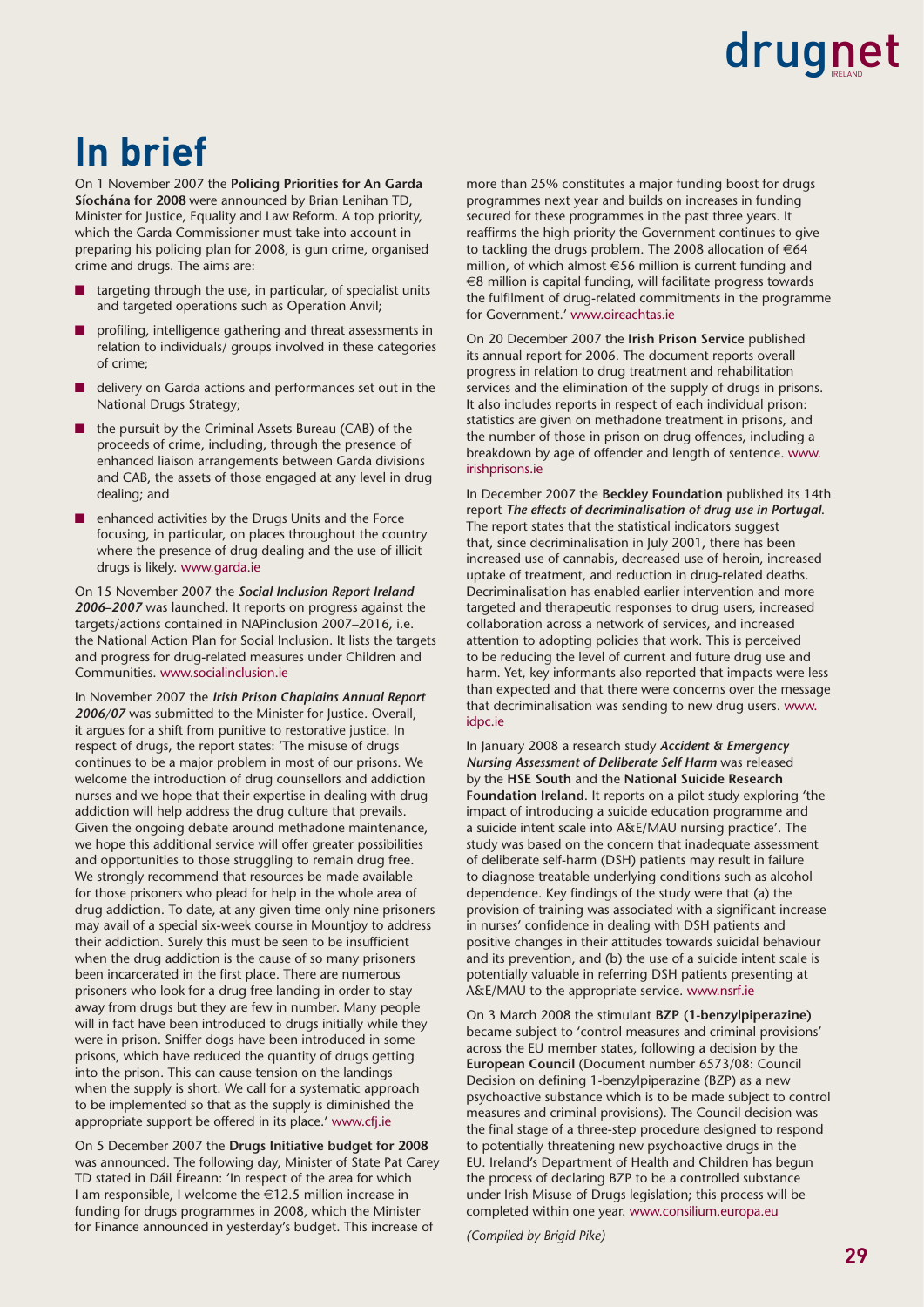# **Recent publications**

#### **Journal articles**

The following abstracts are cited from recently published articles relating to the drugs situation in Ireland.

#### Illegal drug use, smoking and alcohol consumption in a lowrisk Irish primigravid population

Donnelly JC, Cooley SM, Walsh TA, Sarkar R, Durnea U and Geary MP

*Journal of Perinatal Medicine 2008; 36(1): 70–72*

The aim of this research was to evaluate the prevalence of illegal drug use, smoking and alcohol consumption in Irish primigravidas. 1,011 women were interviewed at their booking visit. A total of 23.5% (235) of women had used illegal drugs prior to their first pregnancy, 28.9% were exsmokers and 27.9% were still smoking during pregnancy. A total of 53.9% admitted to drinking alcohol during pregnancy. Smokers are 2.8 times more likely to have used drugs in the past than non-smokers. Level of alcohol consumption appears to be a significant predictor of drug use.

#### Listening to people with intellectual disabilities who misuse alcohol and drugs

Taggart L, McLaughlin D, Quinn B and McFarlane C *Health & Social Care in the community 2007; 15(4): 360–368*

Very little research has explored alcohol/drug use and misuse by people with intellectual disabilities. The aims of the present study were twofold: (1) to examine the insights of 10 people with intellectual disabilities into the reasons why they may misuse alcohol or drugs, and what impact this behaviour may have on them; and (2) to explore the services that they receive. Ten individuals with intellectual disabilities who were deemed to be misusing alcohol/drugs were purposively selected and interviewed. One overarching theme of the reasons for such misuse was labelled as 'selfmedicating against life's negative experiences'. This was divided into two sub-themes: 'psychological trauma' and 'social distance from the community'. All the participants reported that their main source of support came from intellectual disability services, acting in both educational and liaison roles. Although seven of the individuals were referred to mainstream addiction services, they perceived this service as negative. In order to address these underlying problems, better access to a wider range of specialist services is required. Intellectual disability and mainstream addiction service providers also need to be more effective in the prevention and treatment of substance misuse by employing techniques such as motivational interviewing.

#### Opiate dependence and pregnancy: 20-year follow-up study Whitty M and O'Connor J

*Psychiatric Bulletin 2007; 31: 450–453*

This study examined the 20-year outcome of 55 women who were pregnant and using opiates in 1985 and were attending the Drug Treatment Centre Board in Dublin. We established outcome across a number of variables, including mortality, psychiatric and physical morbidity, psychosocial functioning, ongoing drug misuse and outcome of offspring. At 20-year follow-up 29 women (53%) were deceased; HIV accounted for 17 deaths (59%). Those who were alive at follow-up displayed high rates of unemployment (84%) and of illicit substance misuse (74%), and most were dependent on statesubsidised accommodation (78%). Mortality was higher in our group than in other long-term follow-up samples. These findings suggest that such participants and their offspring require intensive long-term support and treatment.

#### Influence on self-rated health of socio-demographic, lifestyle and affluence factors: an analysis of the Irish and International Health Behaviour among School-Aged Children (HBSC) datasets 1998

Kelleher CC, Tay J and Gabhainn SN *Irish Medical Journal 2007; 100(8): suppl. 43–46*

In this analysis we employed the international Health Behaviour Among School Aged Children (HBSC) 1998 data, comprising 8,326 Irish children and 115,327 children in the international dataset, to examine influences on self-reported health among young people. Factors were similar for both boys and girls and between countries. Daily smokers, those reporting intoxication at least once, those taking infrequent exercise and those reporting difficulty in making friends were all predictive of poor self-rated health in adjusted odds ratio models. Disposable means, as measured by the Family Affluence Score was also a significant predictor of self-rated health but not as influential as reported lifestyle. In a multilevel, between-country comparison of 15 OECD countries, individual health behaviours explained much, but not all, of the variability in poor self-reported health (0.26, SE 0.08) and, of various ecological level indicators considered in the final model, only % voting and % males with minimum 2nd level of male education in the population were influential factors, with between-country variations still not fully explained (0.10, SE 0.03).

#### Poverty, health and participation Cosgrove S

*Irish Medical Journal 2007;100(8): suppl. 73–75*

Poverty is an important influence on health and, despite continuing economic growth, poverty and health inequalities persist. Current public policy aims to reduce the inequalities in health by focusing on the social factors influencing health, improving access to health and personal social services for those who are poor or socially excluded and by improving the information and research base in respect of the health status and service access for the poor and socially excluded groups. It is important that processes for target setting and evaluation involve people experiencing poverty, at all levels, through consultative and participative structures and processes and in the roll-out of primary care teams. A number of projects throughout the country aim to address health inequalities using community development. These are essentially about widening participation in the development, planning and delivery of health services and ensuring that the community is actively involved in the decision making process about health services in their area.

*(Compiled by Louise Farragher)*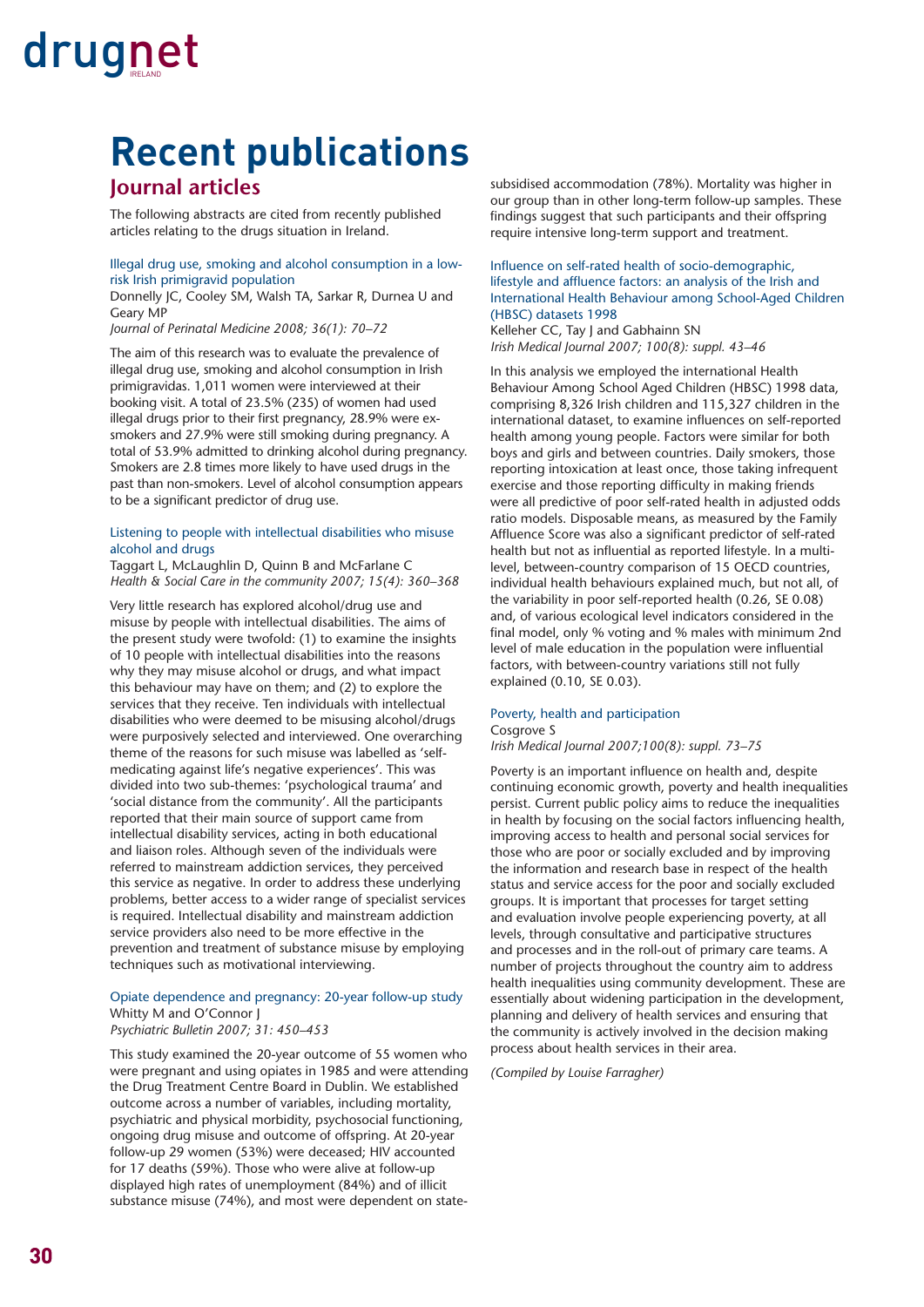### **Upcoming events**

(*Compiled by Louise Farragher* – lfarragher@hrb.ie)

#### May

#### **7–15 May 2008**

**Cork Drug Awareness Week 2008** 

**Organised by/Contact:** Jacqueline Daly jdaly@partnershipcork. ie or Mella Magee mmagee@partnershipcork.ie **Tel:** +353 (0)21 430 2310

**Information:** The aim of Cork Drug Awareness Week is to raise awareness and signpost information so that communities, families and professionals know where to go for assistance or information on drug and alcohol use. Events taking place include:

#### **7–10 May 2008**

**Drug and Alcohol Workshops, Activities and Competitions for Youth Group members in out of School Settings** Venues and dates to be confirmed.

#### **13 May 2008**

**Conference: Brief Interventions to Reduce Drug & Alcohol Related Harm: Who, Where and When?** 

**Venue:** Imperial Hotel, South Mall, Cork. (9.30am – 2.30pm)

**Information:** Targeted at professionals, concerned individuals, and community representatives. Includes the launch of a multilingual, locally produced leaflet Brief intervention on alcohol.

#### **15 May 2008**

**Family Information Event Venue:** Clarion Hotel, Cork (7pm-10pm)

**Information:** Accessible information evening targeted at families and concerned people with an interest in or affected by drug and alcohol misuse.

#### **11–15 May 2008**

#### **International Harm Reduction Association 19th International Conference: Towards a global approach**

**Venue:** Palacio de Congresos, Fira de Barcelona, Spain **Organised by/Contact:** International Harm Reduction Association (IHRA) **Tel:** +44 (0) 207 462 6997 **Fax:** +44 (0) 207 462 6999 **Email:** info@ihraconferences.com www.ihra.net/Barcelona/Home

**Information:** IHRA's harm reduction conferences have been held around the world every year since 1990, and the next event takes place in Barcelona. Over five days, this conference will be the main meeting point for those interested in harm reduction, and an invaluable platform for debate, discussion, and the dissemination of new and evolving good practice in addressing drug use and associated harm.

#### **21–22 May 2008**

#### **Tabor Lodge Annual Seminar. Beyond Trauma: A healing Journey for Women**

**Venue:** Carrigaline Court Hotel, Cork **Cost:** €200 **Organised by/Contact:** Tabor Lodge **Tel:** +353 (0)21 488 7110 **Email:** taborlodge@eircom.net

**Information:** Download the booking form from www.drugs.ie/ pdf/TaborLodge.pdf

#### **23 May 2008**

#### **Young People, Alcohol, and Drugs: A World of Solutions**

**Venue:** O' Reilly Hall, University College Dublin **Organised by/Contact:** Juvenile Mental Health Matters **Email:** muriel.keegan@ucd.ie www.juvenilementalhealthmatters.com

**Information:** This year's conference will launch a major research study on alcohol use, drug use and family functioning conducted in Ireland with 492 young people and will invite a team of international experts from the UK, the US, and Australia to respond on evidenced based approaches to working with young people who use and abuse alcohol and drugs. See JMHM website for full details.

#### **29–31 May 2008**

#### **EUROPAD 8 Conference**

Venue: Kempinski Hotel, Sofia, Bulgaria **Organised by/Contact:** EUROPAD: European Opiate Addiction Treatment Association www.europad.org

**Information:** Further details to be announced.

#### **30 May 2008**

#### **Harm Reduction Conference: Meeting the Challenge**

**Venue:** Village Hotel, Swansea **Organised by/Contact:** Swansea Drugs Project, 8 Calvert Terrace, Swansea, SA1 6AR **Tel:** +44 (0) 1792 472002 **Fax:** +44 (0) 1792) 472004

#### **Information:** Speakers include:

- Keynote Speaker: Patrick O'Hare, Geneva (International perspective and overview)
- Brian Gibbons, Welsh Assembly Government Minister
- Josie Smith, National Public Health Service (HIV / Hepatitis C)
- Neil Hunt (Injecting rooms)
- Julian Race (Diamorphine prescribing)
- Andrew Preston (Harm reduction / Exchange supplies)
- Tony Duffin, Ana Liffey Drug Project, Dublin (Low threshold – Harm reduction)
- Rob Llewelyn (Harm reduction and pregnancy)
- Michael Linnell, Lifeline ( 21 years of harm reduction information)
- Jayne Peters, Treatment Services Manager, Bristol Drugs Project
- Melanie Seddon (Alcohol and harm reduction)

The closing date for applications is 26 May and places are limited.

#### June

#### **23–25 June 2008 Club Health 2008. The 5th International Conference on Nightlife, Substance Use and Related Health Issues**

**Venue:** Santa Eulalia, Ibiza, Spain **Organised by/Contact:** Club Health 2008, Centre for Public Health, Liverpool John Moores University, Castle House, North Street, Liverpool L3 2AY, UK **Tel:** +44 (0)151 231 4384 **Email:** k.e.hughes@ljmu.ac.uk www.clubhealth.org.uk